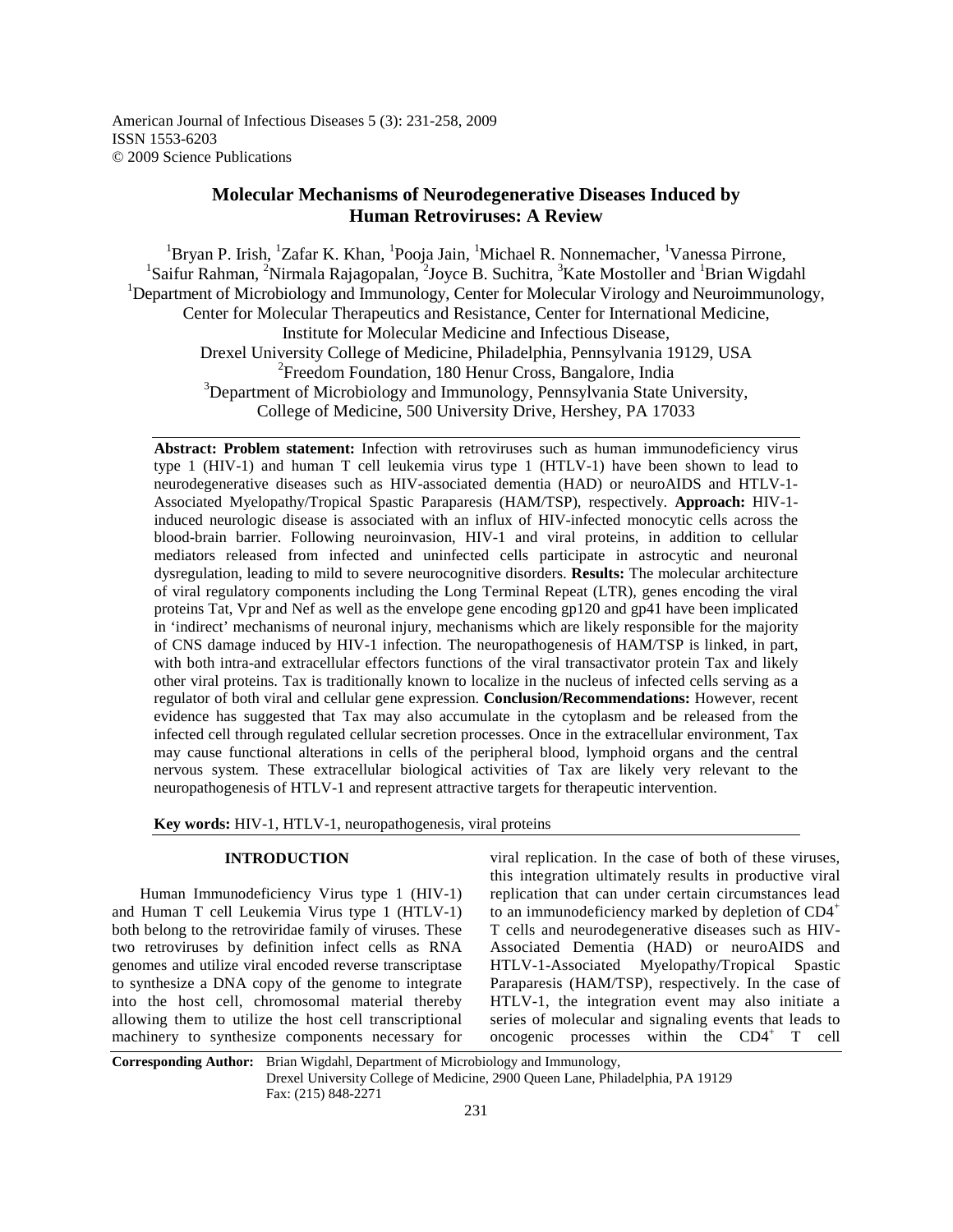compartment leading to malignancy within this critical immune cell population. Interestingly, these two disease processes share some similarity in that the resulting neurodegeneration is caused at least in part by (1) a dysregulation of inflammatory cytokines and chemokines, (2) recruitment of immune cells to the CNS albeit monocyte-macrophages in HIV-1 and T cells in HTLV-1 and (3) functional properties of viral transactivator proteins, Tat in the case of HIV-1 and Tax with HTLV-1-induced neurologic disease. In both of these retroviral-induced neurologic diseases, the shared mechanistic processes lead to devastating and progressive neurodegenerative consequences. In addition, both diseases have unique qualities. HIV-1 also involves other viral proteins such as Viral protein R (Vpr), Nef and the envelope proteins gp120 and gp41, all of which can be secreted and have been shown to have neurotoxic properties. HTLV-1 on the other hand, has been shown to involve gp46-specific antibodies directed against a number of cellular determinants. This review will provide an overview of the mechanisms of both HIV-1 and HTLV-1 neurodegeneration providing the current knowledge on the similarities and differences of these mechanisms.

**Overview of HIV-1-associated neurologic disease:**  HIV-1 infection, in addition to resulting in the eventual destruction of the host immune system, may induce the establishment of a spectrum of neurologic disorders including severe dementia. Opportunistic infections resulting from Acquired Immunodeficiency Syndrome (AIDS) may affect the Central Nervous System (CNS), however, HIV-1 itself is also able to induce neuropathology<sup>[1-3]</sup>. Conditions directly induced by HIV-1 include peripheral neuropathies, vacuolar myelopathies, as well as a devastating cognitive and motor disorder known as HIV-Associated Dementia  $(HAD)^{[4-7]}$ . With the advent of combination Anti-Retroviral Therapy (cART), a mild, more subtle form of CNS dysfunction termed Minor Cognitive Motor Disorder (MCMD) has been described $[5,7]$ . MCMD is characterized by a memory loss, decreased computational ability and much less pronounced higher cortical functions<sup>[8]</sup>. It has been suggested that  $\sim$ 10% of adults infected with HIV-1 suffer from HAD and that the prevalence of individuals with MCMD may be much higher, possibly approaching 30% of the HIV-1 positive population<sup>[7]</sup>. The clinical presentation of MCMD is associated with neuropathogical alterations characteristic of HIV encephalitis (HIVE) and this syndrome is associated with a poorer general prognosis for HIV-1-infected patients.

 It is widely accepted that HIV-1 neuroinvasion occurs via transmigration of infected cells of the monocyte-macrophage lineage from the peripheral circulation, across the Blood-Brain Barrier (BBB) and into the CNS. Importantly, although macrophages and microglia are the only cells in the brain to be productively infected by HIV-1, neuronal injury and apoptotic death occurs as a result of HIV-1 infection of the  $CNS^{[9,10]}$ . The activation of the monocytic cells in the brain due to infection by HIV-1, viral proteins, or inflammatory mediators generated by the host in response to viral infection seemingly results in the release of neurotoxic viral factors which ultimately lead to astrocytic and neuronal dysfunction, thus driving neuropathogenesis and the establishment of  $HAD^{[11]}$ . Additionally, viral proteins are also likely directly involved in neuronal damage and death. Neurotoxic viral proteins like Tat and gp120 are known to excessively stimulate neurons, resulting in excitotoxicity and the loss of critical cellular processes in a way corresponding to other neurodegenerative diseases<sup>[1,3,9,12-14]</sup>.

**HIV-1 replication and the long terminal repeat:** The initiating step of the HIV-1 lifecycle within an infected host involves a high-affinity interaction between the HIV-1 envelope (env) glycoprotein gp120 and the CD4 antigen expressed on target cells including  $T_H$  cells and cells of the monocyte-macrophage lineage<sup>[15,16]</sup>. Viral attachment and subsequent entry into the target cell is then facilitated by the aid of an interaction between the HIV-1 env glycoprotein gp41 and either the chemokine receptor CXCR4 or CCR5, which are predominately expressed on the surface of T cells and mononuclear phagocytes, respectively<sup>[15,16]</sup>. The determination that CXCR4 and CCR5 function as coreceptors for HIV-1 attachment and entry into target cells led to a generalized but not entirely comprehensive understanding as to why some HIV-1 strains preferentially infect T cells, while others seem to prefer macrophages or both cell populations<sup>[15,16]</sup>. Once HIV-1 has gained entry into a target cell, its double-stranded RNA genome is reverse transcribed by the viral enzyme Reverse Transcriptase (RT), an RNA-dependent DNA polymerase. This process results in the formation of viral cDNA, which is subsequently integrated into the host's chromosomal DNA by the viral enzyme integrase. The integrated viral genome is referred to as a provirus, which is subsequently transcribed by the host enzyme RNA polymerase II (pol II) resulting in a polycistronic RNA message that is multiply spliced prior to translation. The translated viral proteins combined with two copies of the complete HIV-1 RNA genome allow for the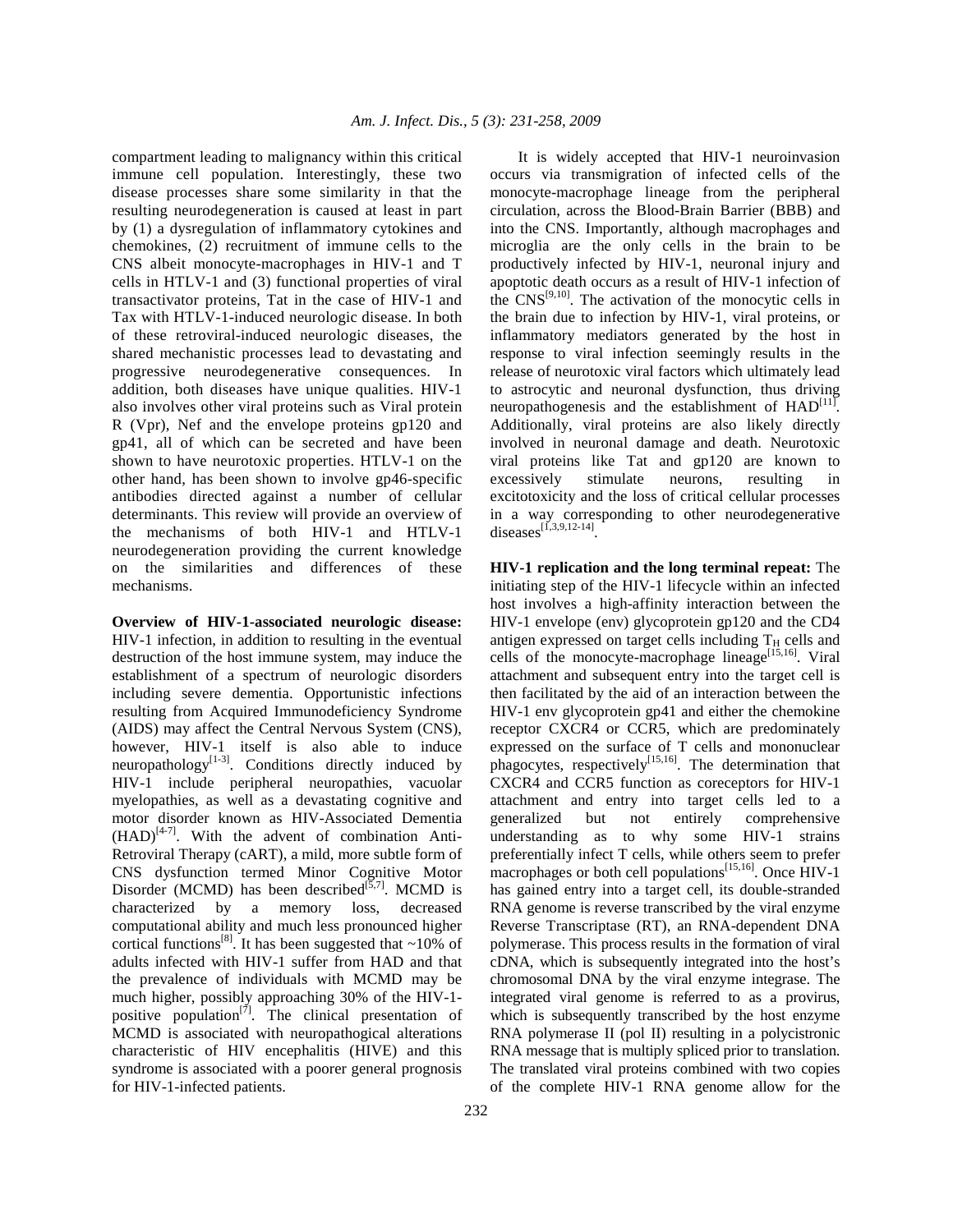formation of new viral particles, or virions able to infect adjacent cells within the host $[17-27]$ .

 The process of transcription from proviral DNA is driven by the viral promoter region or Long Terminal Repeat (LTR), a duplicated  $~640$  bp DNA region located at the 5' and 3' ends of the proviral genome resulting from the mechanism of reverse transcription[28]. HIV-1 transcription is modulated in part by interaction of the LTR with various host factors including members of the CCAAT/Enhancer Binding Protein family (C/EBP), the Specificity protein (Sp) family and Nuclear Factor-kappa B (NF-κB) isoforms, all of which bind to specific cis-acting elements within the HIV-1 LTR facilitating viral gene expression<sup>[29-38]</sup>. The HIV-1 LTR is also known to interact with viral factors including the trans-activating protein Tat and the accessory protein viral protein R (Vpr), factors which enable expression of viral gene products within multiple host cell populations under selected biological conditions[32,39-41] .

 HIV-1 Vpr has been shown to interact directly with the LTR. Electophorectic Mobility Shift (EMS) analyses have demonstrated an association with LTR sequences including C/EBP site I, the promoter-distal NF-κB site, as well as the upstream ATF-CREB binding site<sup>[33,39]</sup>. This interaction between the LTR and Vpr was found to be sequence-specific with respect to  $C/EBP$  site I<sup>[39]</sup>, with Vpr preferentially binding a 3T (C-to-T change at nucleotide position 3) C/EBP site I variant, which is known to bind C/EBP factors with low affinity<sup>[33]</sup>. Importantly, affinity of Vpr for C/EBP binding site sequence variants within the HIV-1 LTR have been correlated to HAD, with the observation that C/EBP binding site variants which bind Vpr at high affinity being more prevalent in proviruses derived from brain tissue of autopsied dementia victims<sup>[39]</sup>.

 HIV-1 transcription involves an early, Tatindependent and a late, Tat-dependent phase and transactivation of the viral genome is a critical step in the viral replication cycle<sup>[42]</sup>. The presence of Tat has been shown to increase LTR-mediated transcriptional activity by several hundred-fold and in the absence of Tat, viral replication falls to nearly undetectable levels $[43-45]$ . Tat is a unique transcription factor in that it binds to the "UCU" bulge of the Transactivation Response Element (TAR), a cis-acting RNA enhancer element contained within the 5' end of all viral transcripts[42,46]. The interaction of HIV-1 Tat with TAR RNA increases viral transcription and elongation $[47,48]$ . Specifically, HIV-1 Tat is known to promote the binding of pTEF-b (cyclin T1 and cdk9) to the TAR region located within the viral promoter, which is immediately downstream of the transcriptional

initiation site. The interaction of Tat with pTEF-b and the TAR element results in hyperphosphorylation of the C-terminal domain and subsequent increased processivity of RNA polymerase II (pol II) $^{[47]}$ . Additionally, recent evidence has suggested that HIV-1 Tat may also be involved with the formation of the transcriptional preinitiation complex $[47]$ . In addition to the HIV-1 LTR, Tat is known to upregulate several other viral as well as cellular genes. Within the CNS, Tat has been shown to stimulate HIV-1 LTR-mediated viral gene expression in the absence of the TAR region<sup> $[49]$ </sup>, an activity that may result from its ability to enhance the activity of cytokines like TNF- $\alpha$ <sup>[50]</sup>. TNF- $\alpha$ also has the ability to activate the HIV-1 LTR via activation of cytoplasmic NF- $\kappa$ B<sup>[50-52]</sup> and this positive feedback mechanism may lead to constitutive TNF- $\alpha$ expression within HIV-1-infected cells.

 The molecular diversity of HIV-1 is a key mediator of viral replication and fitness<sup>[39,53]</sup> and sequence variation within Tat appears to influence its effects on HIV-1 LTR activity $[54]$ . Studies have demonstrated tat sequence heterogeneity among brain-derived HIV-1 clones from patients with  $AIDS^{[55,56]}$  and while phylogenetic analyses of tat sequences have not revealed clustering among individual clinical groups, genetic diversity has been shown to be greatest among  $HAD$  patients<sup>[55]</sup>. Therefore, sequence variation within Tat likely impacts viral replication and possibly host responses to viral infection<sup>[57,58]</sup>. A recent study involving astrocytic and monocytoid cells cotransfected with *tat* clones derived from Non-Demented (ND) and demented (HAD) AIDS patients and varying LTR constructs revealed a decrease in Tat-mediated LTR transactivation<sup>[59]</sup>. Interestingly, both brainderived HAD and ND tat constructs induced expression of MCP-1 and IL-1β and microarray analysis revealed that upregulation of several host genes, including an enzyme involved in mediating heparan sulphate synthesis, which has been shown to be upregulated in the brains of HAD patients $[59]$ . These studies suggest that mutations within the tat gene may result in neuropathogenic effects leading to the development of HAD that are independent of its ability to transactivate the HIV-1  $LTR^{[59]}$ .

**The role of HIV-1 proteins in neurodegenerative disease:** The mechanism by which HIV-1 infection induces neuronal damage and subsequent motor and neurocognitive impairment is a controversial subject, however it is generally accepted that HIV-1 does directly infect neurons to a limited extent<sup>[6]</sup>; although HIV-1 infection of neurons is not considered an important component of the etiology of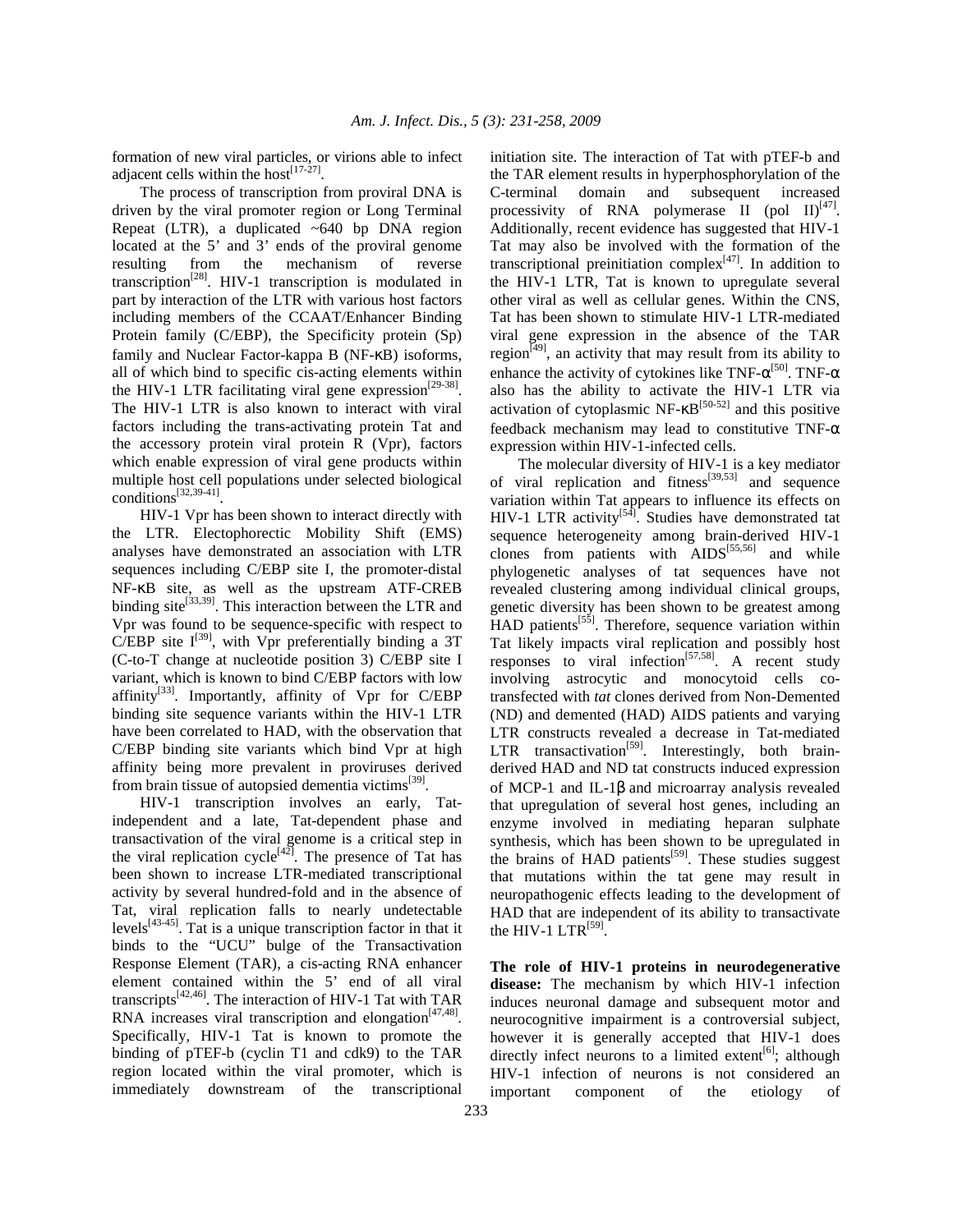neurodegenerative disease. HIV-1-associated neuropathology appears to be, in large part, due to neurotoxic viral proteins released into the extracellular environment by infected cells $[60]$ . There is evidence suggesting a role for multiple HIV-1 proteins in CNS deregulation and neuronal injury including Tat, Vpr, Nef and the Env proteins 120 and  $gp41^{[6]}$ . These observations have lead to the formulation of two primary theories for how HIV-1 infection results in neuropathology, the 'direct injury' theory and the 'indirect' or 'bystander effect' theory<sup>[61]</sup>. Clearly, the two theories proposed to explain the HIV-1-induced neuronal damage are by no means mutually exclusive and studies have demonstrated a role for both, however the 'indirect' mechanism appears to be the predominate means of neurodegenerative disease since the number of HIV-1-infected cells within the CNS does not always correlative with the extent of CNS pathology<sup>[3,10,62]</sup>.

**The HIV-1 envelope proteins 120 and gp41:** Several studies have provided evidence for both a direct and indirect role for gp 120 in neuronal injury and death $^{[63]}$ <sup>65]</sup>. HIV-1 gp120 has been shown to induce neuronal apoptosis by interacting with chemokine receptors, CC-chemokine receptor 5 (CCR5) and CXCchemokine receptor 4 (CXCR4), expressed on the surface of neurons and glial cells<sup>[6,66]</sup> (Fig. 1). Additionally, several studies have shown gp120 mediated neuronal apoptosis occurs through interaction with the seven-transmembrane chemokine receptor  $CXCRA^{[67-71]}$ . Binding of gp120 to CCR5 and CXCR4 activates intracellular signal transduction pathways that mediate neuronal apoptosis $\begin{bmatrix}66,72,73\end{bmatrix}$ . Several studies have shown that gp120 disrupts calcium homeostasis in neurons and induces disruption of mitochondrial membrane integrity leading to release of cytochrome c and activation of caspases and endonucleases<sup>[73-75]</sup>.



Fig. 1: Mechanism of HIV-1-induced neurodegeneration. Neurodegeneration caused by HIV-1 infection is the result of both direct infection of cells, as well as the release of HIV-1 proteins that cause additional neurodegeneration. Infected perivascular macrophages and microglia, in addition to producing more infectious virus, can also release these viral proteins. These proteins include Tat, Env (120 and gp41) and Vpr; (a) Tat (represented as •) exhibits effects on both infected and uninfected cells, because secreted Tat can be taken up by neighboring cells. Tat has been demonstrated to play a role in oxidative stress-dependent apoptosis of neurons (represented by black cells). It has also been shown that Tat can cause excitotoxicity in neurons by activating the NMDAR; (b) Env (represented as ∆) also plays both a direct and indirect role in neurodegeneration. The Env protein gp120 has been shown to interact with both CCR5 and CXCR4 expressed on the surface of neurons and glial cells and subsequently induce neuronal apoptosis. Macrophages and microglia activated by gp120 secrete various proinflammatory factors including cytokines, chemokines and arachidonic acid, resulting in neuronal damage; (c) Vpr (represented as grey ♦) has been shown to increase viral transcription and production in cells of the monocyte/macrophage lineage. Extracellular Vpr has also been demonstrated to induce apoptosis in undifferentiated and mature neuronal precursor cells; (d) Nef (represented as grey  $\blacksquare$ ) within the brain has been shown to be predominantly in astrocytes. Stable expression of Nef may alter the growth properties of astrocytes. Nef also demonstrates direct neurotoxicity. When cells of the monocyte-macrophage lineage are exposed to Nef, proinflammatory mediators are released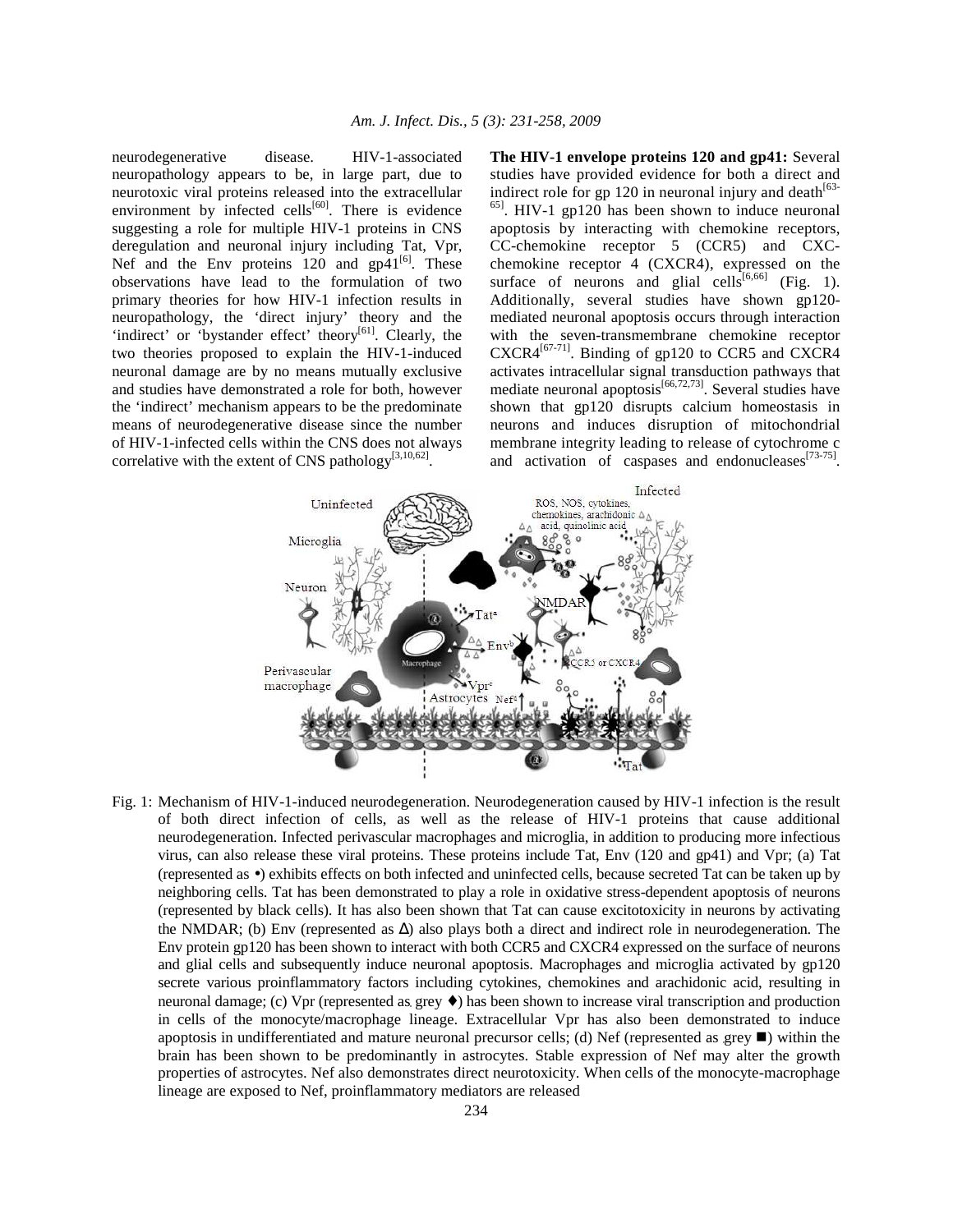Caspase-3 activation by gp120 has been demonstrated in rat cerebellar granule cells $^{[76]}$ , human embryonic kidney cells<sup>[77]</sup> and human endothelial cells<sup>[78]</sup>. Conversely, studies have shown that caspase-3 inhibition protects neurons from apoptosis, suggesting that therapeutic candidates aimed at inhibiting caspase-3 activation may prove valuable in preventing gp120 induced neurotoxicity<sup>[79]</sup>.

 Calcium homeostasis is disrupted in neurons by gp120-induced perturbation of calcium-regulating systems in the plasma membrane and Endoplasmic Reticulum  $(ER)^{[80,81]}$ . In addition, gp120 activation of tissue macrophages and microglia initiates glutamaterelated hyperactivation of the N-Methyl-D-Aspartic Acid Receptor (NMDAR), which has been shown to be involved in ER stress and  $Ca^{2+}$  release<sup>[82,83]</sup>. ER stress may be involved early in the process of cellular apoptosis $[84]$  and it is associated with multiple neurodegenerative diseases<sup>[85]</sup>.

 Macrophages and microglia activated by gp120 secrete various factors including TNF-α, arachidonic acids and various β-chemokines, resulting in neuronal damage<sup>[6]</sup> (Fig. 1). Exposure of astrocytes to gp120 inhibits their ability to take up glutamate, leading to increased glutamate concentrations within the neuronal microenvironment, which results in excitotoxicity<sup>[86]</sup> (Fig. 1). Additionally, gp120 has been demonstrated to alter gene expression patterns in astrocytes<sup>[87,88]</sup> and neurons[65], providing evidence that alterations in cellular processes may contribute to neuronal damage.

 The HIV-1 transmembrane protein gp41, a protein which links gp120 to the viral envelope has been observed at elevated levels in patients with HAD. Studies have demonstrated gp41 to be lethal to neurons at very low concentrations in the presence of glia and it has been shown that astrocytes exposed to the carboxyterminus of gp41 exhibit defects in glutamate transport and release<sup>[89]</sup> (Fig. 1). The mechanisms of neurotoxicity induced by gp41 involves activation of iNOS, NO formation, glutathione depletion and interruption of mitochondrial function<sup>[90-92]</sup>.

**The HIV-1 accessory protein Vpr:** Viral protein R (Vpr) is one of six auxillary proteins encoded for by HIV-1 and several studies have suggested that this protein may have a role in HIV-1-associated neuropathogenesis $^{[13,93-95]}$ . HIV-1 Vpr is a critical accessory protein of 96 amino acids (14 kDa) synthesized from a singly spliced viral mRNA, which may oligomerize<sup>[95,96]</sup>. HIV-1 infection of non-dividing cells such as monoctyes and macrophages is critically dependent on  $Vpr^{[97,98]}$  and the addition of extracellular Vpr to latently infected T lymphocytes has been shown

to dramatically increase viral replication<sup>[99]</sup>. Vpr has been shown to increase viral transcription and production in cells of the monocyte-macrophage lineage and it may be involved in the translocation of the viral Preintegration Complex (PIC) from the cytoplasm to the nucleus<sup>[96,98,100,101]</sup>. It has been demonstrated that HIV-1 Vpr arrests T lymphocytes in the G2 phase of the cell cycle<sup>[97,102-108]</sup> and induces adherent cell differentiation<sup>[109]</sup>. Interestingly, Vpr has also been shown to suppress the immune response in humans by inhibiting clonal expansion of T cells $^{[110]}$ , providing an ideal physiological environment for efficient viral replication $\left[ {}^{103,111}\right]$ .

 Vpr, by binding to the p6 portion of the Gag polyprotein, is incorporated into HIV-1 virons in significant quantities $^{[112]}$  and both purified Vpr, isolated from HIV-1-infected patients and recombinant Vpr has been shown to activate viral replication from latently infected cells. HIV-1 Vpr is primarily localized in the nucleus of the infected cells<sup>[113]</sup>, likely due to the strength of its two nuclear localization signals<sup>[114]</sup>. This nucleophilic property of Vpr in combination with its presence in the PIC has led to the suggestion that Vpr may facilitate increased viral replication in nondividing cells like cells of the monocyte-macrophage lineage[98,100,101,115]. Some *in vitro* studies have provided evidence in support of a direct role for Vpr in PIC import $[116,117]$ . However other studies have placed this observation in question<sup>[118]</sup> and have suggested that Vpr is not required for HIV-1 infection of non-dividing T lymphocytes<sup>[119]</sup>.

 The mechanism by which Vpr is incorporated into budding virions, which are assembled in the cytoplasm near the plasma membrane, is not well understood; however, studies have shown that the nuclear export property of Vpr is required for its efficient incorporation into virions, which is critically important for productive viral replication in tissue macrophages $^{[120]}$ . The absence of Vpr does not prevent HIV-1 infection of tissue macrophages, however, its presence has been demonstrated to greatly enhance infection of these cells<sup>[120]</sup>. Studies have suggested that Vpr may function like an importin-β homologue by directly binding to nucleoporins within the Nuclear Pore Complex  $(NPC)^{[116,121,122]}$ . Matrix  $(MA)$  and Integrase (IN) proteins are known to utilize the importin- $\alpha/\beta$ dependent pathway for nuclear import, however, Vpr contains a noncanonical NLS and therefore does not use these classical pathways exclusively for nuclear import<sup>[101,114,123,124]</sup>. It may be that HIV-1 has evolved a novel strategy for avoiding cellular defense mechanisms aimed at preventing viruses from entering the nucleus of infected cells. Considering the large and significant role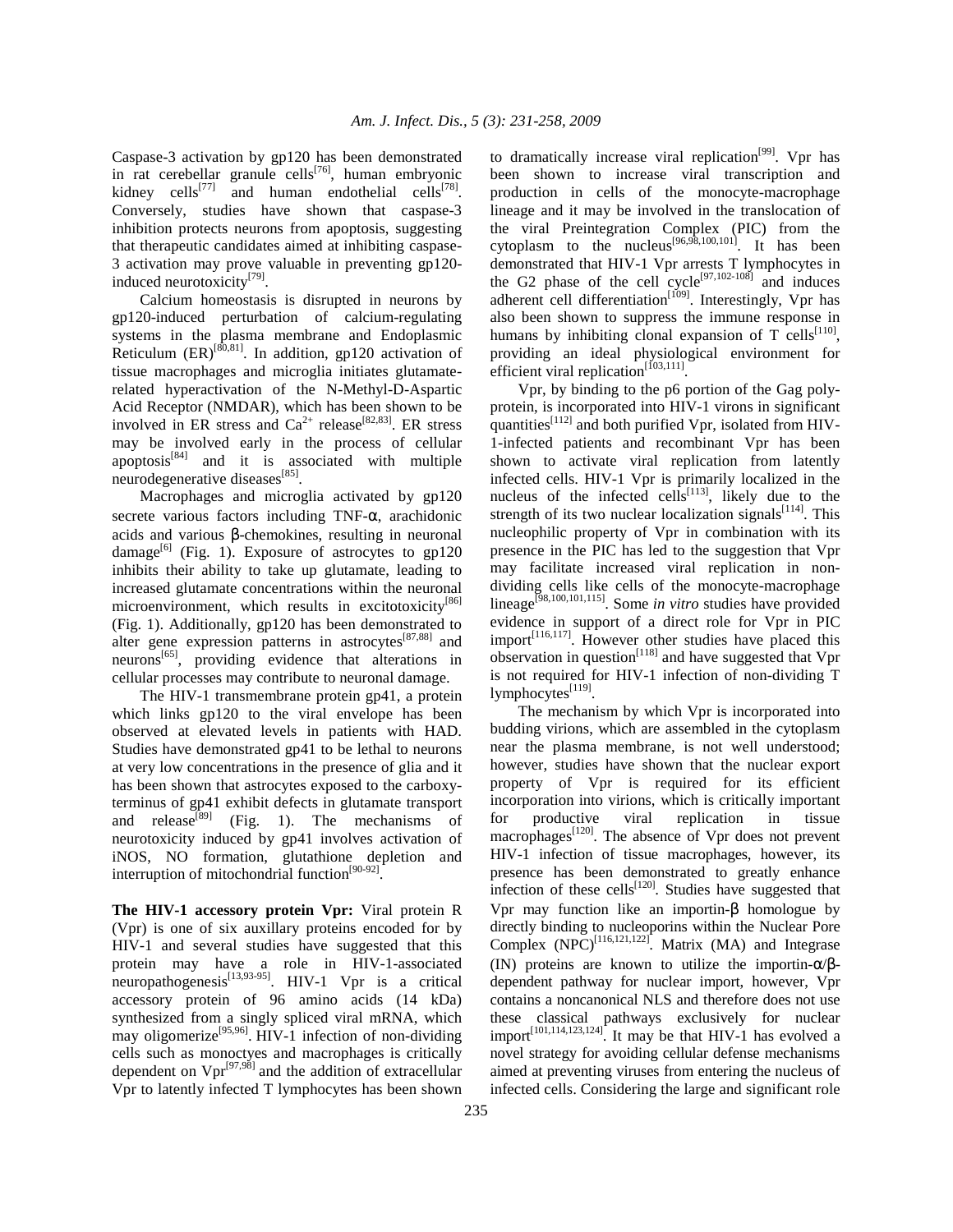that HIV-1-infected macrophages play both in peripheral blood and CNS disease as well as HIV disease in other organ systems, it is reasonable to suggest that interrupting Vpr function *in vivo* may lead to a marked decrease in viral burden within HIV-1 infected patients and ameliorate some of the deleterious effects of HIV-1 infection.

 Mutational studies have revealed that the region of the Vpr responsible for cell-cycle arrest is located in the carboxy-terminal basic domain, while the virion incorporation and nuclear translocation functions of Vpr are elicited by the  $\alpha$ -helical amino-terminus, suggesting that Vpr likely effects cellular functions in multiple ways<sup>[125-129]</sup>. Additionally, investigations have shown that Vpr appears to induce apoptosis in T  $l$ ymphocytes $\left[130,131\right]$  and studies have revealed that extracellular Vpr induces apoptosis in undifferentiated as well as mature, differentiated NT2 CNS neuronal precursor cells (derived from a human teratocarcinoma cell line)<sup>[95]</sup>. Importantly, Vpr has also been shown to both activate and differentiate monocytic cells in the bone marrow[132], a cellular compartment believed to be critically important in the neuropathogenesis of the HIV-1. Due to the multiple effects of HIV-1 Vpr on both T cells and cells of the monocyte-macrophage lineage, in addition to the potential apoptotic effect of extracellular Vpr on neurons, it has been suggested the Vpr very likely plays an important role in CNS damage during the course of HIV-1 infection<sup>[13]</sup> (Fig. 1).

**The HIV-1 auxillary protein Nef:** HIV-1 Nef is a nonstructural protein and one of its best known properties is its ability to impact the trafficking of proteins expressed on the surface of cells. Nef has been shown to down-regulate CD4 expression in addition to downregulating expression of a subset of MHC class molecules<sup>[133-135]</sup>, mature MHC class II molecules, CD8, CD28, CCR5, CXCR4 and the transferring receptor $^{[136]}$  $142$ ]. The downregulation of CD4 in HIV-1-infected cells has been shown to facilitate Env incorporation into infectious virions by inhibiting CD4/gp120 complex formation on the surface of the cells<sup>[143-145]</sup>.

 Much like Vpr, Nef is also incorporated into HIV-1 virions<sup>[146-149]</sup>. Nef has been suggested to play a major role in HIV-1 disease progression toward AIDS<sup>[150-156]</sup> and this increase in viral infectivity associated with Nef may explain the increased pathogenicity of wild-type (wt) HIV-1 compared to  $\Delta$ Nef HIV-1 variants<sup>[134,157,158]</sup>. Studies have suggested that Nef may play a role in the fusion of HIV-1 to target cells<sup>[159]</sup> and that Nef may be involved in certain post-fusion events such as facilitating the trafficking of viral core particles through the cortical actin network $^{[160]}$ .

 Nef affects cellular function in various ways and Nef has been detected in the supernatants of HIV-1 infected cell cultures as well as in sera of AIDS patients<sup>[161]</sup>. Within the brain of HIV-1-infected patients, Nef is found predominately in astrocytes $^{[162]}$ . Direct neurotoxicity of Nef has been shown by exposure of neuronal cell cultures to recombinant Nef  $(rNef)^{[163]}$  (Fig. 1) and studies have revealed that Nef increases total  $K^+$  current of chick dorsal root ganglions similar to scorpion neurotoxin<sup>[164,165]</sup>, suggesting that Nef is able to alter the electrophysiological properties of neurons. Exposure of human monocytic cells to extracellular Nef results in the release of inflammatory mediators (Fig. 1) and exposure of neuronal and astrocytic cell lines to rNef leads to the upregulation of complement factor  $C3^{[166]}$ . In addition, studies have indicated that stable expression of Nef may alter growth properties of human astrocytes<sup>[162]</sup>.

**HIV-1 transactivator protein Tat:** HIV-1 Tat is a viral nonstructural protein of 86-101 amino acids in length and it is the product of two exons $^{[3]}$ . Tat, a transactivating nuclear regulatory protein, is critical for viral replication and is secreted by HIV-1-infected cells. Secreted Tat may be taken up by neighboring cells and by this mechanism, Tat is able to elicit affects on both infected and uninfected cells<sup>[167,168]</sup>. Tat has been found in the brains of HIV-1-infected individuals with known CNS pathology<sup>[169]</sup> and Tat is known to trigger oxidative stress-dependent apoptosis of neurons both *in vitro* and *in vivo*.

 Previous investigations have shown that HIV-1 subtype B-derived Tat can cause excitotoxcity in neurons by activating  $NMDAR^{[170]}$ , however there is some controversy as to whether Tat is able to bind NMDAR directly. Studies have suggested that Tat neurotoxicity is dependent on binding to low-density receptor (LPR) with subsequent activation of  $NMDAR^{[171]}$ . A more recent study aimed at comparing the neurotoxic potential of subtype B and C Tat protein has suggested that Tat may be able to directly bind to  $NMDAR^{[172]}$ . More specifically, this study demonstrated that both subtype B and C Tat bind directly to NMDAR, however, subtype C Tat was significantly less neurotoxic. Further analysis of sequence differences between the two Tat subtypes revealed that the attenuated neurotoxicity was due to a Cys31Ser mutation found in subtype C Tat. Furthermore, engineering this mutation into a subtype B Tat resulted in decreased neurotoxicity similar to that observed with subtype C Tat. Interestingly, the Cys31Ser mutation had no observable effect on the ability of Tat to bind NMDAR<sup>[172]</sup>, suggesting that other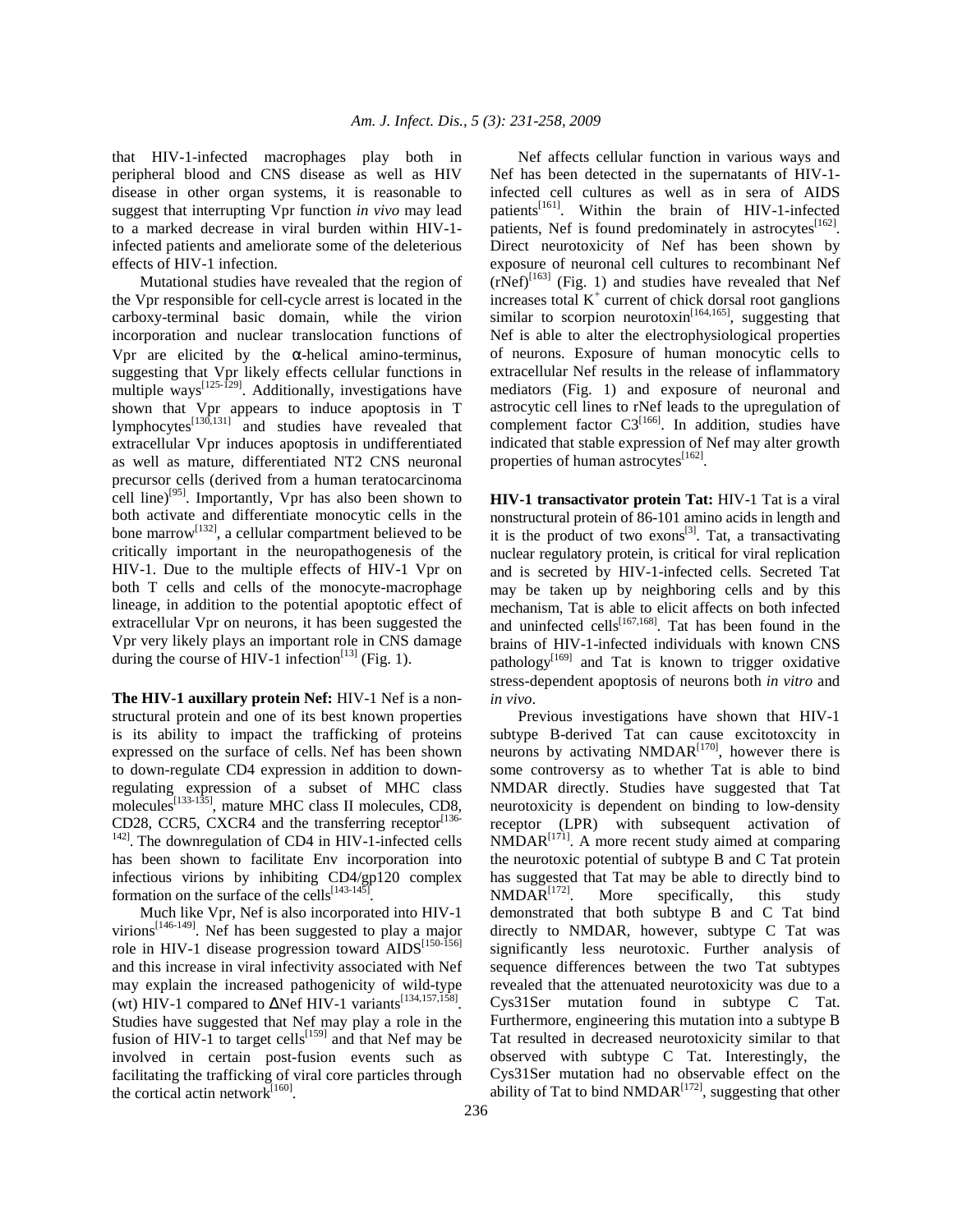regions of the Tat protein are likely responsible for binding, while the Cys residue is involved in NMDAR  $activation<sup>[172]</sup>$ . These studies underscore potential importance of differences in HIV-1 subtypes from varying geographical regions and are consistent with the observation that geographical regions infected with subtype B report more severe forms of HIV-1 associated neurocognitive impairment as opposed to areas of the world infected with subtype C.

 Several studies have shown that NMDAR function may be modulated by dopamine D1-like receptors, composed of D1- and D5-like receptors $^{[173-178]}$  and a recent study has implicated D1-mediated pathways in the mechanism of Tat-induced neurotoxicity $^{[3]}$ . HIV-1 Tat may influence the activity of D1 receptors in postsynaptic neurons, thereby resulting in NMDARregulated apoptotic cascades via D1/NMDAR interaction, or alternatively, NMDAR activation in D1 expressing neurons exposed to Tat may up regulate proapoptotic D1-mediated signaling<sup>[3]</sup>.

 Tat has been detected in the brains of patients with HIV-1 encephalitis (HIVE) by both mRNA and immunoblot analysis, however the source of the Tat detected in these circumstances is unclear<sup> $[179]$ </sup>. The Tat observed in the brains of these patients may be secreted by infected cells within the CNS, or it may be specifically transported across the BBB from the periphery<sup>[180]</sup>. Either way, once in the brain, Tat may be taken-up by resident cells of the CNS, often resulting in toxic consequences including neuronal apoptosis $^{[181-183]}$ (Fig. 1). Importantly, studies have shown that Tat can be transported along anatomical pathways within the CNS, indicating that sites of neuronal injury and the site of actual viral infection may be distinct from one another $^{[184]}$ .

 The uptake of Tat by uninfected cells results in deleterious events in both the cytoplasm and nucleus, including altered gene transcription, cytokine secretion, NMDAR activation in neurons and the initiation of apoptotic cascades<sup>[3,46,167,168]</sup>. A combination of these cellular events are likely involved in neuronal apoptosis in response to HIV-1 infection and the secretion of Tat, however the exact mechanism is not well understood. It is generally accepted that glutamate and glutamate receptors are involved in the process of neuronal cell death, which suggests that HIV-1-associated neurologic disease pathogenesis may involve mechanisms similar to those of other neurodegenerative disease processes with respect to glutamate dysregulation and excitotoxicity<sup>[3]</sup>.

 HIV-1 Tat is known to interact with various receptors expressed on different cell types including integrins, VEGF receptor (KDR/flk) and possibly CXCR4[185,186]. With respect to neurons, Tat uptake and internalization occurs primarily via the Lipoprotein Related Protein (LRP) receptor, which is expressed on the cell surface<sup>[187]</sup>. There are at least 16 ligands for LRP and in the brain it is expressed on both neurons and activated astrocytes $^{[185]}$ . Tat is the only known ligand of LRP that induces significant levels of apoptosis, the reasons for which are not known. Following ligand binding to LRP, the receptor-ligand complex is internalized. However, in the case of Tat, when it binds to LRP it escapes from endosomes to the cytoplasm and it can be found localized in both the cytoplasm and nucleus where it may affect cellular signaling pathways<sup>[188]</sup>.

 Exposure of astrocytes to Tat, either extracellularly through viral infection or intracellularly via transient transfection, results in the induction of cellular inflammatory mediators (Fig. 1). Treatment of human fetal astrocytes with extracellular Tat has been shown in induce production of CCL2 (monoctye chemoattractant protein-1, MCP-1) $^{[189]}$ . CCL2 is involved in the recruitment of monocytes to sites of inflammation in the CNS and it induces monocytic cells to cross the BBB and traffic to the site of secretion. Furthermore, it has been demonstrated that individuals with HIVE have elevated levels of CCL2 in their CSF and even higher levels have been associated with  $HAD^{[189,190]}$ . Interestingly, human astrocytes take up Tat and become activated to produce chemokines as well as Nitric Oxide (NO), however, these cells do not undergo apoptosis unless they are co-cultured with neurons<sup>[168,181,191]</sup>. It has been suggested that Tatinduced apoptosis of astrocytes requires a yet to be identified signal from NMDAR-positive neurons<sup>[171]</sup>.

 Monocytes recruited to the CNS by CCL2 secrete cytokines and neurotoxic mediators $^{[6]}$ . A primary function of astrocytes is to regulate extracellular glutamate levels in the brain and it has been demonstrated that monocyte-secreted TNF-α impedes glutamate metabolism by human astrocytes, resulting in altered glutamate homeostasis, accumulation of extracellular glutamate and potentially neuronal injury<sup>[192]</sup>. In addition to the effect of Tat on glutamate metabolism in astrocytes and the resulting neuronal glutamate excitotoxicity, other mechanisms are known by which astrocytes contribute to neuronal toxicity and apoptosis. Tat-treated astrocytes express inducible Nitric Oxide Synthase (iNOS) via activation of the NFκB and C/EBPβ pathways and the ERK/MAPK pathway contributes to NO production in astrocytes by activation of  $C/EBP\beta^{[191]}$ . The NO produced by this mechanism may initiate apoptotic events in neighboring neurons.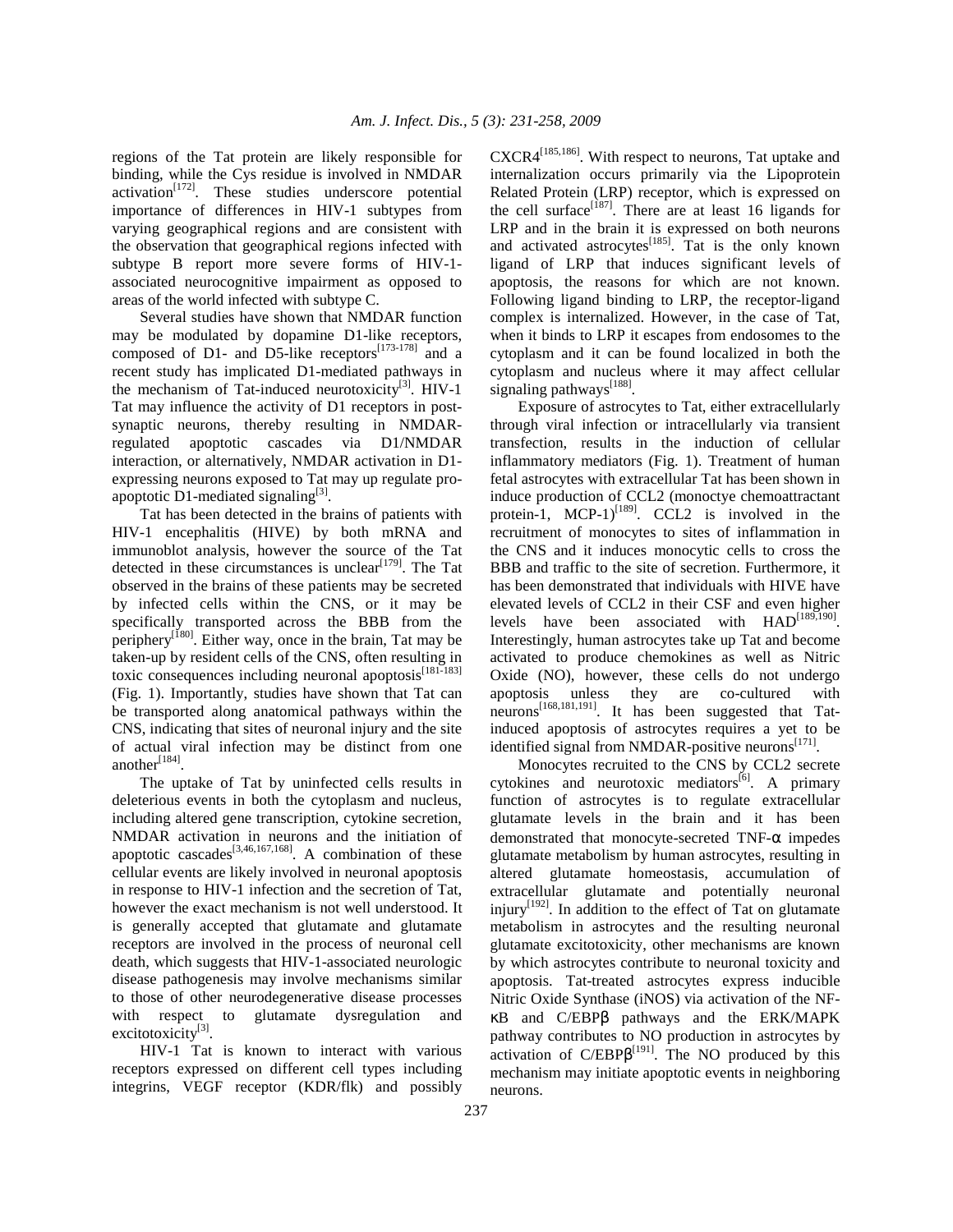Microglia are resident macrophages in the CNS and the most predominate cell type to be productively infected by  $HIV-1$  in the brain<sup>[171]</sup>. Despite the relatively high level of HIV-1 infection of resident microglia, neurocognitive impairment does not correlate with viral load in the brain, but rather with  $neuroinflammation<sup>[193]</sup>$ . Activated microglial cells secrete pro-inflammatory factors including cytokines and chemokines, reactive oxygen species, reactive nitrogen species and excitatory amino acids, which leads to the recruitment of additional inflammatory cells to the brain. Due to the fact that some of the inflammatory mediators secreted by microglia are known to be neurotoxic, like quinolinic and arachidonic  $acids^{[194]}$ , it has been suggested that activation of microglia may contribute both directly and indirectly to neuronal damage and apoptosis within the context of the HIV-1 infection of the  $\text{CNS}^{[171]}$  (Fig. 1).

**Overview of HTLV-1 neuropathogenesis:** The debilitating neuroinflammatory disease, HAM/TSP, is characterized by over-stimulation of the immunologic compartment, including increased expression of a repertoire of inflammatory cytokines and chemokines, HTLV-1 transactivator protein Tax- and gp46-specific antibodies directed against a number of cellular determinants (including the heteronuclear ribonuclear protein A1, hnRNP  $\overline{A1}$ <sup>[195]</sup> and an increase in the number of highly activated circulating  $CDS<sup>+</sup> T$  cells directed against the Tax<sub>11-19</sub> epitope in both Peripheral Blood (PB) and Cerebrospinal Fluid  $(CSF)^{[196]}$ . In the acute stage of HAM/TSP, both CD4<sup>+</sup> and CD8<sup>+</sup> T cells have been shown to accumulate in lesions of the spinal cord; however, during chronic disease,  $CD8<sup>+</sup>$ T cells are the predominant cellular infiltrate in regions of demyelination<sup>[197-199]</sup>. In some HLA-A\*201 HAM/TSP patients, the frequency of  $\text{Tax}_{11-19}$ -specific CTLs is as high as  $20\%$  of all  $CDS<sup>+</sup> T$  cells in the PB and even higher in the  $CSF^{[195,196,200-203]}$ . During the course of HAM/TSP, various cells of the immune system are infected by HTLV-1 in the PB and tissues. These cells are also likely infected as BM progenitor cells as a result of viral spread from HTLV-1-infected CD4<sup>+</sup> /CD25<sup>+</sup> T cells as these cells traffic back into the BM from the blood. Trafficking of HTLV-1-infected T cells back into the BM over long periods of time has led to the development of a large population of HTLV-1 proviral DNA<sup>+</sup>/RNA<sup>-</sup> latently infected cells in the BM of HAM/TSP patients<sup>[204]</sup>. Additional studies involving HTLV-1-infected CD34<sup>+</sup> human BM progenitor cells transplanted into immunocompromised mice led to the development of equivalent numbers of proviral DNA<sup>+</sup> cells within defined immune cell lineages, suggesting that maintenance of the proviral genome does not have

any detectable impact on lineage development $[205]$ . In addition to the route of exposure (mucosal versus blood-borne) and the inherent differences in the associated primary immune response, the following factors likely play important roles in the genesis and progression of cancer and/or neurologic disease caused by HTLV-1: (i) Viral genomic architecture, (ii) Genetic background of the human host, (iii) HTLV-1 proviral DNA load, (iv) Relative levels of HTLV-1-specific RNA-positive CD4<sup>+</sup>/CD25<sup>+</sup> T cells, (v) Concentrations of secreted extracellular viral proteins such as Tax, (vi) The impact of extracellular viral proteins on cells of immune and nervous system origin, (vii) Relative levels of HTLV-1-specific antibodies that exhibit crossreactivity to cellular proteins, (viii) Relative levels of HTLV-1-specific  $CD8^+$  T lymphocytes and (ix) Relative levels of HTLV-1-susceptible primary and secondary target cells in the immune and nervous system<sup>[200,201,206-210]</sup>. Figure 2 depicts these scenarios in the context of molecular pathogenesis of HAM/TSP.

**Nuclear localization and Tax-mediated regulation of cellular genes and viral promoter:** The HTLV-1 oncoprotein Tax has been studied extensively with respect to its role in regulating cellular and viral gene expression during the course of HTLV-1 infection of human CD4+ T ells (primary target ell opulation)<sup>[211-213]</sup>. In particular, these studies have focused on the molecular mechanisms pertaining to the interaction of Tax with nuclear proteins during transcriptional transactivation of cellular and viral gene expression prior to and/or subsequent to Tax localization to the nucleus. One of the major roles of Tax in productive viral replication involves the interaction with host transcriptional machinery to facilitate the binding of cellular transcription factors to the HTLV-1 LTR. Viral gene expression occurs by the binding of Tax to the three 21-bp Tax responsive elements collectively referred to a Tax Responsive Element 1 (TRE-1) that are located within the U3 region of the  $LTR^{[214-216]}$ . Each of the three 21-bp repeat elements is comprised of three domains A, B and C. Among these, the central domain B has been shown to closely mimic a cyclic AMP (cAMP) responsive element (CRE) with a conserved 8-nucleotide (nt) core sequence (TGACGTCA) that is flanked by 5' and 3'  $G/C$  rich sequences<sup>[217]</sup>. The recruitment of the cellular transcription factors-CRE Binding protein (CREB) and serum response factor  $(SRF \ or \ p67^{SRF})$ -to the CRE by Tax, facilitates transcription<sup>[218,219]</sup>. The interaction of Tax with dimeric CREB as a homodimer, results in the formation of a ternary complex that in turn helps to stabilize the  $CREB/21-bp$  repeat complex formation<sup>[217,220]</sup>.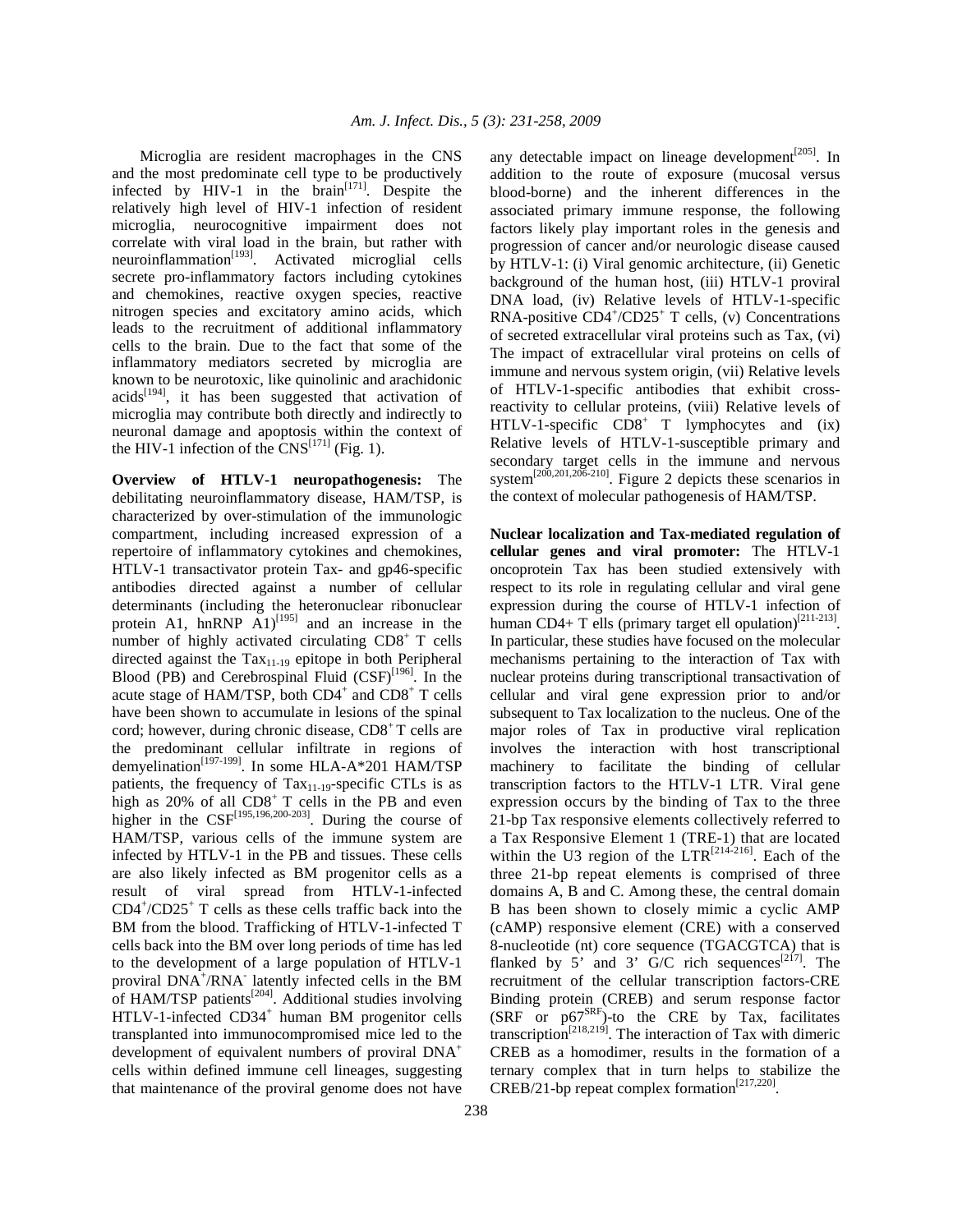

*Am. J. Infect. Dis., 5 (3): 231-258, 2009*

Fig. 2: Overview of the HTLV-1 LTR regulation as it relates to HAM/TSP pathogenesis. The progressive stages of HAM/TSP are characterized by the presence of activated CD4<sup>+</sup> and CD8<sup>+</sup> T cells and macrophages in demyelinating lesions. At these sites an array of proinflammatory cytokines are produced facilitating further recruitment of inflammatory cells into the CNS. CD4<sup>+</sup> T cells represent the chief source of viral gene expression and along with the help of antigen presenting cells such as dendritic cells activate CD8<sup>+</sup> T cells. HTLV-1-specific CD8<sup>+</sup> T cells traffic to and accumulate within the CNS throughout the course of neurologic disease. Therefore, the presence of activated HTLV-1-specific CD8<sup>+</sup> CTL and macrophage populations in the CNS may result in the maintenance of a persistent CTL response against infected cells expressing viral antigens and proinflammatory cytokine-mediated bystander damage. During this process, differentiation of infected bone marrow progenitor cells lead to HTLV-1 genomic activation and an increased viral gene expression mediated by Tax-CREB dimer formation and the cell type-specific activity of different transcription factors such as AP-1, C/EBP and Sp1/Sp3. BM, bone marrow; CNS; central nervous system; PB, peripheral blood; PD, proviral DNA; PR, proviral replication; DC, dendritic cell

As a consequence of the formation of this stabilized complex, the two cellular coactivators-p300/CREB-Binding Protein (p300/CBP) and p300/CBP-associated factor (P/CAF) are then recruited independently by Tax by binding to the two distinct regions in the amino and carboxy terminus of Tax, respectively. Transcription is then finally initiated by histone acetylation mediated through remodeling of the chromatin structure<sup>[221-223]</sup>. In addition, Tax is also known to activate various cellular signaling pathways such as the NF-κB and ATF/CREB pathways. The NF-κB is a cytoplasmic transcription factor which when activated by Tax leads to the phosphorylation and degradation of the bound inhibitory proteins (IκBs) thereby allowing the release and eventual translocation of the NF-κB to the nuclei[224,225]. The ATF/CREB family plays an important role in viral transcription as well as Taxmediated transcription of cellular genes. CREB is activated by phosphorylation in response to the intracellular secondary-messenger cAMP via the cAMP dependent Protein Kinase A (PKA) signaling pathway<sup>[226-228]</sup>. Numerous studies have focused on the interaction between Tax and CREB-1 with TRE-1 and the importance of this interaction in the activation of viral gene transcription mediated by the TRE-1 21-bp repeats[216,229]. These studies have demonstrated that direct and indirect interaction of Tax with a spectrum of cellular transcription factors may be involved in the differential regulation of both cellular gene expression and viral LTR activation in T cells and other secondary target cell populations.

**Mechanism of HTLV-1 LTR activation in secondary target populations:** Clearly, the interaction of HTLV-1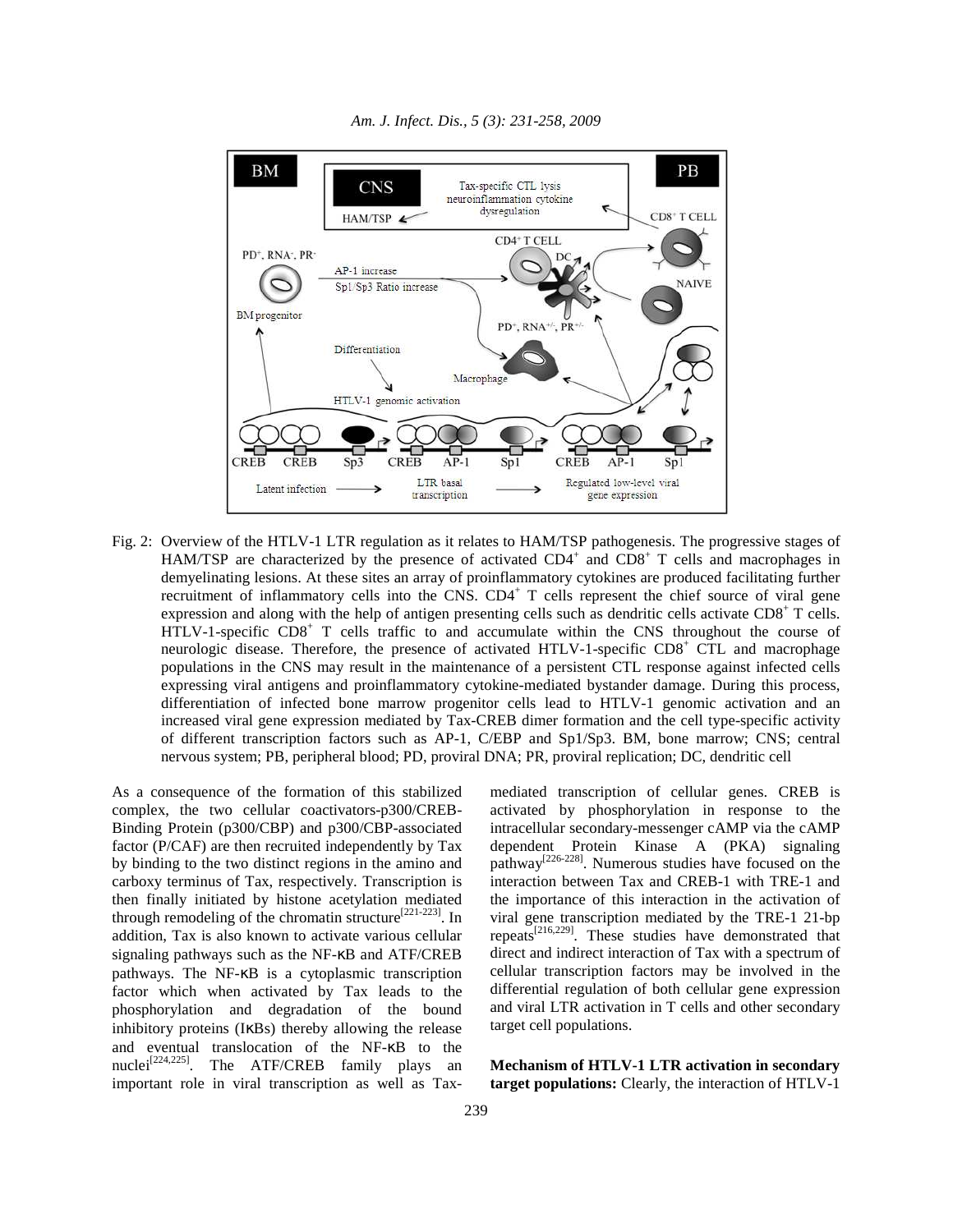with the CD4<sup>+</sup>/CD25<sup>+</sup> T lymphocyte compartment represents a key encounter that leads to either cell death resulting from programmed viral gene expression and production of progeny virus, or oncogenic transformation based on monoclonal expansion of infected cells. In addition to the  $CD4^+/CD25^+$  T cells, other immune cell populations, such as CD34<sup>+</sup> BM progenitor cells<sup>[230,231]</sup>, cells of the monocytemacrophage lineage<sup>[232]</sup>, antigen presenting cells such as Dendritic Cells (DCs), or cells in the nervous system such as astrocytes and microglial cells<sup>[232-236]</sup> are also susceptible to productive HTLV-1 infection<sup>[237]</sup>. Viralinduced alterations in these cell compartments likely play important roles in the genesis of HAM/TSP. However, despite the demonstrated susceptibility of these cells very little information exists concerning the molecular mechanisms regulating HTLV-1 LTR activation in these pathogenically relevant secondary target cell populations as compared to  $CD4^+/CD25^+$  T cells. Therefore, we have initiated efforts to define the mechanism of HTLV-1 LTR activation during monocytic differentiation in parallel with our studies on HIV-1 LTR regulation in a similar system $^{[33,38,238]}$ . Several members of the CCAAT/Enhancer-Binding Protein (C/EBP) family, including C/EBPβ, are expressed at high levels in cells of the monocytemacrophage lineage<sup>[239]</sup> and are intimately involved in the regulation of myelocytic-monocytic gene expression. Results of these studies have shown that low-level basal activation of the HTLV-1 LTR was significantly enhanced by overexpression of C/EBPβ, C/EBPδ, or C/EBPε, whereas transactivation of the HTLV-1 LTR by Tax was inhibited by overexpression of C/EBPα and C/EBPβ and to a lesser extent by  $C/EBP\delta^{[240]}$ . In addition, the Activator Protein 1 (AP-1) family of transcription factors was also shown to modulate HTLV-1 LTR activation during phorbol esterinduced differentiation of monocytes<sup>[241]</sup>. The binding sites for the Stimulating protein (Sp) family of transcription factors (Sp1 and Sp3) have been identified within the U3 region of the HTLV-1  $LTR^{[242]}$ . Recent results have suggested that both Sp1 and Sp3 binding to HTLV-1 TRE-1 promoter proximal repeat III within the viral LTR participate in regulation of the LTR by Tax. However, a majority of studies related to HTLV-1 LTR activation[221,243-245] have been performed with transiently transfected LTR plasmids as opposed to chromosomally integrated LTRs that represent an obligatory step in the HTLV-1 life cycle. A report by Okada and Jeang indicated differential requirements for activation of integrated and transiently transfected HTLV-1 LTRs in HeLa and CHOK1 cells by CREB, p300 and P/CAF transcription factors[246]. Our recent studies also revealed

240

critical differences in the regulation of transiently transfected and chromosomally integrated HTLV-1 LTR in T cells (Rahman, Wigdahl and Jain, unpublished observations). Therefore, understanding how the HTLV-1 LTR is regulated when formatted in the context of chromatin is important for elucidating the biology of the provirus within cell populations representative of those encountered during the course of disease.

**Tax nuclear export, cytoplasmic trafficking and cellular secretion:** Tax is localized in both the nucleus and cytoplasm within cells (reviewed  $in^{[247]}$ ). The nuclear accumulation of Tax is promoted by an NLS found within the first 58 amino acids of the aminoterminus of the protein, a signal that is unique when compared to classical NLSs<sup>[248,249]</sup> in that the signal is suspected to involve some form of conformational element. In addition to being an intracellular/nuclear protein, Tax has been shown to be present in the serum and CSF of HAM/TSP patients<sup>[250]</sup>. However, it is unclear whether the cell-free Tax was the result of apoptosis or necrosis of HTLV-1-infected cells or if it was secreted from the infected cell populations. Consistent with the concept of cellular secretion, we have reported the presence of a leucine rich NES between amino acids 188-200 of Tax. We have also reported that the Tax NES may function as a masked NES and may be hidden by a protein-protein interaction, allowing the Tax NLS to remain the predominant localization signal and directing protein localization to the nucleus. Furthermore, Tax tertiary structure may be altered during the successive steps in which the NES is subsequently exposed to cellular export machinery. Alternatively, Tax nuclear export may be regulated through a secondary protein modification such as phosphorylation or acetylation. In this regard, Tax phosphorylation has been studied in various cell types and alterations in the pattern of Tax accumulation within the cytoplasm have been reported<sup>[251,252]</sup>. The release of Tax in the extracellular environment has also been reported from HTLV-1 infected cells<sup> $[253]$ </sup>. We have also demonstrated the secretion of full-length Tax in the cell culture media of Tax-transfected cells where Tax secretion was, at least in part, dependent on a formal cellular secretory pathway<sup>[254]</sup>. Proteins destined for the cell surface or those released into the extracellular environment proceed through the cellular secretory pathway after being synthesized and inserted into the Endoplasmic Reticulum  $(ER)^{[255]}$ . We have previously demonstrated that Tax co-localizes with cytoplasmic organelles relevant to secretion such as ER and golgi complex and the movement of Tax within the cytoplasm was found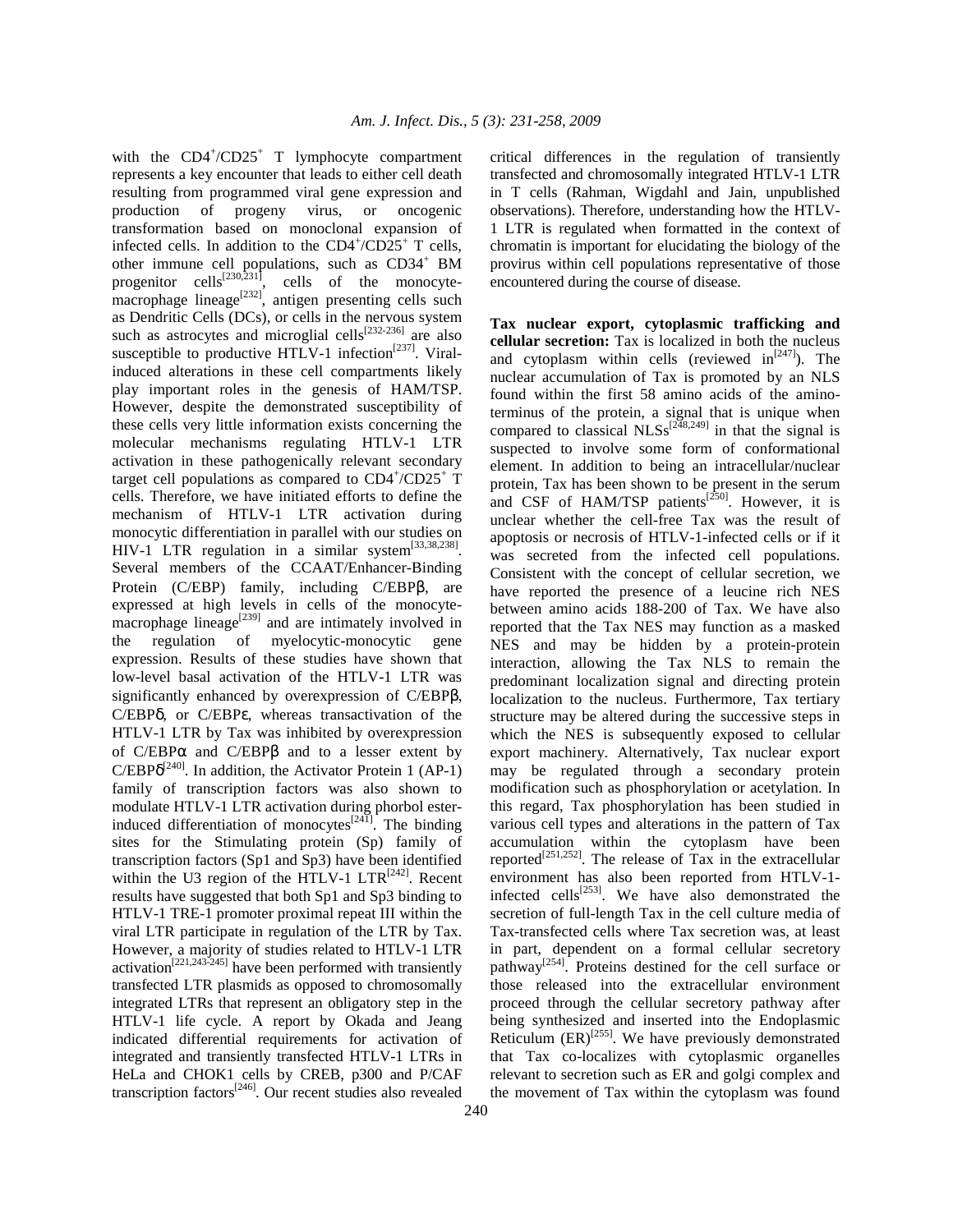to be characteristic of secretory vesicles<sup>[254]</sup>. Evidence was also presented demonstrating that microtubules and the conventional motor protein kinesin are likely involved in shuttling Tax-containing secretory vesicles from the Golgi to the plasma membrane<sup>[254]</sup>. Subsequent to proper folding in the ER, secretory proteins are then sorted from resident ER proteins and concentrated into ER exit sites that form coat protein complex II (COPII)-coated vesicles. COPII vesicles mediate transport of proteins from the ER to the cis-Golgi<sup>[256]</sup>. Concentration of proteins into COPII vesicles within the ER occurs through a cargo selection motif found on most secreted proteins. This motif has been shown to consist of a di-acidic signal comprised of an aspartic or glutamic acid bordering a variable residue  $(D/ExE/D)$  also known as a DXE signal<sup>[257-259]</sup>. Table 1 shows the known amino acid signals implicated in targeting proteins to the cellular secretory pathway. While this signal only partially accounts for efficient exit from the ER, mutation of this signal has been demonstrated to reduce accumulation of protein in COPII vesicles<sup>[260]</sup>. Analysis of the Tax amino acid sequence has revealed the presence of a number of putative secretory signals within the carboxy-terminal domain, of which two putative secretory signals, DHE and a four amino acid di-hydrophobic tyrosine-based motif (YTNI), were found to be essential for Tax secretion<sup>[261]</sup>. Additionally, Tax was shown to interact with a number of proteins (Fig. 3) involved in the cellular secretory pathway<sup>[261,262]</sup> suggesting that release of Tax into the extracellular environment is a regulated event that is facilitated by the interaction of Tax with cellular secretory pathway proteins and the presence of

Table 1: Amino acid signals implicated in targeting proteins to the cellular secretory pathway

| Sorted protein                         | Single sequence Role of signal sequence |                                                   |
|----------------------------------------|-----------------------------------------|---------------------------------------------------|
| Di-acidic:                             |                                         |                                                   |
| $VSV-g$ (virus)                        | <b>DXE</b>                              | Cargo concentration and<br>exit from ER           |
| Syspl (yeast)                          | <b>DXE</b>                              | Binding to 23 sec /24 sec of<br><b>COPII</b> coat |
| Kir 1.1 (mammalian)                    | <b>DXE</b>                              | ER export                                         |
| Kir 2.1 (mammalian)                    | <b>DXE</b>                              | ER export                                         |
| Di-hydrophobic tyrosine-based          |                                         |                                                   |
| SIV env (viral)                        | <b>YRPV</b>                             | $\overline{\mathcal{L}}$                          |
| $HIV$ gp 160 (viral)                   | YSPL.                                   | ?                                                 |
| TGN38 (mammalian)                      | YORL                                    | Targets protein to the TGN                        |
| Emp46p (yeast)                         | <b>YYMF</b>                             | ER export/localization to                         |
|                                        |                                         | Golgi                                             |
| D-hydrophobic tyrosine-based:          |                                         |                                                   |
| ERGIC-53 (mammalian)                   | FF                                      | ER export                                         |
| S <sub>ysp</sub> 1( <sub>years</sub> ) | FF                                      | Non-functional                                    |
| P24 family (mammalian)                 | FF                                      | Binding to 23 sec COPII                           |
|                                        |                                         | component in vitro                                |
| D-hydrophobic Di-leucine:              |                                         |                                                   |
| Emp24 (yeast)                          | LV                                      | ER export/incorporation                           |
|                                        |                                         | into COPII vesicles                               |
| Vam <sub>3</sub> p (yeast)             | LL.                                     | Sorting to golgi                                  |
| Erv41p-Erv46p (yeast)                  | IL                                      | Packing into COPII vesicles                       |

critical secretory signals within the carboxy-terminal domain of Tax. Once released, Tax could work as an extracellular effectors molecule, the minute quantity of which may cause major pathogenic changes.

**Role of extracellular tax in HTLV-1 neuropathogenesis:** Extracellular Tax has been shown to induce the production of TNF- $\alpha$  from a human neuronal cell line at a concentration that has been shown to be produced by HTLV-1-infected cells<sup>[263,264]</sup>. Release of TNF- $\alpha$  may result in both an autocrine and paracrine cytokine-mediated destruction of neuronal tissue. Other pathologic processes observed in HAM/TSP patients include demyelination of CNS neurons, which may also be a direct effect of extracellular  $\text{Tax}^{[263,265]}$ . In addition to neurons, adult human microglial cells were also shown to secrete TNF- $\alpha$ , IL-1 $\beta$  and IL-6 in response to  $\text{Tax}^{[266]}$ . These observations correlate with additional studies demonstrating that HTLV-1 infected microglial cells secrete both TNF- $\alpha$  and IL-6 but not IL-1β, suggesting that Tax may have a paracrine effect on other Tax-producing cells<sup>[266]</sup>.

| Nucleoplasmic<br>shuttling | ER/golgi transport | Post-golgi transport |
|----------------------------|--------------------|----------------------|
|                            |                    | <b>SNARE</b>         |
| Nucleopotins               | Coat proteins      | t-SNAREs             |
|                            | <b>COPII</b>       | v-SNAREs             |
| Importins                  | BCOP (COPI)        | SNAP <sub>2</sub>    |
| NTF p97                    | AA signals         | <b>SCAMPs</b>        |
| Exportins                  | <b>DXE</b>         |                      |
| CRM1                       | YXX <sub>0</sub>   | Tubulin (MTs)        |
| Calreticulin               | LL/LV              | Kinesin              |

Fig. 3: Components of the cellular secretory pathway important for nucleocytoplsmic shuttling, endoplasmic reticulum to golgi transport and post-golgi transport to the plasma membrane. While NTF p97 may facilitate nuclear import of Tax, CRM1 and calreticulin may facilitate its export through the nuclear pore complex. Tax is likely targeted to the secretory pathway by being transported into the Endoplasmic Reticulum (ER). Once in the ER, Tax likely moves to the Golgi by inclusion into COPII vesicles. Amino acid signals within Tax including  $330$ DHE $332$  and  $312$ YTNI $315$  were shown to be important for targeting Tax to the Golgi. A portion of Tax may also be returned to the ER via retrograde transport by inclusion into COPI vesicles. In the Golgi, Tax is likely included into secretory vesicles through its interaction with SCAMPs and vSNAREs including SNAP23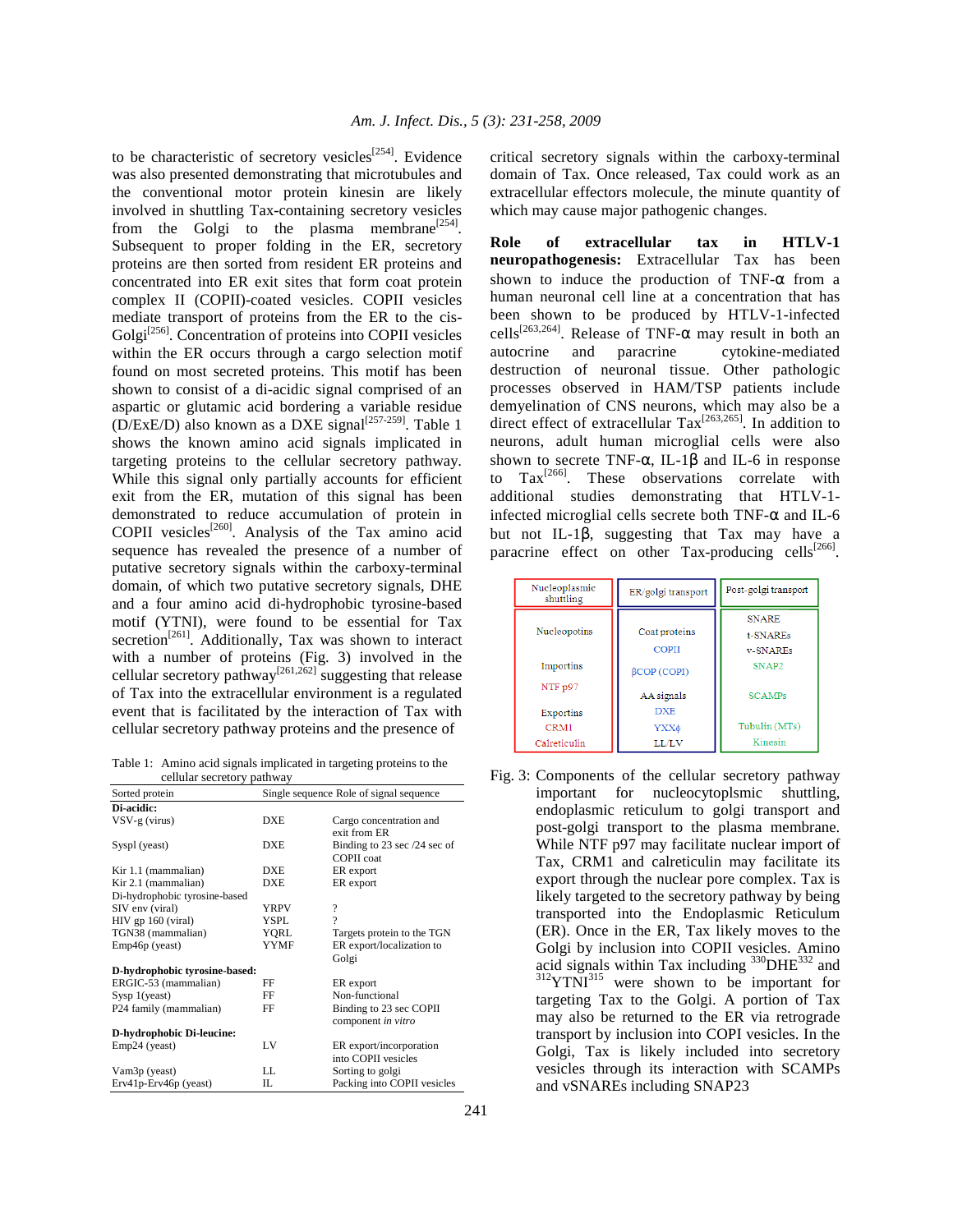The effects of extracellular Tax have not been limited to the CNS, primary human PB macrophages have also been shown to secrete TNF-α, IL-1 and IL-6 in response to extracellular  $\text{Tax}^{[266]}$ . Recently, cell-free Tax has been demonstrated in the CSF of HAM/TSP patients<sup>[250]</sup> indicating that Tax is available for immune recognition by APCs. Extracellular Tax released from Tax-producing cells by secretion or apoptosis and necrosis may be internalized by professional APCs. Tax peptides presented in the context of MHC by APCs would result in lysis of Tax-expressing cells by Taxspecific CD8<sup>+</sup> T cells. Either production of toxic molecules or specific cell lysis could result in significant CNS damage similar to that observed in HAM/TSP. DCs are the most potent APCs and are of particular significance in the context of HTLV-1 pathogenesis. Development of HAM/TSP is associated with rapid maturation of  $DCs^{[267]}$ , while ATL is associated with a defect in their maturation<sup>[268]</sup>. DCs obtained from the PB of HAM/TSP patients were found to be infected with HTLV- $1^{[269]}$ . Similarly, DCs can be infected with HTLV-1 *in vitro* and when subsequently matured, can stimulate autologous  $CD4^+$  and  $CD8^+$  T cells<sup>[270]</sup>. Therefore, we hypothesized that DCs and other APCs might play a critical in the induction of Tax-specific immune response during the progression of HAM/TSP. In initial studies, the effects of intracellular versus extracellular and retrovirallyintroduced Tax on murine  $DCs^{[271]}$  have been analyzed. We have also studied activation and maturation of primary human monocyte-derived DCs as well as myeloid DCs in response to purified Tax and observed that Tax induces the secretion of proinflammatory cytokines and β chemokines from  $DCs^{[272,273]}$  and modulates DC function toward a Th1 type immune response<sup>[274]</sup>. Moreover, DC-mediated priming of Taxspecific CTL response was demonstrated both *in vitro* and *in vivo* (Manuel and Jain, unpublished observations). These studies strongly suggest that DCs represent a major factor in HAM/TSP pathogenesis. The well-defined target of Tax activity, NF-κB coupled with protein kinases and phospholipase C, was also found to be critical for Tax-mediated DC activation and maturation<sup> $[274]$ </sup>. Collectively, these studies have provided important insight into the molecular and immunologic mechanisms underlying the development of neuroinflammatory syndromes associated with HTLV-1 and other retroviruses. However, several outstanding questions still remain unanswered relative to the restricted epidemiological distribution of HAM/TSP, viral control mechanisms in asymptomatic carriers, progression to HAM/TSP and possible therapeutic interventions.

#### **CONCLUSION**

 HIV-1 CNS disease is largely dependent on the trafficking of infected monocytic cells from the periphery across the blood-brain barrier, where virus is subsequently disseminated to susceptible cell populations within the brain including microglia, perivascular macrophages and astrocytes, which produce neurotoxic viral proteins such as Tat, gp120, Nef and Vpr and cytokines and chemokines that induce a positive feedback mechanism for further recruitment during the course of pathogenesis. HTLV-1 during neuroinflammatory disease is also characterized by an over-stimulation of the immunologic compartment, however instead of monocytes and macrophages it is  $CD8<sup>+</sup>T$  cells specific for  $Tax_{11-19}$  along with increased inflammatory cytokines and chemokines. Interestingly, as described above and restated here in both cases, pathogenesis is caused primarily from the inflammatory response to the neurotoxic proteins.

 Unfortunately, in the case of both diseases there are very few treatment options for patients with retrovirusinduced neurologic disease. In the case of HIV-1 while antiretroviral therapy has had great impact on the life expectancy of patients and impacted their viral load and peripheral disease, it has increased the prevalence of neurologic disease $^{[4]}$ . With the widespread use of Highly Active Antiretroviral Therapy (HAART), a more subtle form of CNS dysfunction, termed Minor Cognitive Motor Disorder (MCMD), has become more common<sup>[7,8]</sup>. In the HAART era, it is estimated that  $\sim$ 10% of HIV-infected adults develop HAD, however, the appearance of MCMD may be several times more common, involving as many as 30% of the HIVinfected population<sup>[8,275]</sup>. Furthermore, the clinical presentation of MCMD has been associated with neuropathological changes characteristic of HIV encephalitis (HIVE) and MCMD is associated with a worse overall prognostic outlook<sup>[7,8,275]</sup>. One means of explaining the development of MCMD is that the lowlevel viral replication associated with successful HARRT regimens, may lead to slowly progressing neurodegeneration. This is consistent with the longer lifespans of patients receiving HAART and possibly with the inability of certain antiretroviral drugs to effectively penetrate into the brain<sup>[276]</sup>. In addition to this, what is known about HIV-1 CNS disease is mostly from studying subtype B viruses. HIV-1 Subtype B viruses only cause a fraction of the worlds infection with subtype C infection being responsible for approximately half of the world's HIV-1 infections. Unfortunately, little is known about subtype C viruses and there role in neurologic disease and it is here where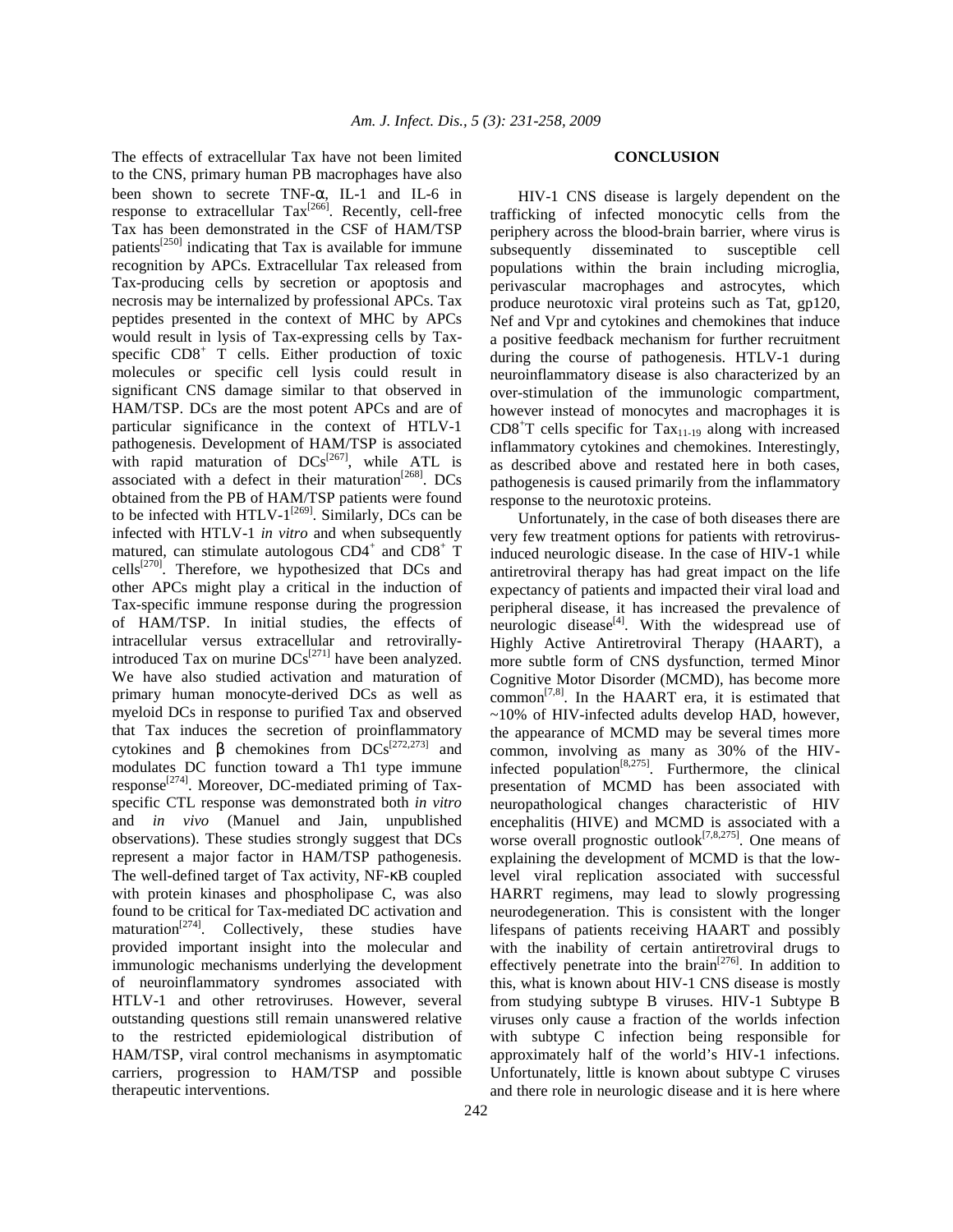a majority of the future research will need to be performed.

 HTLV-1 neurologic disease is also poorly understood with little or no treatment available. Many questions still remain unanswered as to what drives an infected individual to develop ATL versus HAM/TSP. These have been discussed above, however, the viral protein Tax plays a important role in neuropathogenesis. The levels of this protein being secreted and its presentation by dendritic cells to T cells plays a major role in HAM/TSP. Consequently, this immunologic pathway may provide an opportunity to identify novel therapeutic interventions.

 Overall these two human retroviruses share many similarities. Their ability to cause neurologic disease is just one of the many. The fact that they do so in very similar ways is a testament to how these viruses may have evolved within their human hosts. Tat and Tax are just another example of this similarity, in that, both of these viral proteins interact with their viral LTRs and ultimately act as secreted proteins potentially causing dysregulation of a number of cell populations. It is through the study of the similarities and differences between these two viruses that scientists continue to learn more information concerning the pathogenic mechanisms of these two important human pathogens and their role in neurologic disease.

# **ACKNOWLEDGEMENT**

 These studies were funded in part by the Public Health Service, National Institutes of Health through grants (B. Wigdahl, Principal Investigator) from the National Institute of Neurological Disorders and Stroke (NS32092 and NS46263) and the National Institute of Drug Abuse (DA19807).

## **REFERENCES**

- 1. Chen, W., Z. Tang, P. Fortina, P. Patel, S. Addya, S. Surrey, E.A. Acheampong, M. Mukhtar and R.J. Pomerantz, 2005. Ethanol potentiates HIV-1 gp120-induced apoptosis in human neurons via both the death receptor and NMDA receptor pathways. Virology, 334: 59-73. http://www.ncbi.nlm.nih.gov/pubmed/15749123
- 2. McArthur, J.C., 1987. Neurologic manifestations of AIDS. Medicine (Baltimore), 66: 407-437. http://www.be-

md.ncbi.nlm.nih.gov/pubmed/3316921

3. Silvers, J.M., M.V. Aksenova, M.Y. Aksenov, C.F. Mactutus and R.M. Booze, 2007. Neurotoxicity of HIV-1 Tat protein: Involvement of D1 dopamine receptor. Neurotoxicology, 28: 1184-1190. http://www.ncbi.nlm.nih.gov/pubmed/17764744

- 4. Childs, E.A., R.H. Lyles, O.A. Selnes, B. Chen and E.N. Miller *et al*., 1999. Plasma viral load and CD4 lymphocytes predict HIV-associated dementia and sensory neuropathy. Neurology, 52: 607-613. http://www.neurology.org/cgi/content/abstract/52/3/607
- 5. Gendelman, H.E. and Y. Persidsky, 2005. Infections of the nervous system. Lancet Neurol, 4: 12-13. http://linkinghub.elsevier.com/retrieve/pii/S147444 2204009512
- 6. Kaul, M., G.A. Garden and S.A. Lipton, 2001. Pathways to neuronal injury and apoptosis in HIVassociated dementia. Nature, 410: 988-994. http://www.ncbi.nlm.nih.gov/pubmed/11309629
- 7. McArthur, J.C., N. Haughey, S. Gartner, K. Conant, C. Pardo, A. Nath and N. Sacktor, 2003. Human immunodeficiency virus-associated dementia: An evolving disease. J. Neurovirol., 9: 205-221. http://www.ncbi.nlm.nih.gov/pubmed/12707851
- 8. Cherner, M., E. Masliah, R.J. Ellis, T.D. Marcotte, D.J. Moore, I. Grant and R.K. Heaton, 2002. Neurocognitive dysfunction predicts postmortem findings of HIV encephalitis. Neurology, 59: 1563-1567. http://www.ncbi.nlm.nih.gov/pubmed/12451198
- 9. Alirezaei, M., D.D. Watry, C.F. Flynn, W.B. Kiosses, E. Masliah, B.R. Williams, M. Kaul, S.A. Lipton and H.S. Fox, 2007. Human immunodeficiency virus-1/surface glycoprotein 120 induces apoptosis through RNA-activated protein kinase signaling in neurons. J. Neurosci., 27: 11047-11055. DOI: 10.1523/JNEUROSCI.2733-07.2007
- 10. Gartner, S., 2000. HIV infection and dementia. Science, 287: 602-604.
- 11. Power, C., M.J. Gill and R.T. Johnson, 2002. Progress in clinical neurosciences: The neuropathogenesis of HIV infection: host-virus interaction and the impact of therapy. Can. J. Neurol. Sci., 29: 19-32. http://www.ncbi.nlm.nih.gov/pubmed/11858531
- 12. Kaul, M. and S.A. Lipton, 2004. Signaling pathways to neuronal damage and apoptosis in human immunodeficiency virus type 1-associated dementia: Chemokine receptors, excitotoxicity and beyond. J. Neurovirol., 1: 97-101. http://www.cababstractsplus.org/abstracts/Abstract. aspx?AcNo=20043207292
- 13. Patel, C.A., M. Mukhtar and R.J. Pomerantz, 2000. Human immunodeficiency virus type 1 Vpr induces apoptosis in human neuronal cells. J. Virol., 24: 9717-9726. http://www.ncbi.nlm.nih.gov/pubmed/11000244
- 14. Turchan, J., C.B. Pocernich, C. Gairola, A. Chauhan and A. Nath *et al*., 2003. Oxidative stress in HIV demented patients and protection *ex vivo* with novel antioxidants. Neurology, 60: 307-314. http://www.ncbi.nlm.nih.gov/pubmed/12552050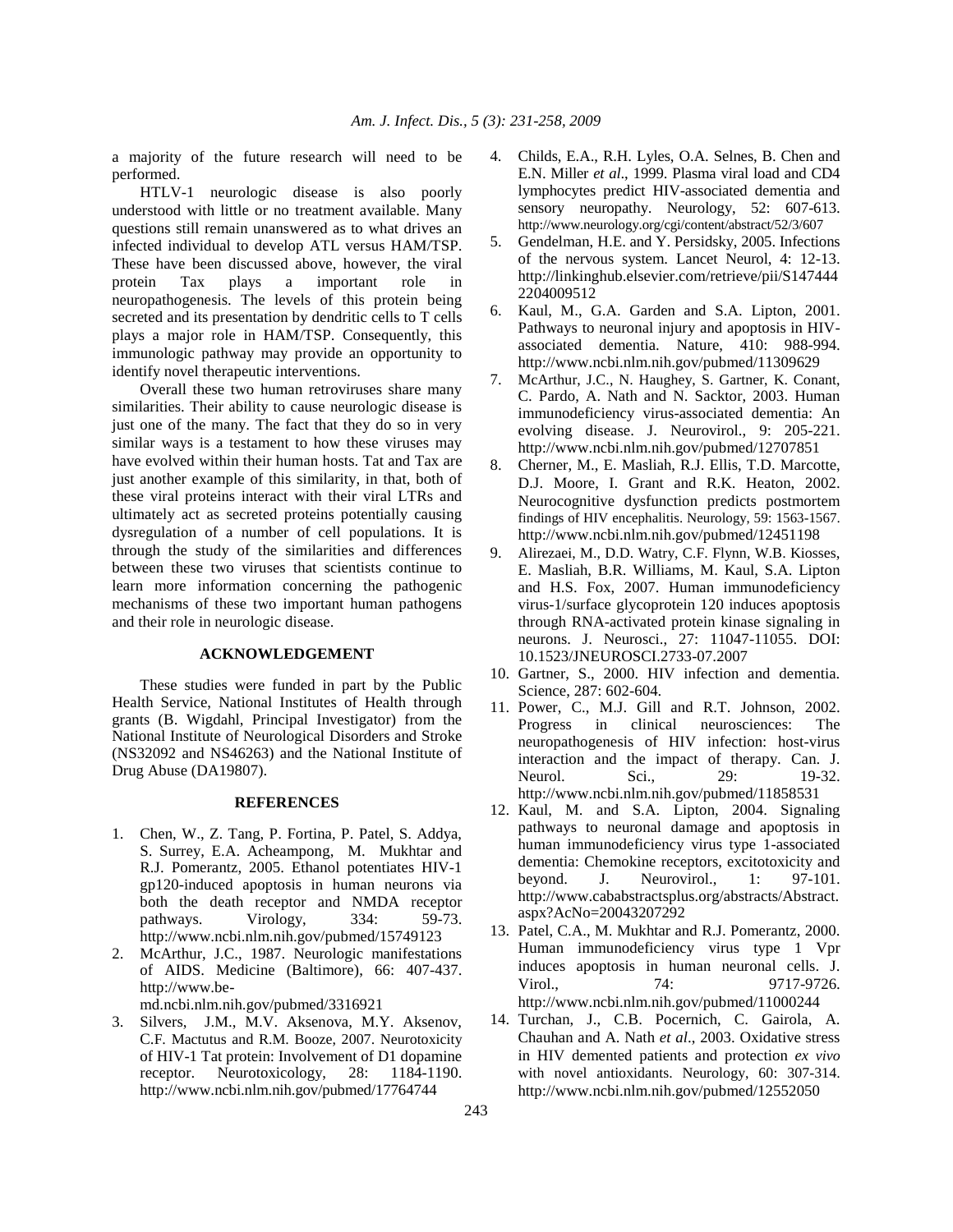- 15. Dalgleish, A.G., 1985. Human retroviruses. Aust. N. Z. J. Med., 15: 375-385. http://www.ncbi.nlm.nih.gov/pubmed/2998317
- 16. Kozak, S.L., E.J. Platt, N. Madani, F.E. Ferro Jr, K. Peden and D. Kabat, 1997. CD4, CXCR-4 and CCR-5 dependencies for infections by primary patient and laboratory-adapted isolates of human immunodeficiency virus type 1. J. Virol., 71: 873-882. http://www.pubmedcentral.nih.gov/articlerender.fc gi?artid=191134
- 17. Al-Harthi, L. and K.A. Roebuck, 1998. Human immunodeficiency virus type-1 transcription: Role of the 5'-untranslated leader region (review). Int. J. Mol. Med., 1: 875-881. http://www.ncbi.nlm.nih.gov/pubmed/9852310
- 18. Feinberg, M.B., D. Baltimore and A.D. Frankel, 1991. The role of Tat in the human immunodeficiency virus life cycle indicates a primary effect on transcriptional elongation. Proc. Natl. Acad. Sci. USA., 88: 4045-4049. http://www.pubmedcentral.nih.gov/articlerender.fc gi?artid=51590
- 19. Gaynor, R., 1992. Cellular transcription factors involved in the regulation of HIV-1 gene expression. Aids, 6: 347-363. http://www.ncbi.nlm.nih.gov/pubmed/1616633
- 20. Golub, E.I., G.R. Li and D.J. Volsky, 1991. Induction of dormant HIV-1 by sodium butyrate: Involvement of the TATA box in the activation of the HIV-1 promoter. Aids, 5: 663-668. http://www.ncbi.nlm.nih.gov/pubmed/1883541
- 21. Jordan, H.L., A.S. Pereira, M.S. Cohen and A.D. Kashuba, 2001. Domestic cat model for predicting human nucleoside analogue pharmacokinetics in blood and seminal plasma. Antimicrob. Agent. Chemother, 45: 2173-2176. DOI: 10.1128/AAC.45.7.2173-2176.2001
- 22. Kao, S.Y., A.F. Calman, P.A. Luciw and B.M. Peterlin, 1987. Anti-termination of transcription within the long terminal repeat of HIV-1 by tat gene product. Nature, 330: 489-493. http://www.ncbi.nlm.nih.gov/pubmed/2825027
- 23. Ladias, J.A., 1994. Convergence of multiple nuclear receptor signaling pathways onto the long terminal repeat of human immunodeficiency virus-1. J. Biol. Chem., 269: 5944-5951. http://www.ncbi.nlm.nih.gov/pubmed/8119938
- 24. Ou, S.H., L.F. Garcia-Martinez, E.J. Paulssen and R.B. Gaynor, 1994. Role of flanking E box motifs in human immunodeficiency virus type 1 TATA element function. J. Virol., 68: 7188-7199. http://jvi.asm.org/cgi/content/abstract/68/11/7188
- 25. Roebuck, K.A. and M. Saifuddin, 1999. Regulation of HIV-1 transcription. Gene Expr., 8: 67-84. http://www.ncbi.nlm.nih.gov/pubmed/10551796
- 26. Van Lint, C., S. Emiliani, M. Ott and E. Verdin, 1996. Transcriptional activation and chromatin remodeling of the HIV-1 promoter in response to histone acetylation. EMBO. J., 15: 1112-1120. http://www.ncbi.nlm.nih.gov/pubmed/8605881
- 27. Zhang, L., C. Waters, J. Nichols and C. Crumpacker, 1992. Inhibition of HIV-1 RNA production by the diphtheria toxin-related IL-2 fusion proteins DAB486IL-2 and DAB389IL-2. J. Acquir. Immune. Defic. Syndr., 5: 1181-1187. http://www.ncbi.nlm.nih.gov/pubmed/1453329?do pt=Abstract
- 28. Smith, J.S. and M.J. Roth, 1992. Specificity of human immunodeficiency virus-1 reverse transcriptase-associated ribonuclease H in removal of the minus-strand primer, tRNA(Lys3). J. Biol. Chem., 267: 15071-15079. http://www.jbc.org/cgi/content/abstract/267/21/15071
- 29. Calame, A. and C.L. Fawer, 1997. Neurodevelopmental follow-up of children after severe neonatal asphyxia. Pediatr. Pulmonol. Suppl., 16: 254-255.

- 30. Gowda, S.D., B.S. Stein, K.S. Steimer and E.G. Engleman, 1989. Expression and processing of human immunodeficiency virus type 1 gag and pol genes by cells infected with a recombinant vaccinia virus. J. Virol., 63: 1451-1454. http://www.pubmedcentral.nih.gov/articlerender.fc gi?artid=247850
- 31. Henderson, A.J., X. Zou and K.L. Calame, 1995. C/EBP proteins activate transcription from the human immunodeficiency virus type 1 long terminal repeat in macrophages/monocytes. J. Virol., 69: 5337-5344. http://www.pubmedcentral.nih.gov/articlerender.fc gi?artid=189374
- 32. Hogan, T.H., M.R. Nonnemacher, F.C. Krebs, A. Henderson and B. Wigdahl, 2003. HIV-1 Vpr binding to HIV-1 LTR C/EBP cis-acting elements and adjacent regions is sequence-specific. Biomed. Pharmacother., 57: 41-48. http://www.ncbi.nlm.nih.gov/pubmed/12642036
- 33. Hogan, T.H., D.L. Stauff, F.C. Krebs, S. Gartner, S.J. Quiterio and B. Wigdahl, 2003. Structural and functional evolution of human immunodeficiency virus type 1 long terminal repeat CCAAT/enhancer binding protein sites and their use as molecular markers for central nervous system disease progression. J. Neurovirol., 9: 55-68. http://www.ncbi.nlm.nih.gov/pubmed/12587069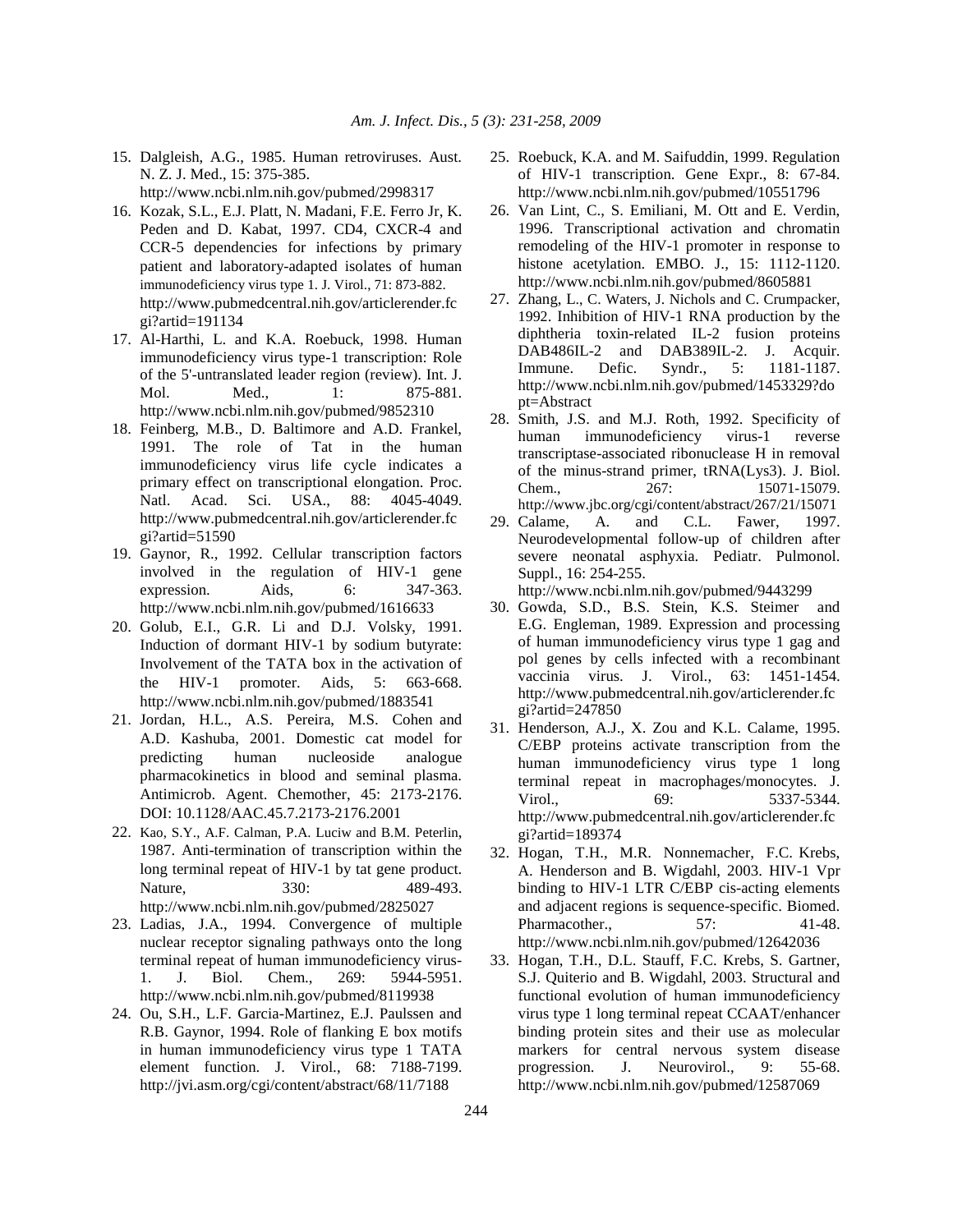- 34. Krebs, F.C., M.M. Goodenow and B. Wigdahl, 1997. Neuroglial ATF/CREB factors interact with the human immunodeficiency virus type 1 long terminal repeat. J. Neurovirol., 1: S28-32. http://www.ncbi.nlm.nih.gov/pubmed/9179787
- 35. McAllister, J.J., D. Phillips, S. Millhouse, J. Conner, T. Hogan, H.L. Ross and B. Wigdahl, 2000. Analysis of the HIV-1 LTR NF-kappaB-proximal Sp site III: Evidence for cell type-specific gene regulation and viral replication. Virology, 274: 262-277. DOI: 10.1006/viro.2000.0476
- 36. McDougal, J.S., M. Hubbard, J.K. Nicholson, B.M. Jones and R.C. Holman *et al*., 1985. Immune complexes in the Acquired Immunodeficiency Syndrome (AIDS): Relationship to disease manifestation, risk group and immunologic defect. J. Clin. Immunol., 5: 130-138. http://cat.inist.fr/?aModele=afficheN&cpsidt=9111311
- 37. Ross, H.L., S. Gartner, J.C. McArthur, J.R. Corboy, J.J. McAllister, S. Millhouse, B. Wigdahl, 2001. HIV-1 LTR C/EBP binding site sequence configurations preferentially encountered in brain lead to enhanced C/EBP factor binding and increased LTR-specific activity. J. Neurovirol., 7: 235-249. http://www.ncbi.nlm.nih.gov/pubmed/11517398
- 38. Ross, H.L., M.R. Nonnemacher, T.H. Hogan, S.J. Quiterio, A. Henderson, J.J. McAllister, F.C. Krebs and B. Wigdahl, 2001. Interaction between CCAAT/enhancer binding protein and cyclic AMP response element binding protein 1 regulates human immunodeficiency virus type 1 transcription in cells of the monocyte/macrophage lineage. J. Virol., 75: 1842-1856. DOI: 10.1128/JVI.75.4.1842-1856.2001
- 39. Burdo, T.H., S. Gartner, D. Mauger and B. Wigdahl, 2004. Region-specific distribution of human immunodeficiency virus type 1 long terminal repeats containing specific configurations of CCAAT/enhancer-binding protein site II in brains derived from demented and nondemented patients. J. Neurovirol., 1: 7-14.

40. Gatignol, A., A. Buckler-White, B. Berkhout and K.T. Jeang, 1991. Characterization of a human TAR RNA-binding protein that activates the HIV-1 LTR. Science, 251: 1597-1600.

http://www.ncbi.nlm.nih.gov/pubmed/2011739

41. Sawaya, B.E., K. Khalili, J. Rappaport, D. Serio, W. Chen, A. Srinivasan and S. Amini, 1999. Suppression of HIV-1 transcription and replication by a Vpr mutant. Gene. Ther., 6: 947-950. http://www.ncbi.nlm.nih.gov/pubmed/10505122

- 42. Brady, J. and F. Kashanchi, 2005. Tat gets the "green" light on transcription initiation. Retrovirology, 2: 69-69. http://www.ncbi.nlm.nih.gov/pubmed/16280076
- 43. Doppler, C., G. Schalasta, E. Amtmann and G. Sauer, 1992. Binding of NF-kB to the HIV-1 LTR is not sufficient to induce HIV-1 LTR activity. AIDS Res. Hum. Retroviruses, 8: 245-252. http://www.ncbi.nlm.nih.gov/pubmed/1540410
- 44. Green, M., M. Ishino and P.M. Loewenstein, 1989. Mutational analysis of HIV-1 Tat minimal domain peptides: Identification of trans-dominant mutants that suppress HIV-LTR-driven gene expression. Cell, 58: 215-223. http://www.ncbi.nlm.nih.gov/pubmed/2752420
- 45. Rice, A.P. and M.B. Mathews, 1988. Transcriptional but not translational regulation of HIV-1 by the tat gene product. Nature, 332: 551-553. http://www.ncbi.nlm.nih.gov/pubmed/2833703
- 46. Rappaport, J., J. Joseph, S. Croul, G. Alexander, L. Del Valle, S. Amini and K. Khalili, 1999. Molecular pathway involved in HIV-1-induced CNS pathology: Role of viral regulatory protein, Tat. J. Leukoc. Biol., 65: 458-465. http://www.ncbi.nlm.nih.gov/pubmed/10204574
- 47. Raha, T., S.W. Cheng and M.R. Green, 2005. HIV-1 Tat stimulates transcription complex assembly through recruitment of TBP in the absence of TAFs. PLoS. Biol., 3: 44-44. http://www.ncbi.nlm.nih.gov/pubmed/15719058
- 48. Selby, M.J., E.S. Bain, P.A. Luciw and B.M. Peterlin, 1989. Structure, sequence and position of the stemloop in tar determine transcriptional elongation by tat through the HIV-1 long terminal repeat. Genes Dev., 3: 547-558.

http://genesdev.cshlp.org/content/3/4/547.abstract

49. Taylor, J.P. and K. Khalili, 1994. Activation of HIV-1 transcription by Tat in cells derived from the CNS: Evidence for the participation of NFkappa B--a review. Adv. Neuroimmunol., 4: 291-303. http://www.biomedexperts.com/Abstract.bme/7874 398/Activation\_of\_HIV-1\_transcription\_by\_Tat\_in\_cells\_derived\_from\_the

\_CNS\_evidence\_for\_the\_participation\_of\_NFkappa\_B--a

- 50. Sawaya, B.E., K. Khalili and S. Amini, 1998. Transcription of the human immunodeficiency virus type 1 (HIV-1) promoter in central nervous system cells: effect of YB-1 on expression of the HIV-1 long terminal repeat. J. Gen. Virol., 79: 239-246. http://vir.sgmjournals.org/cgi/content/abstract/79/2/239
- 51. Nabel, G.J., 1988. Activation of human immunodeficiency virus. J. Lab. Clin. Med., 111: 495-500.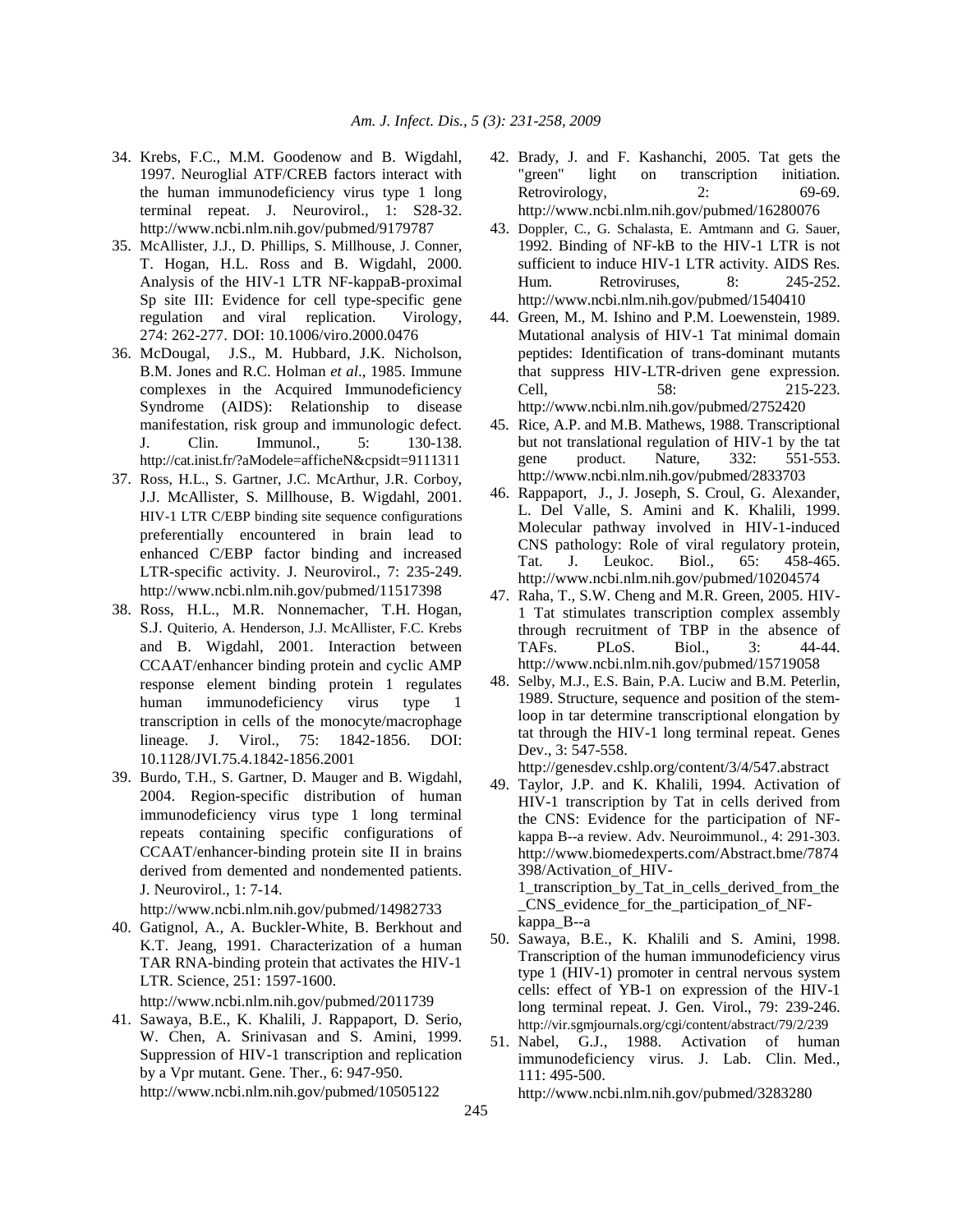- 52. Nabel, G.J., S.A. Rice, D.M. Knipe and D. Baltimore, 1988. Alternative mechanisms for activation of human immunodeficiency virus enhancer in T cells. Science, 239: 1299-1302. http://www.sciencemag.org/cgi/content/abstract/23 9/4845/1299
- 53. Andreoni, M., 2004. Viral phenotype and fitness. New Microbiol., 27: 71-76. http://www.ncbi.nlm.nih.gov/pubmed/15646067
- 54. Roof, P., M. Ricci, P. Genin, M.A. Montano, M. Essex, M.A. Wainberg, A. Gatignol and J. Hiscott, 2002. Differential regulation of HIV-1 clade-specific B, C and E long terminal repeats by NF-kappaB and the Tat transactivator. Virology, 296: 77-83. http://www.ncbi.nlm.nih.gov/pubmed/12036319
- 55. Bratanich, A.C., C. Liu, J.C. McArthur, T. Fudyk, J.D. Glass, S. Mittoo, G.A. Klassen and C. Power, 1998. Brain-derived HIV-1 tat sequences from AIDS patients with dementia show increased molecular heterogeneity. J. Neurovirol., 4: 387-393. http://www.ncbi.nlm.nih.gov/pubmed/9718130
- 56. Mayne, M., A.C. Bratanich, P. Chen, F. Rana, A. Nath and C. Power, 1998. HIV-1 tat molecular diversity and induction of TNF-alpha: implications for HIVinduced neurological disease. Neuroimmunomodulation, 5: 184-192. http://www.ncbi.nlm.nih.gov/pubmed/9730685
- 57. Johnston, J.B., K. Zhang, C. Silva, D.R. Shalinsky, K. Conant, W. Ni, D. Corbett, V.W. Yong and C. Power, 2001. HIV-1 Tat neurotoxicity is prevented by matrix metalloproteinase inhibitors. Ann. Neurol., 49: 230-241. http://cat.inist.fr/?aModele=afficheN&cpsidt=887916
- 58. Silva, C., K. Zhang, S. Tsutsui, J.K. Holden, M.J. Gill and C. Power, 2003. Growth hormone prevents human immunodeficiency virus-induced neuronal p53 expression. Ann. Neurol., 54: 605-614. http://www.ncbi.nlm.nih.gov/pubmed/14595650
- 59. Boven, L.A., F. Noorbakhsh, G. Bouma, R. Van der Zee and D.L. Vargas *et al*., 2007. Brain-derived human immunodeficiency virus-1 Tat exerts differential effects on LTR transactivation and neuroimmune activation. J. Neurovirol., 13: 173-184. http://www.ncbi.nlm.nih.gov/pubmed/17505986
- 60. Nath, A., K.F. Hauser, V. Wojna, R.M. Booze, W. Maragos and M. Prendergast *et al*., 2002. Molecular basis for interactions of HIV and drugs of abuse. J. Acquir. Immune. Defic. Syndr., 2: S62-S69. http://www.ncbi.nlm.nih.gov/pubmed/12394784
- 61. Kaul, M., J. Zheng, S. Okamoto, H.E. Gendelman and S.A. Lipton, 2005. HIV-1 infection and AIDS: Consequences for the central nervous system. Cell Death Differ., 1: 878-892. http://www.ncbi.nlm.nih.gov/pubmed/15832177
- 62. Zheng, J., M.R. Thylin, R.L. Cotter, A.L. Lopez, A. Ghorpade and Y. Persidsky *et al*., 2001. HIV-1 infected and immune competent mononuclear phagocytes induce quantitative alterations in neuronal dendritic arbor: Relevance for HIV-1 associated dementia. Neurotox Res., 3: 443-459. DOI: 10.1007/BF03033203
- 63. Hesselgesser, J., D. Taub, P. Baskar, M. Greenberg, J. Hoxie, D.L. Kolson and R. Horuk, 1998. Neuronal apoptosis induced by HIV-1 gp120 and the chemokine SDF-1 alpha is mediated by the chemokine receptor CXCR4. Curr. Biol., 8: 595-598. http://www.ncbi.nlm.nih.gov/pubmed/9601645
- 64. Kaul, M. and S.A. Lipton, 1999. Chemokines and activated macrophages in HIV gp120-induced neuronal apoptosis. Proc. Natl. Acad. Sci. USA., 96: 8212-8216. http://www.pubmedcentral.nih.gov/articlerender.fc
- gi?artid=22214 65. Xu, Y., J. Kulkosky, E. Acheampong, G. Nunnari, J. Sullivan and R.J. Pomerantz, 2004. HIV-1-mediated apoptosis of neuronal cells: Proximal molecular mechanisms of HIV-1-induced encephalopathy. Proc. Natl. Acad. Sci. USA., 101: 7070-7075. http://www.ncbi.nlm.nih.gov/pubmed/15103018
- 66. Meucci, O., A. Fatatis, A.A. Simen, T.J. Bushell, P.W. Gray and R.J. Miller, 1998. Chemokines regulate hippocampal neuronal signaling and gp120 neurotoxicity. Proc. Natl. Acad. Sci. USA., 95: 14500-14505. http://www.ncbi.nlm.nih.gov/pubmed/9826729
- 67. Davis, C.B., I. Dikic, D. Unutmaz, C.M. Hill and J. Arthos *et al*., 1997. Signal transduction due to HIV-1 envelope interactions with chemokine receptors CXCR4 or CCR5. J. Exp. Med., 186: 1793-1798. http://www.ncbi.nlm.nih.gov/pubmed/9362541
- 68. Herbein, G., U. Mahlknecht, F. Batliwalla, P. Gregersen and T. Pappas *et al*., 1998. Apoptosis of CD8+ T cells is mediated by macrophages through interaction of HIV gp120 with chemokine receptor CXCR4. Nature, 395: 189-194. DOI: 10.1038/26026
- 69. Hesselgesser, J., M. Liang, J. Hoxie, M. Greenberg, L.F. Brass and R. Horuk *et al*., 1998. Identification and characterization of the CXCR4 chemokine receptor in human T cell lines: Ligand binding, biological activity and HIV-1 infectivity. J. Immunol., 160: 877-883. http://www.ncbi.nlm.nih.gov/pubmed/9551924
- 70. Klein, R.S., K.C. Williams, X. Alvarez-Hernandez and S. Westmoreland *et al*., 1999. Chemokine receptor expression and signaling in macaque and human fetal neurons and astrocytes: Implications for the neuropathogenesis of AIDS. J. Immunol., 163: 1636-1646.

http://www.jimmunol.org/cgi/content/abstract/163/3/1636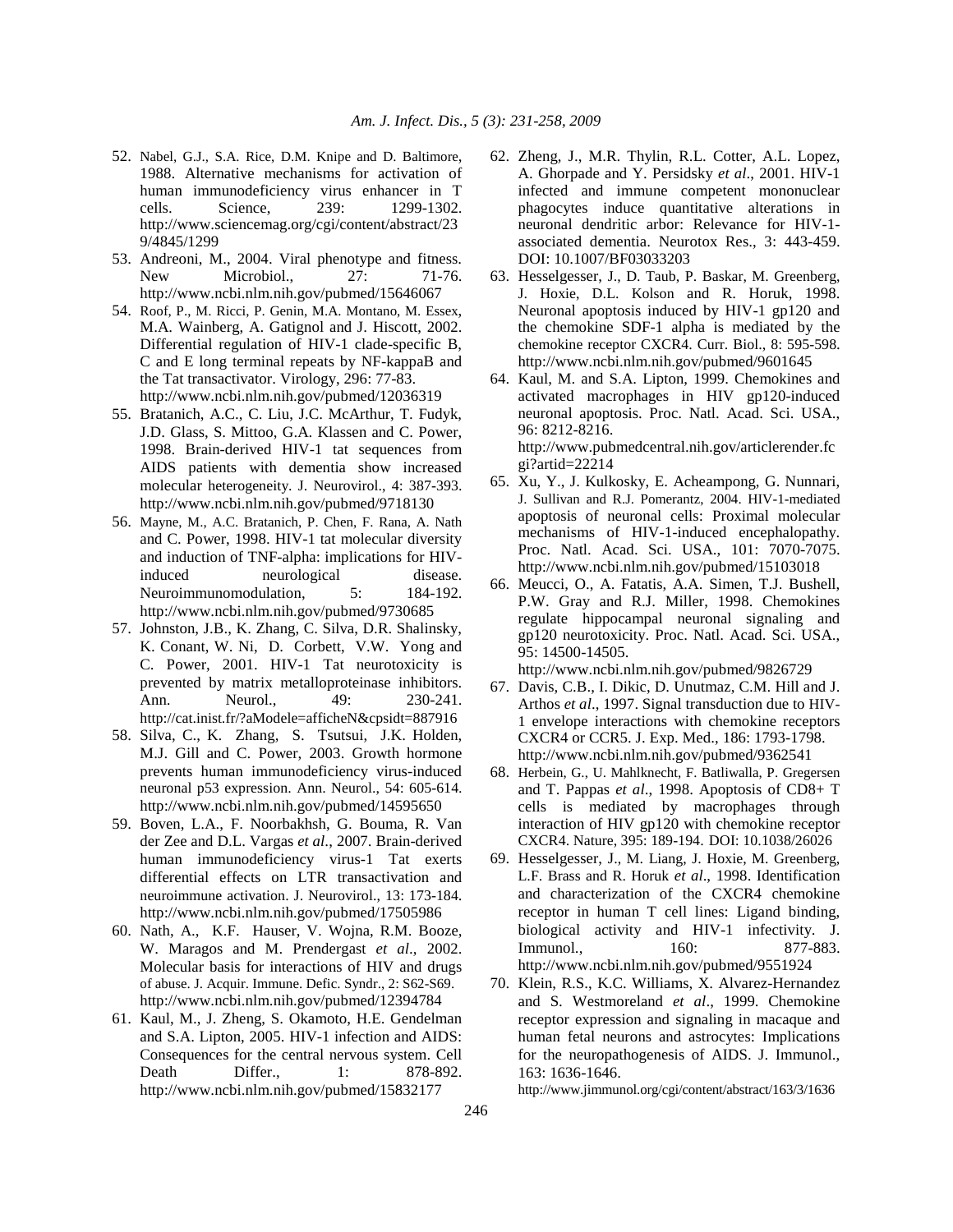71. Kozak, S.L., S.E. Kuhmann, E.J. Platt and D. Kabat, 1999. Roles of CD4 and coreceptors in binding, endocytosis and proteolysis of gp120 envelope glycoproteins derived from human immunodeficiency virus type 1. J. Biol. Chem., 274: 23499-23507.

http://cat.inist.fr/?aModele=afficheN&cpsidt=10178652

- 72. Kaul, M., Q. Ma, K.E. Medders, M.K. Desai and S.A. Lipton, 2007. HIV-1 coreceptors CCR5 and CXCR4 both mediate neuronal cell death but CCR5 paradoxically can also contribute to protection. Cell Death Differ., 14: 296-305. http://www.ncbi.nlm.nih.gov/pubmed/16841089
- 73. Lannuzel, A., P.M. Lledo, H.O. Lamghitnia, J.D. Vincent and M. Tardieu, 1995. HIV-1 envelope proteins 120 and gp160 potentiate NMDA-induced [Ca2+]i increase, alter [Ca2+]i homeostasis and induce neurotoxicity in human embryonic neurons. Eur. J. Neurosci., 7: 2285- 2293. DOI: 10.1111/j.1460-9568.1995.tb00649.x
- 74. Dreyer, E.B., P.K. Kaiser, J.T. Offermann and S.A. Lipton, 1990. HIV-1 coat protein neurotoxicity prevented by calcium channel antagonists. Science, 248: 364-367.

http://www.ncbi.nlm.nih.gov/pubmed/2326646

- 75. Mattson, M.P., N.J. Haughey and A. Nath, 2005. Cell death in HIV dementia. Cell Death Differ., 12: 893-904. http://www.nature.com/cdd/journal/vaop/ncurrent/f ull/4401577a.html
- 76. Campus, G., A. Lumbau and S.L. Bachisio, 2000. Caries experience and streptococci and lactobacilli salivary levels in 6-8-year-old Sardinians. Int. J. Paediatr. Dent., 10: 306-312. http://www.ncbi.nlm.nih.gov/pubmed/11310244
- 77. Biard-Piechaczyk, M., V. Robert-Hebmann, V. Richard, J. Roland, R.A. Hipskind and C. Devaux, 2000. Caspase-dependent apoptosis of cells expressing the chemokine receptor CXCR4 is induced by cell membrane-associated human immunodeficiency virus type 1 envelope glycoprotein (gp120). Virology, 268: 329-344. http://www.ncbi.nlm.nih.gov/pubmed/10704341
- 78. Ullrich, C.K., J.E. Groopman and R.K. Ganju, 2000. HIV-1 gp120- and gp160-induced apoptosis in cultured endothelial cells is mediated by caspases. Blood, 96: 1438-1442. http://www.ncbi.nlm.nih.gov/pubmed/10942389
- 79. Peng, F., N. Dhillon, S. Callen, H. Yao, S. Bokhari, X. Zhu, H.H. Baydoun and S. Buch, 2008. Plateletderived growth factor protects neurons against gp120-mediated toxicity. J. Neurovirol., 14: 62-72. http://www.ncbi.nlm.nih.gov/pubmed/18300076
- 80. Haughey, N.J. and M.P. Mattson, 2002. Calcium dysregulation and neuronal apoptosis by the HIV-1 proteins Tat and gp120. J. Acquir. Immune. Defic. Syndr., 31: S55-61. http://cat.inist.fr/?aModele=afficheN&cpsidt=1397 8804
- 81. Medina, I., S. Ghose and Y. Ben-Ari, 1999. Mobilization of intracellular calcium stores participates in the rise of [Ca2+]i and the toxic actions of the HIV coat protein GP120. Eur. J. Neurosci., 11: 1167-1178. http://www.ncbi.nlm.nih.gov/pubmed/10103113
- 82. Lei, S.Z., Z.H . Pan, S.K. Aggarwal, H.S. Chen, J. Hartman, N.J. Sucher and S.A. Lipton, 1992. Effect of nitric oxide production on the redox modulatory site of the NMDA receptor-channel complex. Neuron, 8: 1087-1099. http://www.ncbi.nlm.nih.gov/pubmed/1376999
- 83. Lipton, S.A., N.J. Sucher, P.K. Kaiser and E.B. Dreyer, 1991. Synergistic effects of HIV coat protein and NMDA receptor-mediated neurotoxicity. Neuron, 7: 111-118.

http://www.ncbi.nlm.nih.gov/pubmed/1676893

84. Williams, S.B., T.P. Flanigan, A.W. Artenstein, T.C. VanCott, D. Smith, K. Mayer and R.A. Koup, 1999. CCR5 genotype and human immunodeficiency virus (HIV)-specific mucosal antibody in seronegative women at high risk for HIV infection. J. Infect. Dis., 179: 1310-1312. http://www.biomedexperts.com/Abstract.bme/1019 1415/CCR5\_genotype\_and\_human\_immunodeficie ncy\_virus\_HIV\_-

specific\_mucosal\_antibody\_in\_seronegative\_wom en\_at\_high\_risk\_for\_HI

- 85. Bando, Y., T. Katayama, M. Taniguchi, T. Ishibashi, N. Matsuo, S. Ogawa and M. Tohyama, 2005. RA410/Sly1 suppresses MPP+ and 6 hydroxydopamine-induced cell death in SH-SY5Y cells. Neurobiol. Dis., 18: 143-151. http://www.ncbi.nlm.nih.gov/pubmed/15649705
- 86. Wang, Z., O. Pekarskaya, M. Bencheikh, W. Chao and D.J. Volsky *et al*., 2003. Reduced expression of glutamate transporter EAAT2 and impaired glutamate transport in human primary astrocytes exposed to HIV-1 or gp120. Virology, 312: 60-73.
- 87. Galey, D., K. Becker, N. Haughey, A. Kalehua and A. Nath *et al*., 2003. Differential transcriptional regulation by human immunodeficiency virus type 1 and gp120 in human astrocytes. J. Neurovirol., 9: 358-371.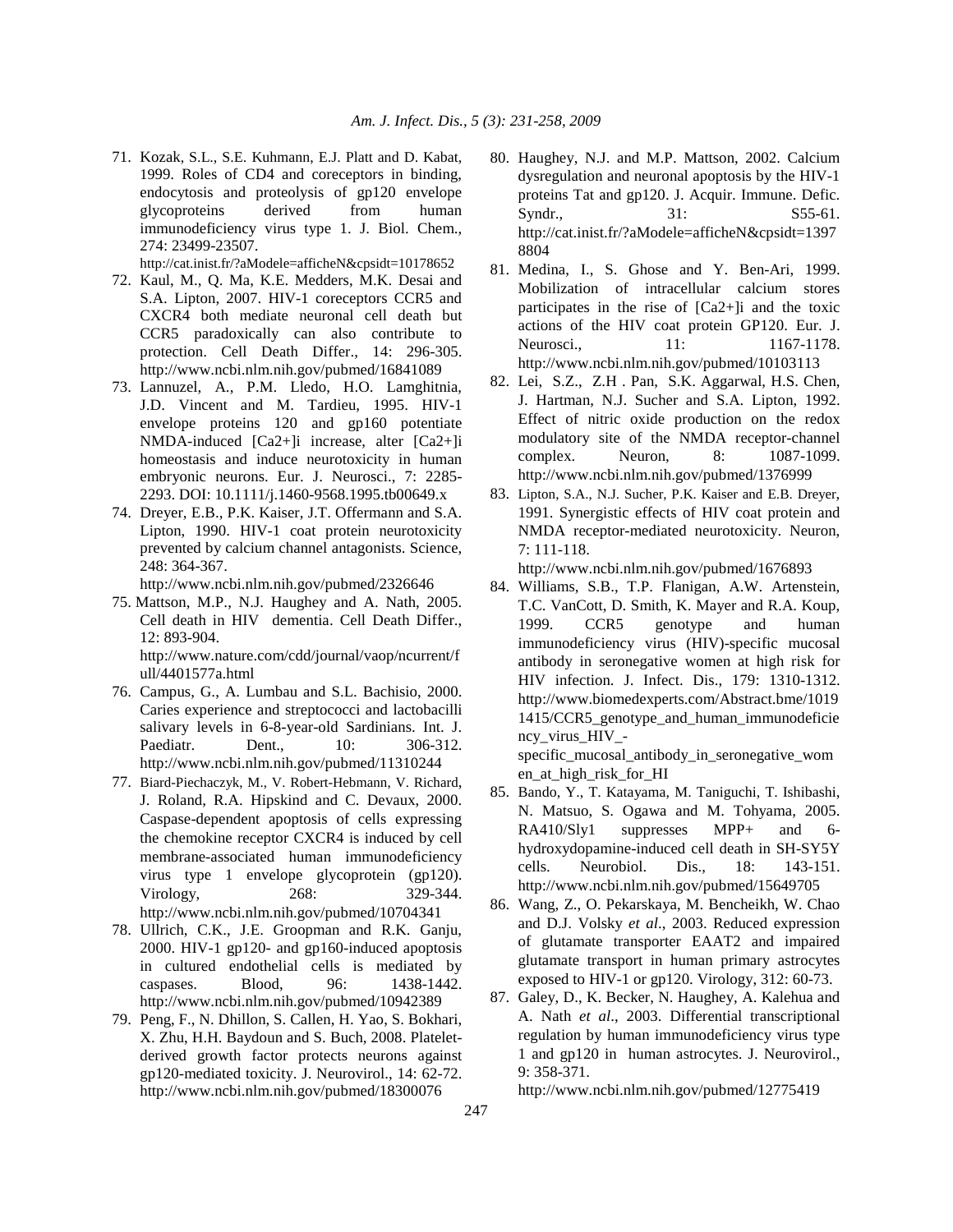88. Su, Z.Z., D.C. Kang, Y. Chen, O. Pekarskaya, W. Chao, D.J. Volsky and P.B. Fisher, 2002. Identification and cloning of human astrocyte genes displaying elevated expression after infection with HIV-1 or exposure to HIV-1 envelope glycoprotein by rapid subtraction hybridization, RaSH. Oncogene, 21: 3592-3602.

 http://www.nature.com/onc/journal/v21/n22/abs/12 05445a.html

- 89. Kort, J.J., 1998. Impairment of excitatory amino acid transport in astroglial cells infected with the human immunodeficiency virus type 1. AIDS Res. Hum. Retroviruses, 14: 1329-1339. http://www.ncbi.nlm.nih.gov/pubmed/9788674
- 90. Adamson, D.C., J.C. McArthur, T.M. Dawson and V.L. Dawson, 1999. Rate and severity of HIVassociated dementia (HAD): Correlations with Gp41 and iNOS. Mol. Med., 5: 98-109. http://www.pubmedcentral.nih.gov/articlerender.fc gi?artid=2230416
- 91. Adamson, D.C., B. Wildemann, M. Sasaki, J.D. Glass and V.L. Dawson *et al*., 1996. Immunologic NO synthase: Elevation in severe AIDS dementia and induction by HIV-1 gp41. Science, 274: 1917-1921. http://cat.inist.fr/?aModele=afficheN&cpsidt=2534954
- 92. Sung, J.H., S.A. Shin, H.K. Park, R.C. Montelaro and Y.H. Chong, 2001. Protective effect of glutathione in HIV-1 lytic peptide 1-induced cell death in human neuronal cells. J. Neurovirol., 7: 454-465.

http://www.ncbi.nlm.nih.gov/pubmed/11582518

93. Huang, M.B., O. Weeks, L.J. Zhao, M. Saltarelli and V.C. Bond, 2000. Effects of extracellular human immunodeficiency virus type 1 vpr protein in primary rat cortical cell cultures. J. Neurovirol., 6: 202-220.

http://cat.inist.fr/?aModele=afficheN&cpsidt=1392756

- 94. Piller, S.C., P. Jans, P.W. Gage and D.A. Jans, 1998. Extracellular HIV-1 virus protein R causes a large inward current and cell death in cultured hippocampal neurons: implications for AIDS pathology. Proc. Natl. Acad. Sci. USA., 95: 4595-4600. http://cat.inist.fr/?aModele=afficheN&cpsidt=1040 7323
- 95. Pomerantz, R.J., 2004. Effects of HIV-1 Vpr on neuroinvasion and neuropathogenesis. DNA Cell Biol., 23: 227-238. http://www.ncbi.nlm.nih.gov/pubmed/15142380
- 96. Emerman, M., 1996. HIV-1, Vpr and the cell cycle. Curr. Biol., 6: 1096-1103. http://direct.bl.uk/bld/PlaceOrder.do?UIN=020191 296&ETOC=RN&from=searchengine
- 97. He, J., S. Choe, R. Walker, P. Di Marzio, D.O. Morgan and N.R. Landau, 1995. Human immunodeficiency virus type 1 viral protein R (Vpr) arrests cells in the G2 phase of the cell cycle by inhibiting p34cdc2 activity. J. Virol., 69: 6705-6711. http://www.pubmedcentral.nih.gov/articlerender.fc gi?artid=189580
- 98. Heinzinger, N.K., M.I. Bukinsky, S.A. Haggerty, A.M. Ragland and M. Emerman, 1994. The Vpr protein of human immunodeficiency virus type 1 influences nuclear localization of viral nucleic acids in nondividing host cells. Proc. Natl. Acad. Sci. USA., 91: 7311-7315. http://www.ncbi.nlm.nih.gov/pubmed/8041786
- 99. Levy, D.N., Y. Refaeli, R.R. MacGregor and D.B. Weiner, 1994. Serum Vpr regulates productive infection and latency of human immunodeficiency virus type 1. Proc. Natl. Acad. Sci. USA., 91: 10873-10877. http://www.pubmedcentral.nih.gov/articlerender.fc gi?artid=45128
- 100.Connor, R.I., B.K. Chen, S. Choe and N.R. Landau, 1995. Vpr is required for efficient replication of human immunodeficiency virus type-1 in mononuclear phagocytes. Virology, 206: 935-944. http://www.ncbi.nlm.nih.gov/pubmed/7531918
- 101. Gallay, P., V. Stitt, C. Mundy, M. Oettinger and D. Trono, 1996. Role of the karyopherin pathway in human immunodeficiency virus type 1 nuclear import. J. Virol., 70: 1027-1032. http://www.pubmedcentral.nih.gov/articlerender.fc gi?artid=189908
- 102. Bartz, S.R., M.E. Rogel and M. Emerman, 1996. Human immunodeficiency virus type 1 cell cycle control: Vpr is cytostatic and mediates G2 accumulation by a mechanism which differs from DNA damage checkpoint control. J. Virol., 70: 2324-2331. http://www.pubmedcentral.nih.gov/articlerender.fc gi?artid=190074
- 103. Huard, S., R.T. Elder, D. Liang, G. Li and R.Y. Zhao, 2008. Human immunodeficiency virus type 1 Vpr induces cell cycle G2 arrest through Srk1/MK2 mediated phosphorylation of Cdc25. J. Virol., 82: 2904-2917. http://www.pubmedcentral.nih.gov/articlerender.fc gi?artid=2259012
- 104. Jowett, J.B., V. Planelles, B. Poon, N.P. Shah, M.L. Chen and I.S. Chen, 1995. The human immunodeficiency virus type 1 vpr gene arrests infected T cells in the  $G2 + M$  phase of the cell cycle. J. Virol., 69: 6304-6313. http://jvi.asm.org/cgi/content/abstract/69/10/6304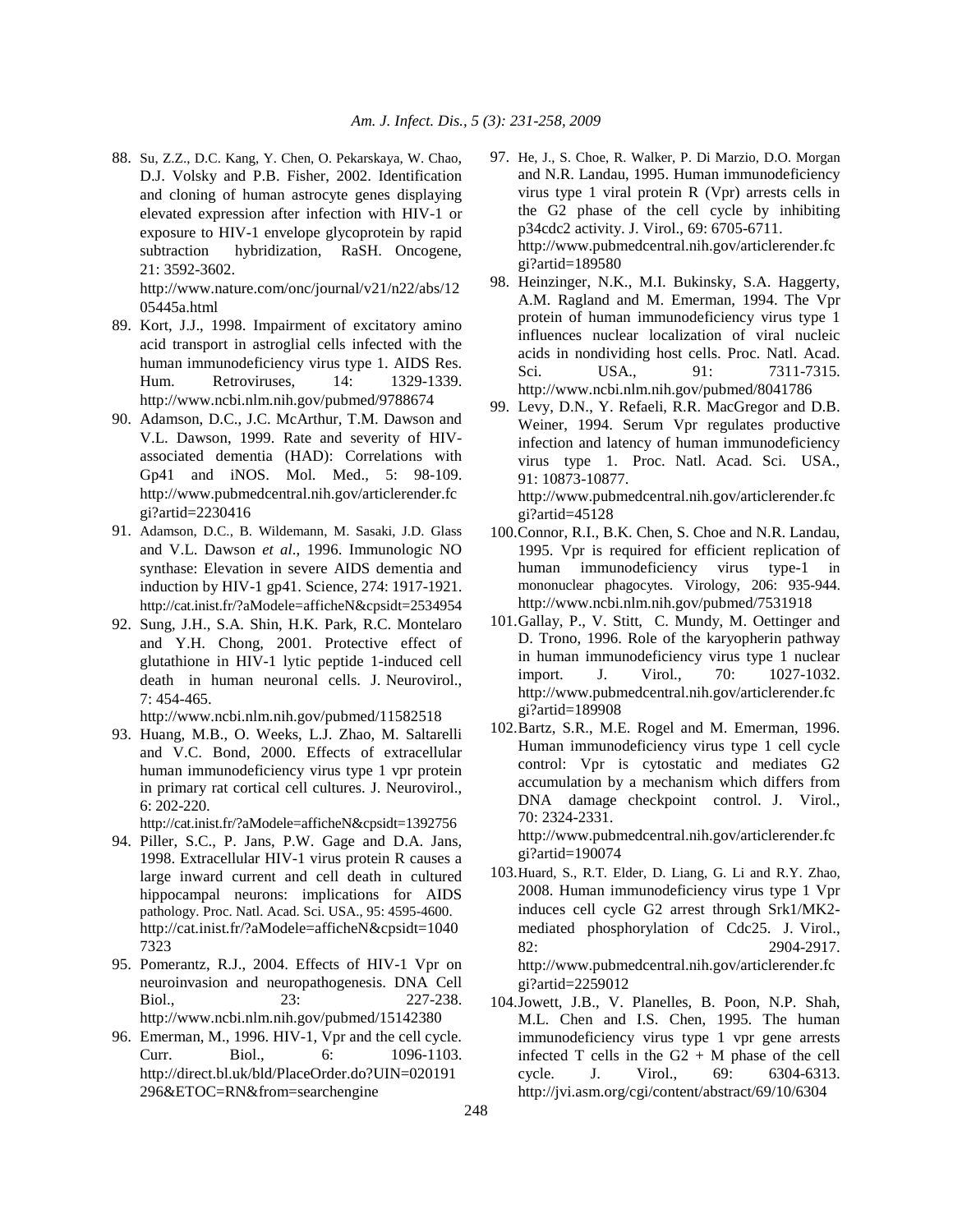- 105. Planelles, V., F. Bachelerie, J.B. Jowett, A. Haislip and Y. Xie *et al*., 1995. Fate of the human immunodeficiency virus type 1 provirus in infected cells: A role for vpr. J. Virol., 69: 5883-5889. http://www.pubmedcentral.nih.gov/articlerender.fc gi?artid=189467
- 106. Poon, B., J.B. Jowett, S.A. Stewart, R.W. Armstrong, G.M. Rishton and I.S. Chen, 1997. Human immunodeficiency virus type 1 vpr gene induces phenotypic effects similar to those of the DNA alkylating agent, nitrogen mustard. J. Virol., 71: 3961-3971.

http://www.pubmedcentral.nih.gov/articlerender.fc gi?artid=191548

- 107. Re, F., D. Braaten, E.K. Franke and J. Luban, 1995. Human immunodeficiency virus type 1 Vpr arrests the cell cycle in G2 by inhibiting the activation of p34cdc2-cyclin B. J. Virol., 69: 6859-6864. http://www.pubmedcentral.nih.gov/articlerender.fc gi?artid=189600
- 108. Rogel, M.E., L.I. Wu and M. Emerman, 1995. The human immunodeficiency virus type 1 vpr gene prevents cell proliferation during chronic infection. J. Virol., 69: 882-888. http://www.pubmedcentral.nih.gov/articlerender.fc gi?artid=188655
- 109. Levy, D.N., L.S. Fernandes, W.V. Williams and D.B. Weiner, 1993. Induction of cell differentiation by human immunodeficiency virus 1 vpr. Cell, 72: 541-550.

http://www.ncbi.nlm.nih.gov/pubmed/8440020

- 110.Poon, B., K. Grovit-Ferbas, S.A. Stewart and I.S. Chen, 1998. Cell cycle arrest by Vpr in HIV-1 virions and insensitivity to antiretroviral agents. Science, 281: 266-269. http://cat.inist.fr/?aModele=afficheN&cpsidt=2376 135
- 111.Goh, W.C., M.E. Rogel, C.M. Kinsey, S.F. Michael and P.N. Fultz *et al*., 1998. HIV-1 Vpr increases viral expression by manipulation of the cell cycle: A mechanism for selection of Vpr *in vivo*. Nat. Med., 4: 65-71.

http://www.ncbi.nlm.nih.gov/pubmed/9427608

- 112. Paxton, W., R.I. Connor and N.R. Landau, 1993. Incorporation of Vpr into human immunodeficiency virus type 1 virions: Requirement for the p6 region of gag and mutational analysis. J. Virol., 67: 7229-7237. http://www.pubmedcentral.nih.gov/articlerender.fc gi?artid=238185
- 113. Lu, Y.L., P. Spearman and L. Ratner, 1993. Human immunodeficiency virus type 1 viral protein R localization in infected cells and virions. J. Virol., 67: 6542-6550.

http://www.pubmedcentral.nih.gov/articlerender.fc gi?artid=238091

114. Sherman, M.P., C.M. De Noronha, M.I. Heusch, S. Greene and W.C. Greene, 2001. Nucleocytoplasmic shuttling by human immunodeficiency virus type 1 Vpr. J. Virol., 75: 1522-1532.

http://www.ncbi.nlm.nih.gov/pubmed/11152524

- 115. Bukrinsky, M. and Y. Zhao, 2004. Heat-shock proteins reverse the G2 arrest caused by HIV-1 viral protein R. DNA Cell Biol., 23: 223-225. DOI: 10.1089/104454904773819806
- 116. Popov, S., M. Rexach, L. Ratner, G. Blobel and M. Bukrinsky, 1998. Viral protein R regulates docking of the HIV-1 preintegration complex to the nuclear pore complex. J. Biol. Chem., 273: 13347-13352. http://www.ncbi.nlm.nih.gov/pubmed/9582382
- 117.Popov, S., M. Rexach, G. Zybarth, N. Reiling, M.A. Lee and M. Bukrinsky *et al*., 1998. Viral protein R regulates nuclear import of the HIV-1 pre-integration complex. EMBO. J., 17: 909-917. http://www.pubmedcentral.nih.gov/articlerender.fc gi?artid=1170440
- 118. Bouyac-Bertoia, M., J.D. Dvorin, R.A. Fouchier, Y. Jenkins and M.H. Malim *et al*., 2001. HIV-1 infection requires a functional integrase NLS. Mol. Cell.,  $7: 1025-1035.$ http://www.ncbi.nlm.nih.gov/pubmed/11389849
- 119. Eckstein, D.A., M.P. Sherman, M.L. Penn, P.S. Chin and M.A. Goldsmith *et al*., 2001. HIV-1 Vpr enhances viral burden by facilitating infection of tissue macrophages but not nondividing CD4+ T cells. J. Exp. Med., 194: 1407-1419. http://www.ncbi.nlm.nih.gov/pubmed/11714748
- 120. Sherman, M.P., C.M. de Noronha, L.A. Eckstein, J. Hataye and W.C. Greene *et al*., 2003. Nuclear export of Vpr is required for efficient replication of human immunodeficiency virus type 1 in tissue macrophages. J. Virol., 77: 7582-7589. http://cat.inist.fr/?aModele=afficheN&cpsidt=14886735
- 121. Fouchier, R.A., B.E. Meyer, J.H. Simon, U. Fischer and A.V. Albright *et al*, 1998. Interaction of the human immunodeficiency virus type 1 Vpr protein with the nuclear pore complex. J. Virol., 72: 6004-6013. http://www.ncbi.nlm.nih.gov/pubmed/9621063
- 122. Vodicka, M.A., D.M. Koepp, P.A. Silver and M. Emerman, 1998. HIV-1 Vpr interacts with the nuclear transport pathway to promote macrophage infection. Genes Dev., 12: 175-185. http://www.ncbi.nlm.nih.gov/pubmed/9436978
- 123. Jenkins, Y., M. McEntee, K. Weis and W.C. Greene, 1998. Characterization of HIV-1 vpr nuclear import: Analysis of signals and pathways. J. Cell Biol., 143: 875-885.

 http://www.pubmedcentral.nih.gov/articlerender.fc gi?artid=2132945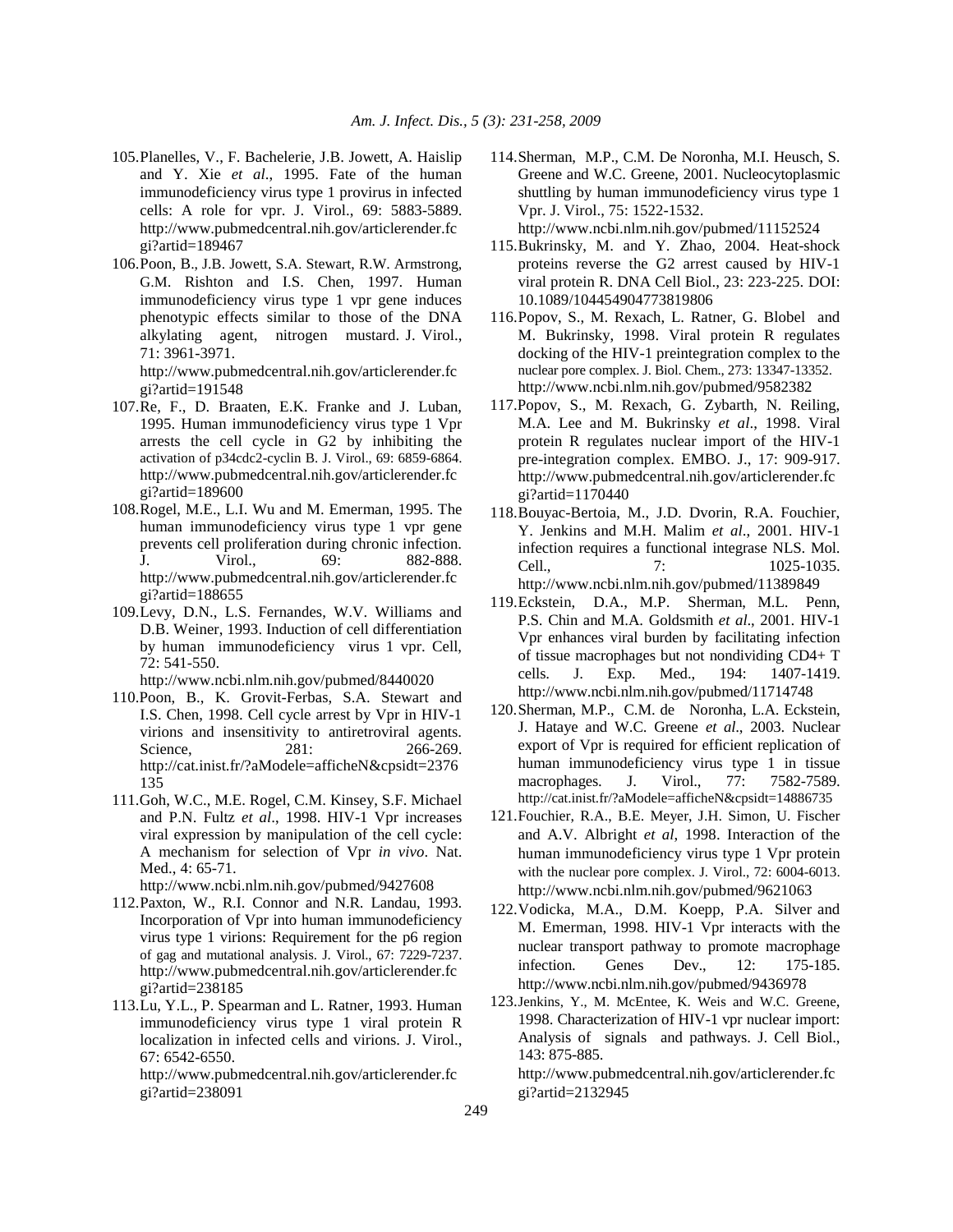- 124. Karni, O., A. Friedler, N. Zakai, C. Gilon and A. Loyter, 1998. A peptide derived from the Nterminal region of HIV-1 Vpr promotes nuclear import in permeabilized cells: Elucidation of the NLS region of the Vpr. FEBS Lett., 429: 421-425. http://www.ncbi.nlm.nih.gov/pubmed/9662462
- 125.Di Marzio, P., S. Choe, M. Ebright, R. Knoblauch and N.R. Landau, 1995. Mutational analysis of cell cycle arrest, nuclear localization and virion packaging of human immunodeficiency virus type Vpr. J. Virol., 69: 7909-7916. http://www.pubmedcentral.nih.gov/articlerender.fc gi?artid=189735
- 126. Macreadie, I.G., L.A. Castelli, D.R. Hewish, A. Kirkpatrick, A.C. Ward and A.A. Azad, 1995. A domain of human immunodeficiency virus type 1 Vpr containing repeated H(S/F)RIG amino acid motifs causes cell growth arrest and structural defects. Proc. Nat. Acad. Sci. USA., 92: 2770-2774. http://www.pnas.org/content/92/7/2770.abstract
- 127. Mahalingam, S., R.G. Collman, M. Patel, C.E. Monken and A. Srinivasan, 1995. Role of the conserved dipeptide Gly75 and Cys76 on HIV-1 Vpr function. Virology, 210: 495-500. http://www.ncbi.nlm.nih.gov/pubmed/7618286
- 128. Mahalingam, S., S.A. Khan, M.A. Jabbar, C.E. Monken, R.G. Collman and A. Srinivasan, 1995. Identification of residues in the N-terminal acidic domain of HIV-1 Vpr essential for virion incorporation. Virology, 207: 297-302. http://www.ncbi.nlm.nih.gov/pubmed/7871742
- 129. Mahalingam, S., M. Patel, R.G. Collman and A. Srinivasan, 1995. The carboxy-terminal domain is essential for stability and not for virion incorporation of HIV-1 Vpr into virus particles. Virology, 214: 647-652. http://linkinghub.elsevier.com/retrieve/pii/S004268 2285700797
- 130.Stewart, S.A., B. Poon, J.B. Jowett and I.S. Chen, 1997. Human immunodeficiency virus type 1 Vpr induces apoptosis following cell cycle arrest. J. Virol., 21: 5579-5592. http://jvi.asm.org/cgi/content/abstract/71/7/5579
- 131.Stewart, S.A., B. Poon, J.Y. Song and I.S. Chen, 2000. Human immunodeficiency virus type 1 vpr induces apoptosis through caspase activation. J. Virol., 74: 3105-3111.

132. Kulkosky, J., A. Laptev, S. Shetty, A. Srinivasan, M. BouHamdan, D.J. Prockop and R.J. Pomerantz, 1999. Human immunodeficiency virus type 1 Vpr alters bone marrow cell function. Blood, 93: 1906-1915.

http://www.ncbi.nlm.nih.gov/pubmed/10068663

- 133.Cohen, G.B., R.T. Gandhi, D.M. Davis, O. Mandelboim, B.K. Chen, J.L. Strominger and D. Baltimore, 1999. The selective downregulation of class I major histocompatibility complex proteins by HIV-1 protects HIV-infected cells from NK cells. Immunity, 10: 661-671. http://www.ncbi.nlm.nih.gov/pubmed/10403641
- 134. Garcia, J.V. and J.L. Foster, 1996. Structural and functional correlates between HIV-1 and SIV Nef isolates. Virology, 226: 161-166. http://cat.inist.fr/?aModele=afficheN&cpsidt=10710281
- 135. Schwartz, O., V. Marechal, S. Le Gall, F. Lemonnier and J.M. Heard, 1996. Endocytosis of major histocompatibility complex class I molecules is induced by the HIV-1 Nef protein. Nat. Med., 2: 338-342.

- 136.Hrecka, K., T. Swigut, M. Schindler, F. Kirchhoff and J. Skowronski, 2005. Nef proteins from diverse groups of primate lentiviruses downmodulate CXCR4 to inhibit migration to the chemokine stromal derived factor 1. J. Virol., 79: 10650-10659. http://www.ncbi.nlm.nih.gov/pubmed/16051857
- 137. Madrid, R., K. Janvier, D. Hitchin, J. Day, S. Coleman and S. Benichou *et al*., 2005. Nefinduced alteration of the early/recycling endosomal compartment correlates with enhancement of HIV-1 infectivity. J. Biol. Chem., 280: 5032-5044. http://www.jbc.org/cgi/content/abstract/280/6/5032
- 138.Michel, N., I. Allespach, S. Venzke, O.T. Fackler and O.T. Keppler, 2005. The Nef protein of human immunodeficiency virus establishes superinfection immunity by a dual strategy to downregulate cellsurface CCR5 and CD4. Curr. Biol., 15: 714-723. http://linkinghub.elsevier.com/retrieve/pii/S096098 2205002319
- 139.Michel, N., K. Ganter, S. Venzke, J. Bitzegeio, O.T. Fackler and O.T. Keppler, 2006. The Nef protein of human immunodeficiency virus is a broad-spectrum modulator of chemokine receptor cell surface levels that acts independently of classical motifs for receptor endocytosis and Galphai signaling. Mol. Biol. Cell, 17: 3578-3590. http://www.molbiolcell.org/cgi/content/abstract/17/8/3578
- 140.Stove, V., I. Van de Walle, E. Naessens, E. Coene, C. Stove, J. Plum and B. Verhasselt, 2005. Human immunodeficiency virus Nef induces rapid internalization of the T-cell coreceptor CD8alphabeta. J. Virol., 79: 11422-11433. http://www.ncbi.nlm.nih.gov/pubmed/16103193
- 141. Swigut, T., N. Shohdy and J. Skowronski, 2001. Mechanism for down-regulation of CD28 by Nef. EMBO. J., 20: 1593-1604. http://www.ncbi.nlm.nih.gov/pubmed/11285224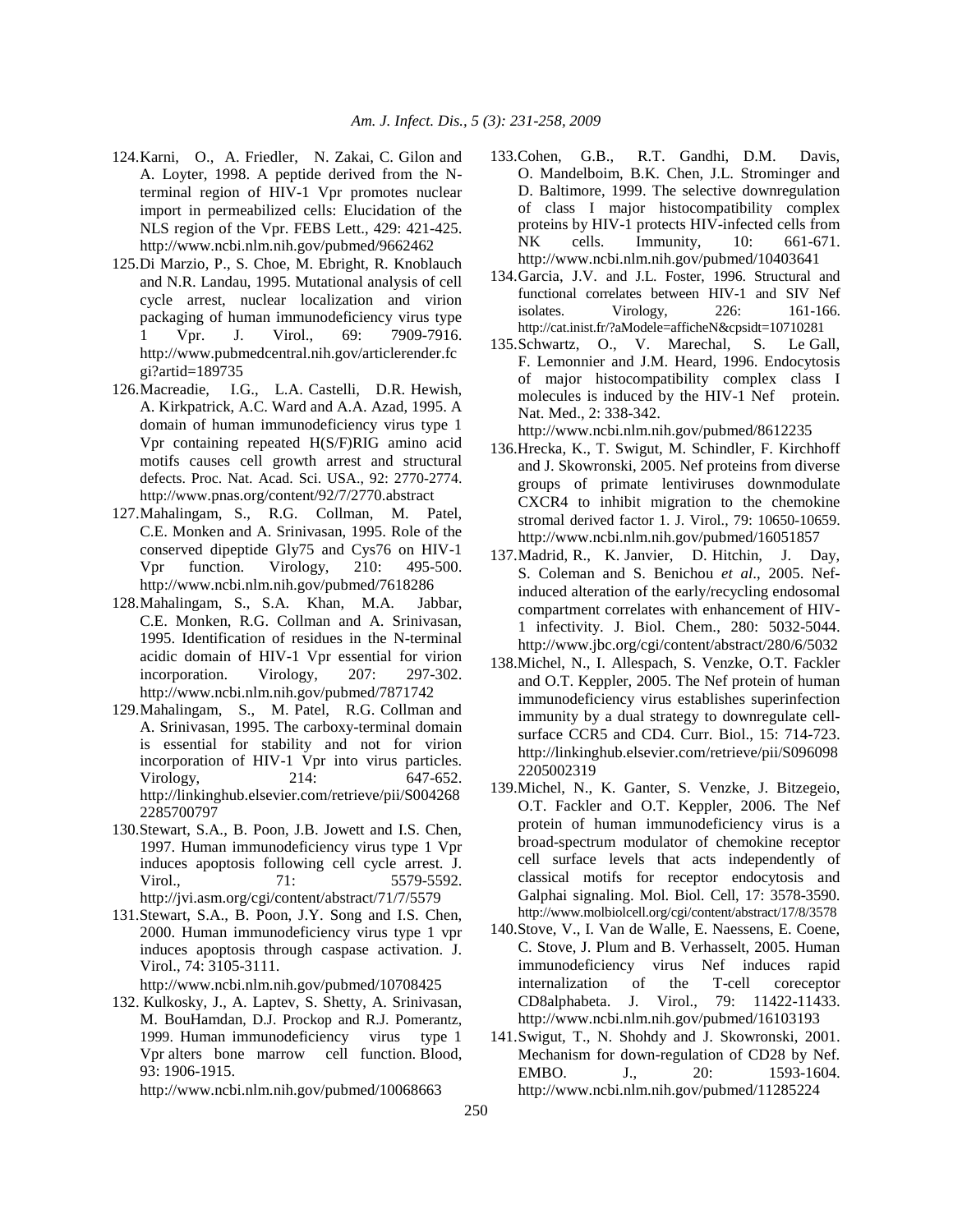- 142.Venzke, S., N. Michel, I. Allespach, O.T. Fackler and O.T. Keppler, 2006. Expression of Nef downregulates CXCR4, the major coreceptor of human immunodeficiency virus, from the surfaces of target cells and thereby enhances resistance to superinfection. J. Virol., 80: 11141-11152. http://jvi.asm.org/cgi/content/abstract/80/22/11141?etoc
- 143.Arganaraz, E.R., M. Schindler, F. Kirchhoff, M.J. Cortes and J. Lama, 2003. Enhanced CD4 down-modulation by late stage HIV-1 nef alleles is associated with increased Env incorporation and viral replication. J. Biol. Chem., 278: 33912-33919.

http://gateway.nlm.nih.gov/MeetingAbstracts/1022 62631.html

- 144. Cortes, M.J., F. Wong-Staal and J. Lama, 2002. Cell surface CD4 interferes with the infectivity of HIV-1 particles released from T cells. J. Biol. Chem.. 277: 1770-1779. http://www.ncbi.nlm.nih.gov/pubmed/11704677
- 145.Schiavoni, I., S. Trapp, A.C. Santarcangelo, V. Piacentini, K. Pugliese, A. Baur and M. Federico, 2004. HIV-1 Nef enhances both membrane expression and virion incorporation of Env products. A model for the Nef-dependent increase of HIV-1 infectivity. J. Biol. Chem., 279: 22996-23006. http://direct.bl.uk/bld/PlaceOrder.do?UIN=150824

276&ETOC=RN&from=searchengine

146.Bukovsky, A.A., T. Dorfman, A. Weimann and H.G. Gottlinger, 1997. Nef association with human immunodeficiency virus type 1 virions and cleavage by the viral protease. J. Virol., 71: 1013-1018.

http://www.pubmedcentral.nih.gov/articlerender.fc gi?artid=191151

- 147.Forshey, B.M. and C. Aiken, 2003. Disassembly of human immunodeficiency virus type 1 cores *in vitro* reveals association of Nef with the subviral ribonucleoprotein complex. J. Virol., 77: 4409-4414. DOI: 10.1128/JVI.77.7.4409- 4414.2003
- 148.Kotov, A., J. Zhou, P. Flicker and C. Aiken, 1999. Association of Nef with the human immunodeficiency virus type 1 core. J. Virol., 73: 8824-8830.

http://www.ncbi.nlm.nih.gov/pubmed/10482638

149.Welker, R., H. Hohenberg, U. Tessmer, C. Huckhagel and H.G. Krausslich, 2000. Biochemical and structural analysis of isolated mature cores of human immunodeficiency virus type 1. J. Virol., 74: 1168-1177. http://www.ncbi.nlm.nih.gov/pubmed/10627527

- 150.Chakrabarti, L.A., K.J. Metzner, T. Ivanovic, H. Cheng, J. Louis-Virelizier, R.I. Connor and C. Cheng-Mayer, 2003. A truncated form of Nef selected during pathogenic reversion of simian immunodeficiency virus SIVmac239Deltanef increases viral replication. J. Virol., 77: 1245-1256. http://www.ncbi.nlm.nih.gov/pubmed/12502842
- 151.Deacon, N.J., A. Tsykin, A. Solomon, K. Smith and J. Mills, 1995. Genomic structure of an attenuated quasi species of HIV-1 from a blood transfusion donor and recipients. Science, 270: 988-991.

http://www.ncbi.nlm.nih.gov/pubmed/7481804

- 152.Gorry, P.R., M. Churchill, J. Learmont, C. Cherry, W.B. Dyer, S.L. Wesselingh and J.S. Sullivan, 2007. Replication-dependent pathogenicity of attenuated nef-deleted HIV-1 *in vivo*. J. Acquir Immune Defic. Syndr., 46: 390-394. http://www.ncbi.nlm.nih.gov/pubmed/17993857
- 153. Gorry, P.R., D.A. McPhee, E. Verity, W.B. Dyer, S.L. Wesselingh and M.J. Churchill, 2007. Pathogenicity and immunogenicity of attenuated, nef-deleted HIV-1 strains *in vivo*. Retrovirology, 4: 66-66.

- 154. Kestler, H.W., 3rd, D.J. Ringler, K. Mori, D.L. Panicali, P.K. Sehgal, M.D. Daniel and R.C. Desrosiers, 1991. Importance of the nef gene for maintenance of high virus loads and for development of AIDS. Cell, 65: 651-662. http://www.ncbi.nlm.nih.gov/pubmed/2032289
- 155. Kirchhoff, F., T.C. Greenough, D.B. Brettler, J.L. Sullivan and R.C. Desrosiers, 1995. Brief report: Absence of intact nef sequences in a longterm survivor with nonprogressive HIV-1 infection. N. Engl. J. Med., 332: 228-232. http://www.ncbi.nlm.nih.gov/pubmed/7808489
- 156.Sawai, E.T., M.S. Hamza, M. Ye, K.E. Shaw and P.A. Luciw, 2000. Pathogenic conversion of live attenuated simian immunodeficiency virus vaccines is associated with expression of truncated Nef. J. Virol., 74: 2038-2045. http://www.ncbi.nlm.nih.gov/pubmed/10644378
- 157. Aiken, C. and D. Trono, 1995. Nef stimulates human immunodeficiency virus type 1 proviral DNA synthesis. J. Virol., 69: 5048-5056. http://www.pubmedcentral.nih.gov/articlerender.fc gi?artid=189322
- 158. Bertsch, C., D. Cluet, C. Beyer, L. Gloeckler, A. Cecile, J.P. Gut and A.M. Aubertin, 2002. Properties of a chimeric simian-human immunodeficiency virus expressing an hybrid HIV-1 Nef/SIV mac Nef protein. Arch. Virol., 147: 1963-1975. DOI: 10.1007/s00705-002-0857-8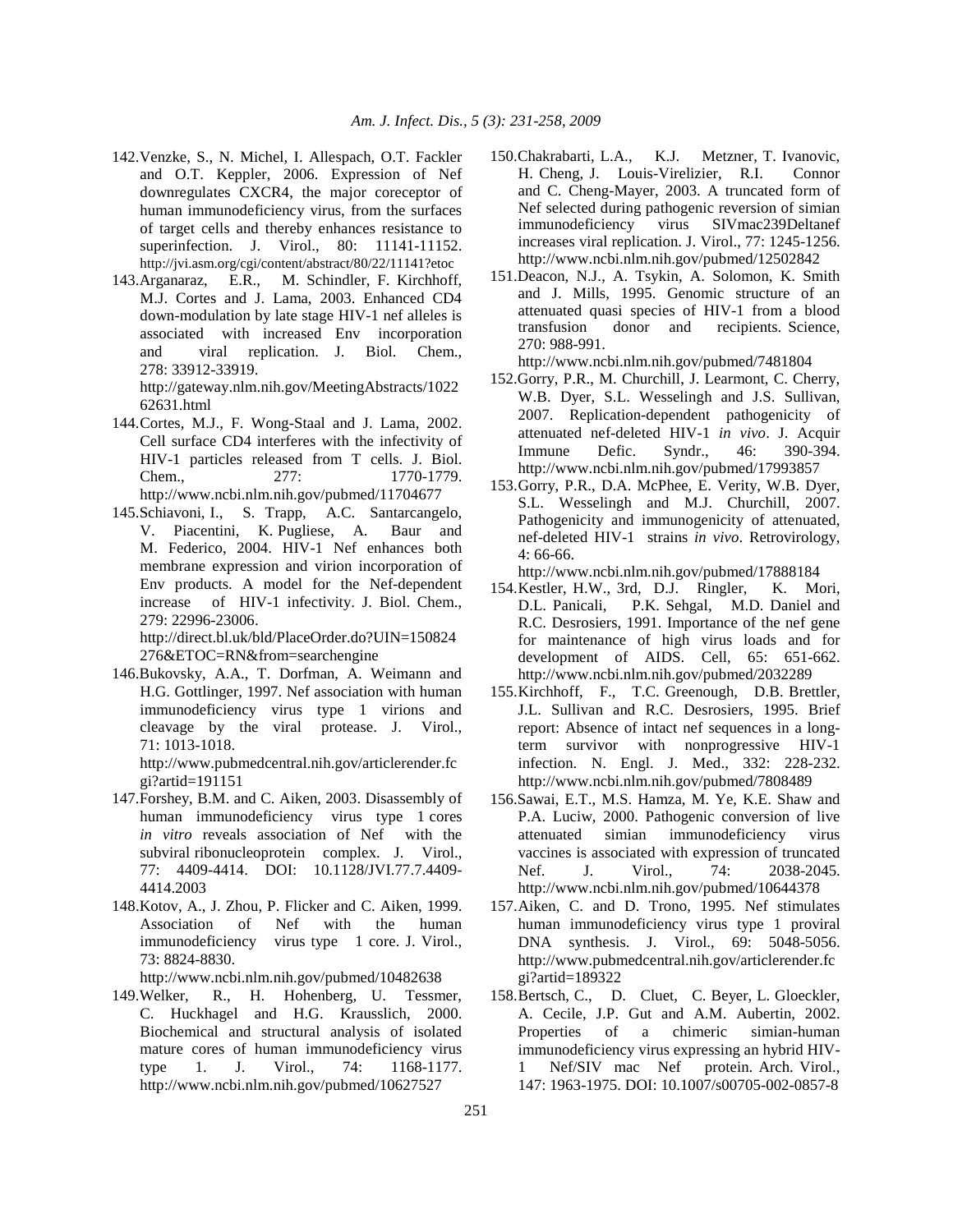159. Schaeffer, E., R. Geleziunas and W.C. Greene, 2001. Human immunodeficiency virus type 1 Nef functions at the level of virus entry by enhancing cytoplasmic delivery of virions. J. Virol., 75: 2993-3000.

http://www.ncbi.nlm.nih.gov/pubmed/11222724

- 160. Campbell, E.M., R. Nunez and T.J. Hope, 2004. Disruption of the actin cytoskeleton can complement the ability of Nef to enhance human immunodeficiency virus type 1 infectivity. J. Virol., 78: 5745-5755. http://direct.bl.uk/bld/PlaceOrder.do?UIN=150805 604&ETOC=RN&from=searchengine
- 161. Fujii, Y., K. Otake, M. Tashiro and A. Adachi, 1996. Human immunodeficiency virus type 1 Nef protein on the cell surface is cytocidal for human CD4+ T cells. FEBS Lett., 393: 105-108. http://linkinghub.elsevier.com/retrieve/pii/0014579 396008629
- 162. Kramer-Hammerle, S., A. Hahn, R. Brack-Werner and T. Werner, 2005. Elucidating effects of longterm expression of HIV-1 Nef on astrocytes by microarray, promoter and literature analyses. Gene, 358: 31-38.

http://cat.inist.fr/?aModele=afficheN&cpsidt=17117109

- 163. Trillo-Pazos, G., E. McFarlane-Abdulla, I.C. Campbell, G.J. Pilkington and I.P. Everall, 2000. Recombinant nef HIV-IIIB protein is toxic to human neurons in culture. Brain Res., 864: 315-326. http://www.ncbi.nlm.nih.gov/pubmed/10802040
- 164. Garry, R.F., J.J. Kort, F. Koch-Nolte and G. Koch, 1991. Similarities of viral proteins to toxins that interact with monovalent cation channels. AIDS, 5: 1381-1384.

http://www.ncbi.nlm.nih.gov/pubmed/1722677

- 165. Werner, T., S. Ferroni, T. Saermark, R. Brack-Werner, R.B. Banati and V. Erfle, 1991. HIV-1 Nef protein exhibits structural and functional similarity to scorpion peptides interacting with K+ channels. AIDS, 5: 1301-1308. http://www.ncbi.nlm.nih.gov/pubmed/1768378
- 166. Speth, C., T. Schabetsberger, I. Mohsenipour and G. Stockl *et al*., 2002. Mechanism of human immunodeficiency virus-induced complement expression in astrocytes and neurons. J. Virol., 76: 3179-3188.

http://cat.inist.fr/?aModele=afficheN&cpsidt=13548976

167. Kumar, A., S. Dhawan, A. Mukhopadhyay and B.B. Aggarwal, 1999. Human immunodeficiency virus-1-tat induces matrix metalloproteinase-9 in monocytes through protein tyrosine phosphatasemediated activation of nuclear transcription factor NF-kappaB. FEBS. Lett., 462: 140-144. http://linkinghub.elsevier.com/retrieve/pii/S001457 9399014878

- 168. McManus, C.M., K. Weidenheim, S.E. Woodman, J. Nunez, J. Hesselgesser, A. Nath and J.W. Berman, 2000. Chemokine and chemokinereceptor expression in human glial elements: Induction by the HIV protein, Tat and chemokine autoregulation. Am. J. Pathol., 156: 1441-1453. http://www.pubmedcentral.nih.gov/articlerender.fc gi?artid=1876886
- 169.Del Valle, L., S. Croul, S. Morgello, S. Amini, J. Rappaport and K. Khalili, 2000. Detection of HIV-1 Tat and JCV capsid protein, VP1, in AIDS brain with progressive multifocal leukoencephalopathy. J. Neurovirol., 6: 221-228. http://www.ncbi.nlm.nih.gov/pubmed/10878711
- 170. Song, L., A. Nath, J.D. Geiger, A. Moore and S. Hochman, 2003. Human immunodeficiency virus type 1 Tat protein directly activates neuronal N-methyl-D-aspartate receptors at an allosteric zinc-sensitive site. J. Neurovirol., 9: 399-403. http://www.ncbi.nlm.nih.gov/pubmed/12775422
- 171. King, J.E., E.A. Eugenin, C.M. Buckner and J.W. Berman, 2006. HIV tat and neurotoxicity. Microbes Infect., 8: 1347-1357. http://www.ncbi.nlm.nih.gov/pubmed/16697675
- 172. Li, W., Y. Huang, R. Reid, J. Steiner, T. Malpica-Llanos and A. Nath *et al*., 2008. NMDA receptor activation by HIV-Tat protein is clade dependent. J. Neurosci., 28: 12190-12198. http://www.ncbi.nlm.nih.gov/pubmed/19020013
- 173.Cepeda, C. and M.S. Levine, 1998. Dopamine and N-methyl-D-aspartate receptor interactions in the neostriatum. Dev. Neurosci., 20: 1-18. DOI: 10.1159/000017294
- 174.Cepeda, C. and M.S. Levine, 2006. Where do you think you are going? The NMDA-D1 receptor trap. Sci. STKE., 333: 20-20. DOI: 10.1126/stke.3332006pe20
- 175. Lee, F.J. and F. Liu, 2004. Direct interactions between NMDA and D1 receptors: A tale of tails. Biochem. Soc. Trans., 32: 1032-1036. http://www.ionchannels.org/showabstract.php?pmi d=15506956
- 176.Lezcano, N. and C. Bergson, 2002. D1/D5 dopamine receptors stimulate intracellular calcium release in primary cultures of neocortical and hippocampal neurons. J. Neurophysiol., 87: 2167-2175.

http://www.ncbi.nlm.nih.gov/pubmed/11929934

177.Missale, C., C. Fiorentini, C. Busi, G. Collo and P.F. Spano, 2006. The NMDA/D1 receptor complex as a new target in drug development. Curr. Top Med. Chem., 6: 801-808. http://www.ncbi.nlm.nih.gov/pubmed/16719818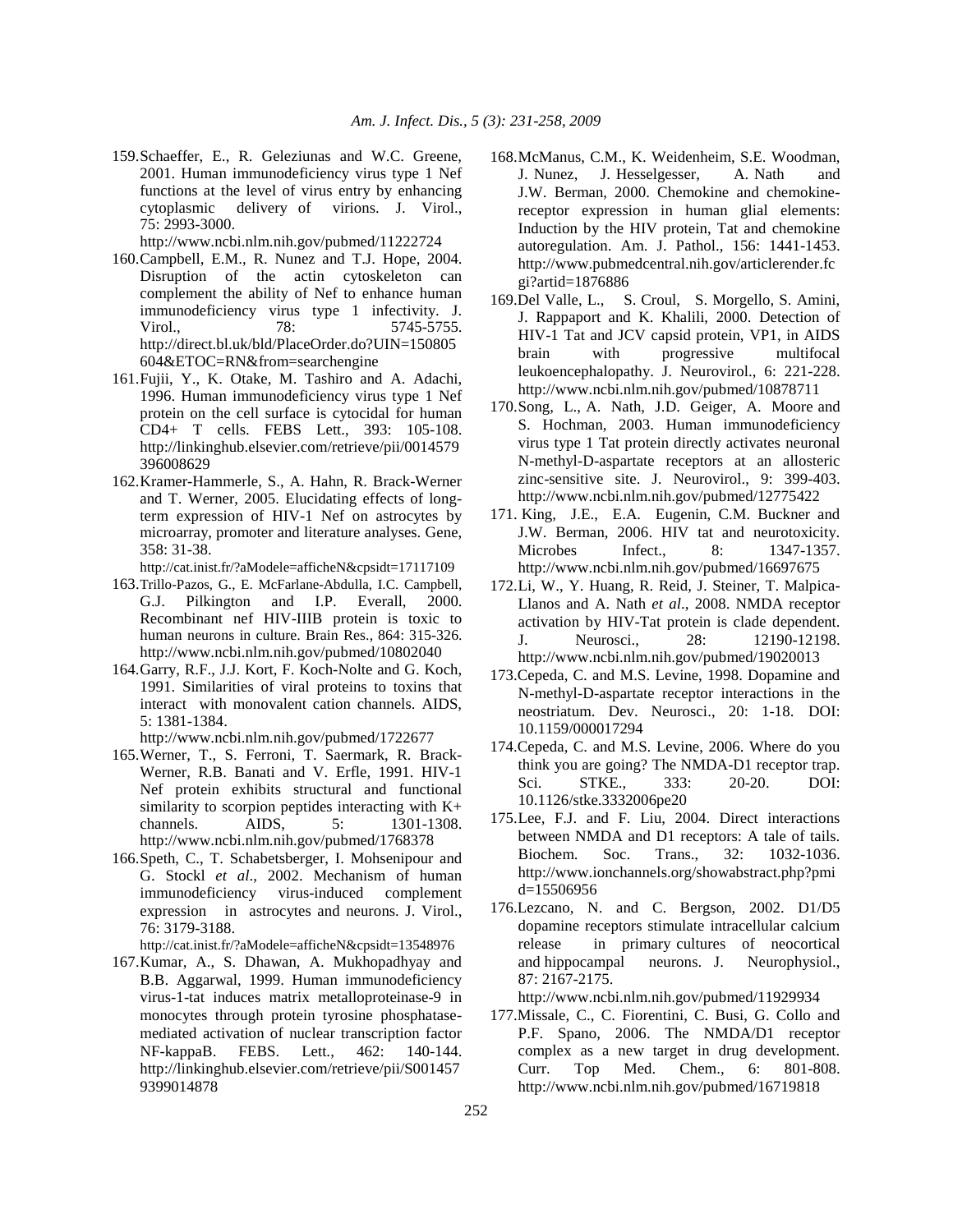- 178.Pei, L., F.J. Lee, A. Moszczynska, B. Vukusic and F. Liu, 2004. Regulation of dopamine D1 receptor function by physical interaction with the NMDA receptors. J. Neurosci., 24: 1149-1158. http://www.ncbi.nlm.nih.gov/pubmed/14762133
- 179.Hudson, L., J. Liu, A. Nath, M. Jones, R. Raghavan, O. Narayan, D. Male and I. Everall, 2000. Detection of the human immunodeficiency virus regulatory protein tat in CNS tissues. J. Neurovirol., 6: 145-155. http://www.ncbi.nlm.nih.gov/pubmed/10822328
- 180.Banks, W.A., S.M. Robinson and A. Nath, 2005. Permeability of the blood-brain barrier to HIV-1 Tat. Exp. Neurol., 193: 218-227. http://linkinghub.elsevier.com/retrieve/pii/S001448 8604004613
- 181.Eugenin, E.A., T.G. D'Aversa, L. Lopez, T.M. Calderon and J.W. Berman, 2003. MCP-1 (CCL2) protects human neurons and astrocytes from NMDA or HIV-tat-induced apoptosis. J. Neurochem., 85: 1299-1311. http://www.ncbi.nlm.nih.gov/pubmed/12753088
- 182.Haughey, N.J., A. Nath, M.P. Mattson, J.T. Slevin and J.D. Geiger, 2001. HIV-1 Tat through phosphorylation of NMDA receptors potentiates glutamate excitotoxicity. J. Neurochem., 78: 457-467. http://cat.inist.fr/?aModele=afficheN&cpsidt=1409 4389
- 183.Nath, A., C. Anderson, M. Jones, W. Maragos, R. Booze, C. Mactutus, J. Bell, K.F. Hauser abd M. Mattson, 2000. Neurotoxicity and dysfunction of dopaminergic systems associated with AIDS dementia. J. Psychopharmacol., 14: 222-227. http://www.ncbi.nlm.nih.gov/pubmed/11106300
- 184.Bruce-Keller, A.J., A. Chauhan, F.O. Dimayuga, J. Gee, J.N. Keller and A. Nath, 2003. Synaptic transport of human immunodeficiency virus-Tat protein causes neurotoxicity and gliosis in rat brain. J. Neurosci., 23: 8417-8422. http://www.ncbi.nlm.nih.gov/pubmed/12968004
- 185.Albini, A., R. Soldi, D. Giunciuglio, E. Giraudo, R. Benelli, L. Primo and F. Bussolino *et al*., 1996. The angiogenesis induced by HIV-1 tat protein is mediated by the Flk-1/KDR receptor on vascular endothelial cells. Nat. Med., 2: 1371-1375. http://www.ncbi.nlm.nih.gov/pubmed/8946838
- 186.Ghezzi, S., D.M. Noonan, M.G. Aluigi, G. Vallanti, M. Cota and A. Albini, 2000. Inhibition of CXCR4-dependent HIV-1 infection by extracellular HIV-1 Tat. Biochem. Biophys. Res. Commun., 270: 992-996. http://www.ncbi.nlm.nih.gov/pubmed/10772939
- 187.Liu, Y., M. Jones, C.M. Hingtgen, G. Bu, N. Laribee and J.J. He *et al*., 2000. Uptake of HIV-1 tat protein mediated by low-density lipoprotein receptor-related protein disrupts the neuronal metabolic balance of the receptor ligands. Nat. Med., 6: 1380-1387. DOI: 10.1038/82199
- 188.Wadia, J.S., R.V. Stan and S.F. Dowdy, 2004. Transducible TAT-HA fusogenic peptide enhances escape of TAT-fusion proteins after lipid raft macropinocytosis. Nat. Med., 10: 310-315. DOI: 10.1038/nm996
- 189.Conant, K., A. Garzino-Demo, A. Nath, J.C. McArthur and E.O. Major *et al*., 1998. Induction of monocyte chemoattractant protein-1 in HIV-1 Tat-stimulated astrocytes and elevation in AIDS dementia. Proc. Natl. Acad. Sci. USA., 95: 3117-3121.

- 190.Cinque, P., L. Vago, M. Mengozzi, V. Torri, D. Ceresa and G. Poli, 1998. Elevated cerebrospinal fluid levels of monocyte chemotactic protein-1 correlate with HIV-1 encephalitis and local viral replication. AIDS, 12: 1327-1332. http://cat.inist.fr/?aModele=afficheN&cpsidt=2341128
- 191. Liu, X., M. Jana, S. Dasgupta, S. Koka, J. He, C. Wood and K. Pahan, 2002. Human immunodeficiency virus type 1 (HIV-1) tat induces nitric-oxide synthase in human astroglia. J. Biol. Chem., 277: 39312-39319. http://www.ncbi.nlm.nih.gov/pubmed/12167619
- 192. Fine, S.M., R.A. Angel, S.W. Perry, L.G. Epstein, J.D. Rothstein, S. Dewhurst and H.A. Gelbard, 1996. Tumor necrosis factor alpha inhibits glutamate uptake by primary human astrocytes. Implications for pathogenesis of HIV-1 dementia. J. Biol. Chem., 271: 15303-15306. http://www.ncbi.nlm.nih.gov/pubmed/8663435
- 193.Sevigny, J.J., S.M. Albert, M.P. McDermott, J.C. McArthur, N. Sacktor and K. Marder, 2004. Evaluation of HIV RNA and markers of immune activation as predictors of HIV-associated dementia. Neurology, 63: 2084-2090. http://www.neurology.org/cgi/content/abstract/63/1 1/2084
- 194.Nath, A. and J. Geiger, 1998. Neurobiological aspects of human immunodeficiency virus infection: Neurotoxic mechanisms. Prog. Neurobiol., 54: 19-33. http://www.ncbi.nlm.nih.gov/pubmed/9460791
- 195.Levin, M.C. and S. Jacobson, 1997. Cellular and humoral immune responses associated with HTLV-I associated myelopathy/tropical spastic paraparesis. Ann. NY. Acad. Sci., 835: 142-152. http://www.ncbi.nlm.nih.gov/pubmed/9616769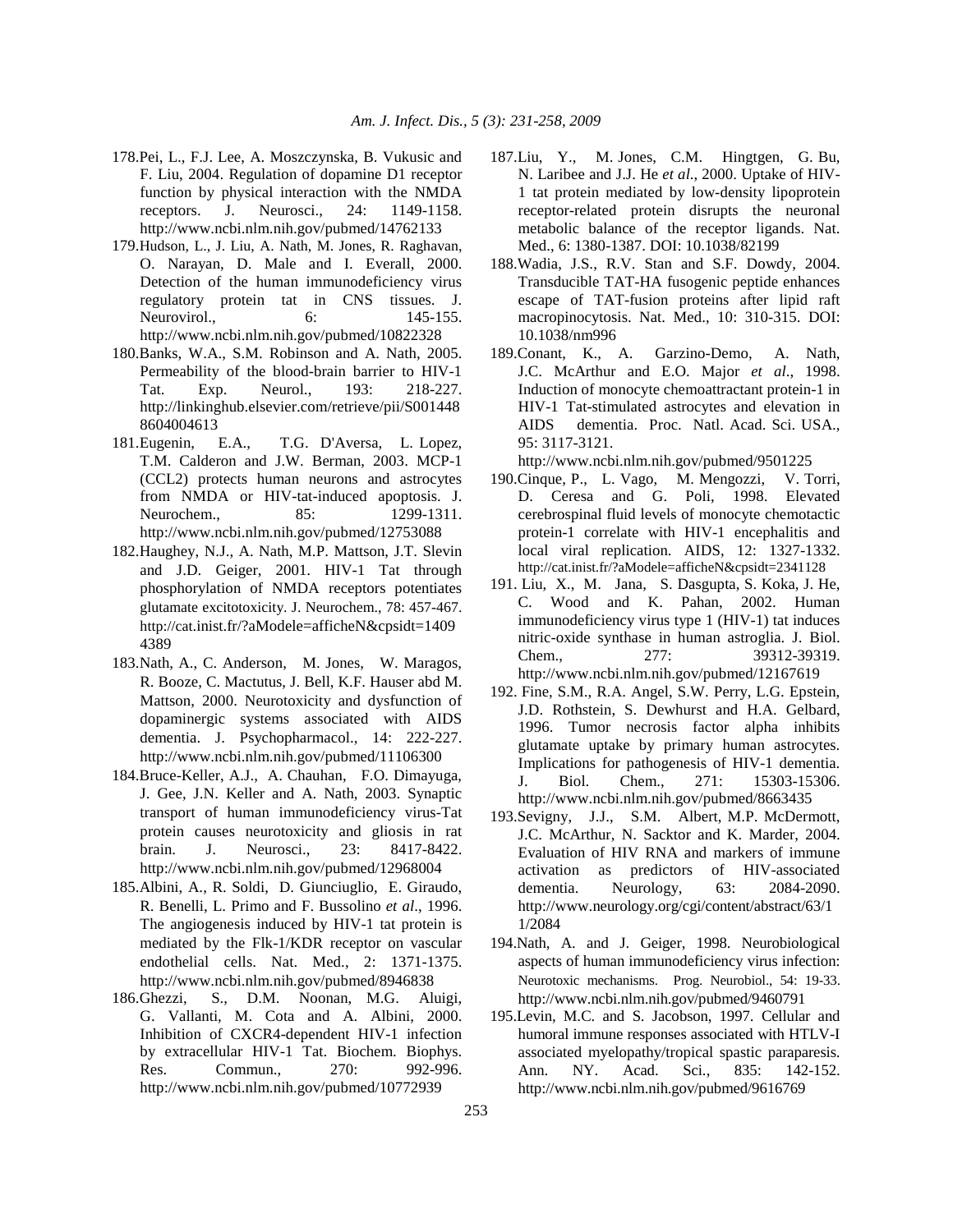- 196. Kubota, R., M. Nagai, T. Kawanishi, M. Osame and S. Jacobson, 2000. Increased HTLV type 1 tax specific CD8+ cells in HTLV type 1-asociated myelopathy/tropical spastic paraparesis: Correlation with HTLV type 1 proviral load. AIDS Res. Hum. Retroviruses, 16: 1705-1709. http://www.ncbi.nlm.nih.gov/pubmed/11080814
- 197.Daenke, S., A.G. Kermode, S.E. Hall, G. Taylor, J. Weber, S. Nightingale and C.R. Bangham, 1996. High activated and memory cytotoxic T-cell responses to HTLV-1 in healthy carriers and patients with tropical spastic paraparesis. Virology, 217: 139-146.

198. Jacobson, S., D.E. McFarlin, S. Robinson, R. Voskuhl, R. Martin, A. Brewah, A.J. Newell and S. Koenig, 1992. HTLV-I-specific cytotoxic T lymphocytes in the cerebrospinal fluid of patients with HTLV-Iassociated neurological disease. Ann. Neurol., 32: 651-657.

http://www.ncbi.nlm.nih.gov/pubmed/1449245

- 199.Umehara, F., S. Izumo, M. Nakagawa, A.T. Ronquillo, K. Takahashi, K. Matsumuro, E. Sato and M. Osame, 1993. Immunocytochemical analysis of the cellular infiltrate in the spinal cord lesions in HTLV-Iassociated myelopathy. J. Neuropathol. Exp. Neurol., 52: 424-430. http://www.ncbi.nlm.nih.gov/pubmed/8355031
- 200.Levin, M.C., S.M. Lee, F. Kalume, Y. Morcos, F.C. Dohan, Jr. and J.M. Stuart et al., 2002. Autoimmunity due to molecular mimicry as a cause of neurological disease. Nat. Med., 8: 509-513. http://www.ncbi.nlm.nih.gov/pubmed/11984596
- 201.Levin, M.C., S.M. Lee, Y. Morcos, J. Brady and J. Stuart, 2002. Cross-reactivity between immunodominant human T lymphotropic virus type I tax and neurons: Implications for molecular mimicry. J. Infect. Dis., 186: 1514-1517. http://www.ncbi.nlm.nih.gov/pubmed/12404172
- 202.Elovaara, I., U. Utz, S. Smith and S. Jacobson, 1995. Limited T cell receptor usage by HTLV-I tax-specific, HLA class I restricted cytotoxic T lymphocytes from patients with HTLV-I associated neurological disease. J. Neuroimmunol., 63: 47-53. http://www.ncbi.nlm.nih.gov/pubmed/8557824
- 203.Elovaara, I., S. Koenig, A.Y. Brewah, R.M. Woods, T. Lehky and S. Jacobson, 1993. High human T cell lymphotropic virus type 1 (HTLV-1)-specific precursor cytotoxic T lymphocyte frequencies in patients with HTLV-1-associated neurological disease. J. Exp. Med., 177: 1567-1573. http://cat.inist.fr/?aModele=afficheN&cpsidt=4844 986
- 204.Muraro, P.A., K.P. Wandinger, B. Bielekova, B. Gran, A. Marques and R. Martin, 2003. Molecular tracking of antigen-specific T cell clones in neurological immune-mediated disorders. Brain, 126: 20-31. http://www.ncbi.nlm.nih.gov/pubmed/12477694
- 205.Liu, Y., K. Dole, J.R. Stanley, V. Richard, T.J. Rosol, L. Ratner, M. Lairmore and G. Feuer, 2002. Engraftment and tumorigenesis of HTLV-1 transformed T cell lines in SCID/bg and NOD/SCID mice. Leuk Res., 26: 561-567. http://www.ncbi.nlm.nih.gov/pubmed/12007504
- 206.Bangham, C.R., 2000. HTLV-1 infections. J. Clin. Pathol.. 53: 581-586. http://jcp.bmj.com/cgi/content/abstract/53/8/581
- 207.Levin, M.C. and S. Jacobson, 1997. HTLV-I associated myelopathy/tropical spastic paraparesis (HAM/TSP): A chronic progressive neurologic disease associated with immunologically mediated damage to the central nervous system. J. Neurovirol., 3: 126-140. http://www.biomedexperts.com/Abstract.bme/9103 896/HTLV-Iassociated\_myelopathy\_tropical\_spastic\_parapares
- is\_HAM\_TSP 208.Jeffery, K.J., K. Usuku, S.E. Hall, W. Matsumoto, G.P. Taylor and C.R. Bangham *et al*., 1999. HLA alleles determine human T-lymphotropic virus-I (HTLV-I) proviral load and the risk of HTLV-Iassociated myelopathy. Proc. Natl. Acad. Sci. USA., 96: 3848-3853. http://www.ncbi.nlm.nih.gov/pubmed/10097126
- 209.Furukawa, Y., M. Yamashita, K. Usuku, S. Izumo, M. Nakagawa and M. Osame, 2000. Phylogenetic subgroups of human T cell lymphotropic virus (HTLV) type I in the tax gene and their association with different risks for HTLV-I-associated myelopathy/tropical spastic paraparesis. J. Infect. Dis., 182: 1343-1349.

http://www.ncbi.nlm.nih.gov/pubmed/11010842

- 210.Barmak, K., E.W. Harhaj and B. Wigdahl, 2003. Mediators of central nervous system damage during the progression of human T-cell leukemia type I-associated myelopathy/tropical spastic paraparesis. J. Neuroviro., 9: 522-529. http://cat.inist.fr/?aModele=afficheN&cpsidt=15172925
- 211.Grassmann, R., S. Berchtold, I. Radant, M. Alt, B. Fleckenstein, J.G. Sodroski, W.A. Haseltine and U. Ramstedt, 1992. Role of human T-cell leukemia virus type 1 X region proteins in immortalization of primary human lymphocytes in culture. J. Virol., 66: 4570-4575.

http://www.pubmedcentral.nih.gov/articlerender.fc gi?artid=241270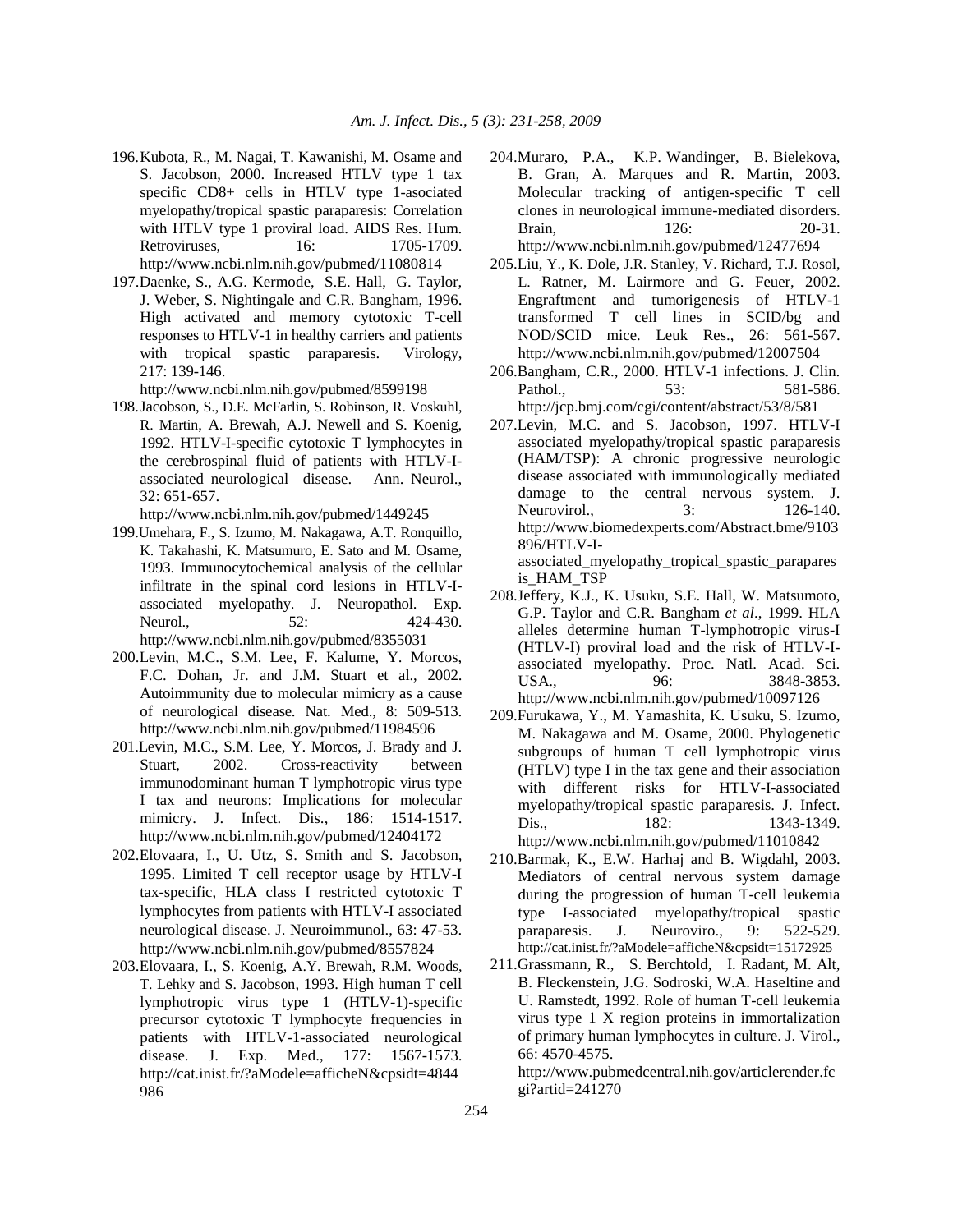- 212.Sodroski, J.G., C.A. Rosen and W.A. Haseltine, 1984. Trans-acting transcriptional activation of the long terminal repeat of human T lymphotropic viruses in infected cells. Science, 225: 381-385. http://www.ncbi.nlm.nih.gov/pubmed/6330891
- 213.Sodroski, J., C. Rosen, W.C. Goh, W. Haseltine, 1985. A transcriptional activator protein encoded by the x-lor region of the human T-cell leukemia virus. Science, 228: 1430-1434. http://cat.inist.fr/?aModele=afficheN&cpsidt=8572 669
- 214. Beimling, P. and K. Moelling, 1992. Direct interaction of CREB protein with 21 bp Taxresponse elements of HTLV-ILTR. Oncogene, 7: 257-262.

- 215. Paca-Uccaralertkun, S., L.J. Zhao, N. Adya, J.V. Cross, B.R. Cullen, I.M. Boros and C.Z. Giam, 1994. *In vitro* selection of DNA elements highly responsive to the human T-cell lymphotropic virus type I transcriptional activator, Tax. Mol. Cell Biol., 14: 456-462. http://www.pubmedcentral.nih.gov/articlerender.fc gi?artid=358395
- 216. Zhao, L.J. and C.Z. Giam, 1992. Human T-cell lymphotropic virus type I (HTLV-I) transcriptional activator, Tax, enhances CREB binding to HTLV-I 21-base-pair repeats by protein-protein interaction. Proc. Natl. Acad. Sci. USA., 89: 7070-7074. http://www.pubmedcentral.nih.gov/articlerender.fc gi?artid=49647
- 217.Lenzmeier, B.A., H.A. Giebler and J.K. Nyborg, 1998. Human T-cell leukemia virus type 1 Tax requires direct access to DNA for recruitment of CREB binding protein to the viral promoter. Mol. Cell Biol., 18: 721-731. http://www.ncbi.nlm.nih.gov/pubmed/9447968
- 218.Adya, N. and C.Z. Giam, 1995. Distinct regions in human T-cell lymphotropic virus type I tax mediate interactions with activator protein CREB and basal transcription factors. J. Virol., 69: 1834-1841. http://www.pubmedcentral.nih.gov/articlerender.fc gi?artid=188794
- 219.Suzuki, T., H. Hirai, J. Fujisawa, T. Fujita and M. Yoshida, 1993. A trans-activator Tax of human T-cell leukemia virus type 1 binds to NF-kappa B p50 and Serum Response Factor (SRF) and associates with enhancer DNAs of the NF-kappa B site and CArG box. Oncogene, 8: 2391-2397. http://www.ncbi.nlm.nih.gov/pubmed/8361755
- 220.Azran, I., Y. Schavinsky-Khrapunsky and M. Aboud, 2004. Role of Tax protein in human T-cell leukemia virus type-I leukemogenicity. Retrovirology, 1: 20-20. http://www.ncbi.nlm.nih.gov/pubmed/15310405
- 221.Harrod, R., Y.L. Kuo, Y. Tang, Y. Yao, A. Vassilev, Y. Nakatani and C.Z. Giam, 2000. p300 and p300/cAMP-responsive element-binding protein associated factor interact with human T-cell lymphotropic virus type-1 Tax in a multi-histone acetyltransferase/activator-enhancer complex. J. Biol. Chem., 275: 20853-20860. http://www.ncbi.nlm.nih.gov/pubmed/10779504
- 222.Harrod, R., Y. Tang, C. Nicot, H.S. Lu, A. Vassilev, Y. Nakatani and C.Z. Giam, 1998. An exposed KID-like domain in human T-cell lymphotropic virus type 1 Tax is responsible for the recruitment of coactivators CBP/p300. Mol. Cell Biol., 18: 5052-5061. http://cat.inist.fr/?aModele=afficheN&cpsidt=1054

4243

- 223.Tie, F., N. Adya, W.C. Greene and C.Z. Giam, 1996. Interaction of the human T-lymphotropic virus type 1 Tax dimer with CREB and the viral 21-base-pair repeat. J. Virol., 70: 8368-8374. http://www.pubmedcentral.nih.gov/articlerender.fc gi?artid=190925
- 224.Arima, N., J.A. Molitor, M.R. Smith, J.H. Kim, Y. Daitoku and W.C. Greene, 1991. Human T-cell leukemia virus type I Tax induces expression of the Rel-related family of kappa B enhancer-binding proteins: evidence for a pretranslational component of regulation. J. Virol., 65: 6892-6899. http://jvi.asm.org/cgi/reprint/65/12/6892.pdf
- 225.Sun, S.C., J. Elwood, C. Beraud and W.C. Greene, 1994. Human T-cell leukemia virus type I Tax activation of NF-kappa B/Rel involves phosphorylation and degradation of I kappa B alpha and RelA (p65)-mediated induction of the crel gene. Mol. Cell Biol., 14: 7377-7384. http://mcb.asm.org/cgi/content/abstract/14/11/7377
- 226.Arias, J., A.S. Alberts, P. Brindle, F.X. Claret, T. Smeal, M. Karin, J. Feramisco and M. Montminy, 1994. Activation of cAMP and mitogen responsive genes relies on a common nuclear factor. Nature, 370: 226-229.

http://www.ncbi.nlm.nih.gov/pubmed/8028671

- 227. Chrivia, J.C., R.P. Kwok, N. Lamb, M. Hagiwara, M.R. Montminy and R.H. Goodman, 1993. Phosphorylated CREB binds specifically to the nuclear protein CBP. Nature, 365: 855-859. http://www.nature.com/nature/journal/v365/n6449/ abs/365855a0.html
- 228.Gonzalez, G.A. and M.R. Montminy, 1989. Cyclic AMP stimulates somatostatin gene transcription by phosphorylation of CREB at serine 133. Cell, 59: 675-680.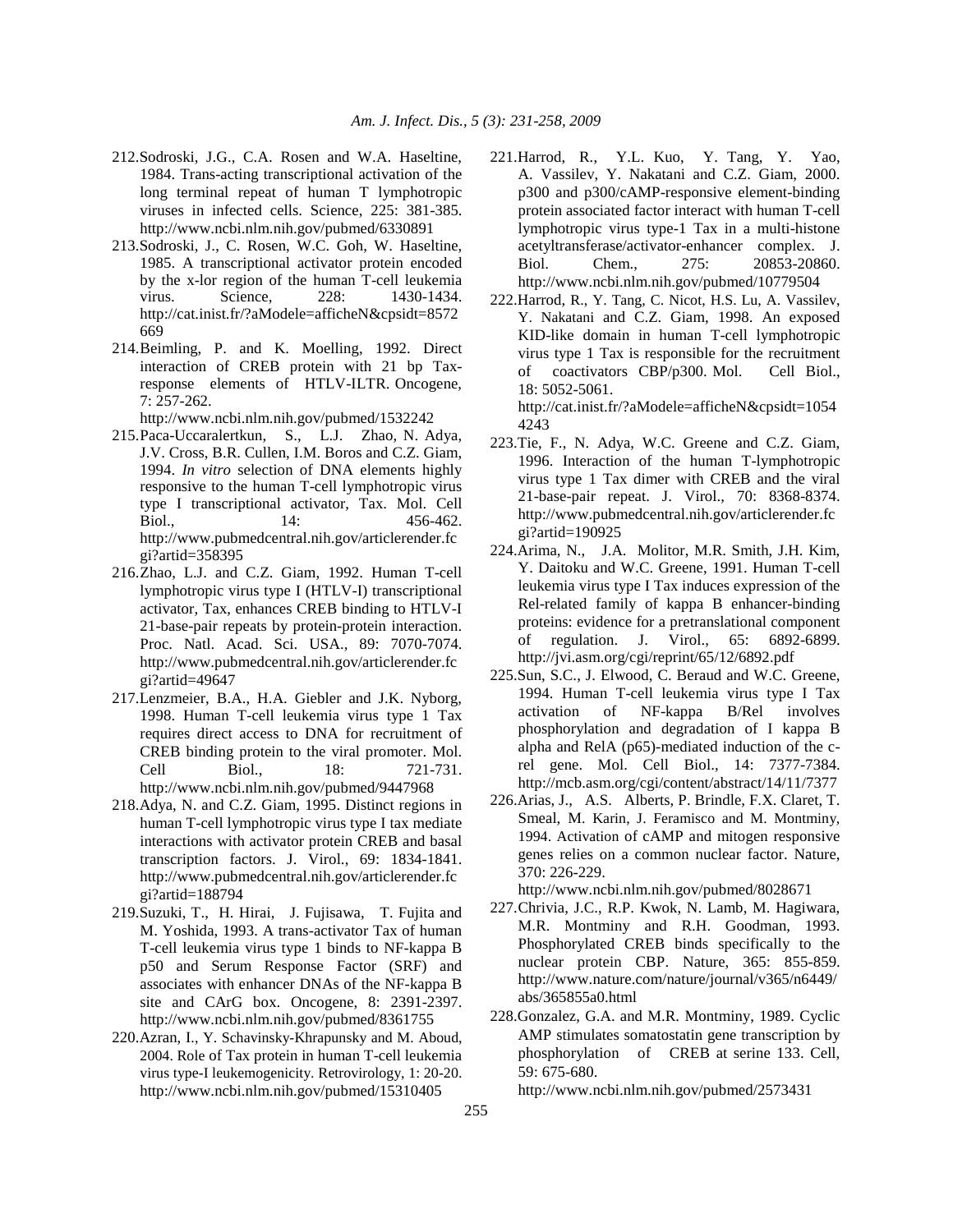229.Zhao, L.J. and C.Z. Giam, 1991. Interaction of the human T-cell lymphotrophic virus type I (HTLV-I) transcriptional activator Tax with cellular factors that bind specifically to the 21-base-pair repeats in the HTLV-I enhancer. Proc. Natl. Acad. Sci. USA., 88: 11445-11449.

http://www.pubmedcentral.nih.gov/articlerender.fc gi?artid=53152

230. Feuer, G., J.K. Fraser, J.A. Zack, F. Lee, R. Feuer and I.S. Chen, 1996. Human T-cell leukemia virus infection of human hematopoietic progenitor cells: Maintenance of virus infection during differentiation *in vitro* and *in vivo*. J. Virol., 70: 4038-4044.

http://jvi.asm.org/cgi/content/abstract/70/6/4038

- 231.Mikovits, J., F. Ruscetti, W. Zhu, R. Bagni, D. Dorjsuren and R. Shoemaker, 2001. Potential cellular signatures of viral infections in human hematopoietic cells. Dis. Marker., 17: 173-178. http://cat.inist.fr/?aModele=afficheN&cpsidt=14155476
- 232.Hoffman, P.M., S. Dhib-Jalbut, J.A. Mikovits and D.S. Robbins *et al*., 1992. Human T-cell leukemia virus type I infection of monocytes and microglial cells in primary human cultures. Proc. Natl. Acad. Sci. USA., 89: 11784-11788.

http://www.pubmedcentral.nih.gov/articlerender.fc gi?artid=50641

233.Szymocha, R., C. Brisson, A. Bernard, H. Akaoka, M.F. Belin and P. Giraudon, 2000. Long-term effects of HTLV-1 on brain astrocytes: Sustained expression of Tax-1 associated with synthesis of inflammatory mediators. J. Neurovirol., 6: 350-357.

http://www.aegis.com/aidsline/2000/nov/A00B025 0.html

- 234.Hirayama, M., T. Miyadai, T. Yokochi, K. Sato, T. Kubota, M. Iidaand N. Fujiki, 1988. Infection of human T-lymphotropic virus type I to astrocytes *in vitro* with induction of the class II major histocompatibility complex. Neurosci. Lett., 92: 34-39. http://www.ncbi.nlm.nih.gov/pubmed/3185977
- 235.Yamada, M., K. Watabe, T. Saida and S.U. Kim, 1991. Increased susceptibility of human fetal astrocytes to human T-lymphotropic virus type I in culture. J. Neuropathol. Exp. Neurol., 50: 97-107. http://cat.inist.fr/?aModele=afficheN&cpsidt=4505407
- 236.Mendez, E., T. Kawanishi, K. Clemens, H. Siomi and S.S. Soldan *et al*., 1997. Astrocyte-specific expression of human T-cell lymphotropic virus type 1 (HTLV-1) Tax: Induction of tumor necrosis factor alpha and susceptibility to lysis by CD8+ HTLV-1-specific cytotoxic T cells. J. Virol., 71: 9143-9149.

http://cat.inist.fr/?aModele=afficheN&cpsidt=10858480

237.Koyanagi, Y., Y. Itoyama, N. Nakamura, K. Takamatsu, J. Kira, T. Iwamasa, I. Goto and N. Yamamoto, 1993. *In vivo* infection of human Tcell leukemia virus type I in non-T cells. Virology, 196: 25-33.

http://www.ncbi.nlm.nih.gov/pubmed/8356797

- 238.Quiterio, S., C. Grant, T.H. Hogan, F.C. Krebs and B. Wigdahl, 2003. C/EBP-and Tat-mediated activation of the HIV-1 LTR in CD34+ hematopoietic progenitor cells. Biomed. Pharmacother., 57: 49-56. http://www.ncbi.nlm.nih.gov/pubmed/12642037
- 239. Hivin, P., G. Gaudray, C. Devaux and J.M. Mesnard, 2004. Interaction between C/EBPbeta and Tax down-regulates human T-cell leukemia virus type I transcription. Virology, 318: 556-565.

http://www.ncbi.nlm.nih.gov/pubmed/14972524

- 240. Grant, C., M. Nonnemacher, P. Jain, D. Pandya, B. Irish, S.C. Williams and B. Wigdahl, 2006. CCAAT/enhancer-binding proteins modulate human T cell leukemia virus type 1 long terminal repeat activation. Virology, 348: 354-369. http://www.ncbi.nlm.nih.gov/pubmed/16458341
- 241.Grant, C., P. Jain, M. Nonnemacher, K.E. Flaig, B. Irish and B. Wigdahl *et al*., 2006. AP-1-directed human T cell leukemia virus type 1 viral gene expression during monocytic differentiation. J. Leukoc Biol., 80: 640-650. http://www.jleukbio.org/cgi/content/abstract/80/3/640
- 242.Wessner, R., J. Yao and B. Wigdahl, 1997. Sp family members preferentially interact with the promoter proximal repeat within the HTLV-I enhancer. Leukemia, 11: 10-13. http://www.ncbi.nlm.nih.gov/pubmed/9209281
- 243. Barnhart, M.K., L.M. Connor and S.J. Marriott, 1997. Function of the human T-cell leukemia virus type 1 21-base-pair repeats in basal transcription. J. Virol., 71: 337-344. http://www.pubmedcentral.nih.gov/articlerender.fc gi?artid=191056
- 244.Jiang, H., H. Lu, R.L. Schiltz, C.A. Pise-Masison, V.V. Ogryzko, Y. Nakatani and J.N. Brady, 1999. PCAF interacts with tax and stimulates tax transactivation in a histone acetyltransferaseindependent manner. Mol. Cell. Biol., 19: 8136-8145.

http://www.ncbi.nlm.nih.gov/pubmed/10567539

245.Kashanchi, F., J.F. Duvall, R.P. Kwok, J.R. Lundblad, R.H. Goodman and J.N. Brady, 1998. The coactivator CBP stimulates human Tcell lymphotrophic virus type I Tax transactivation *in vitro*. J. Biol. Chem., 273: 34646-34652.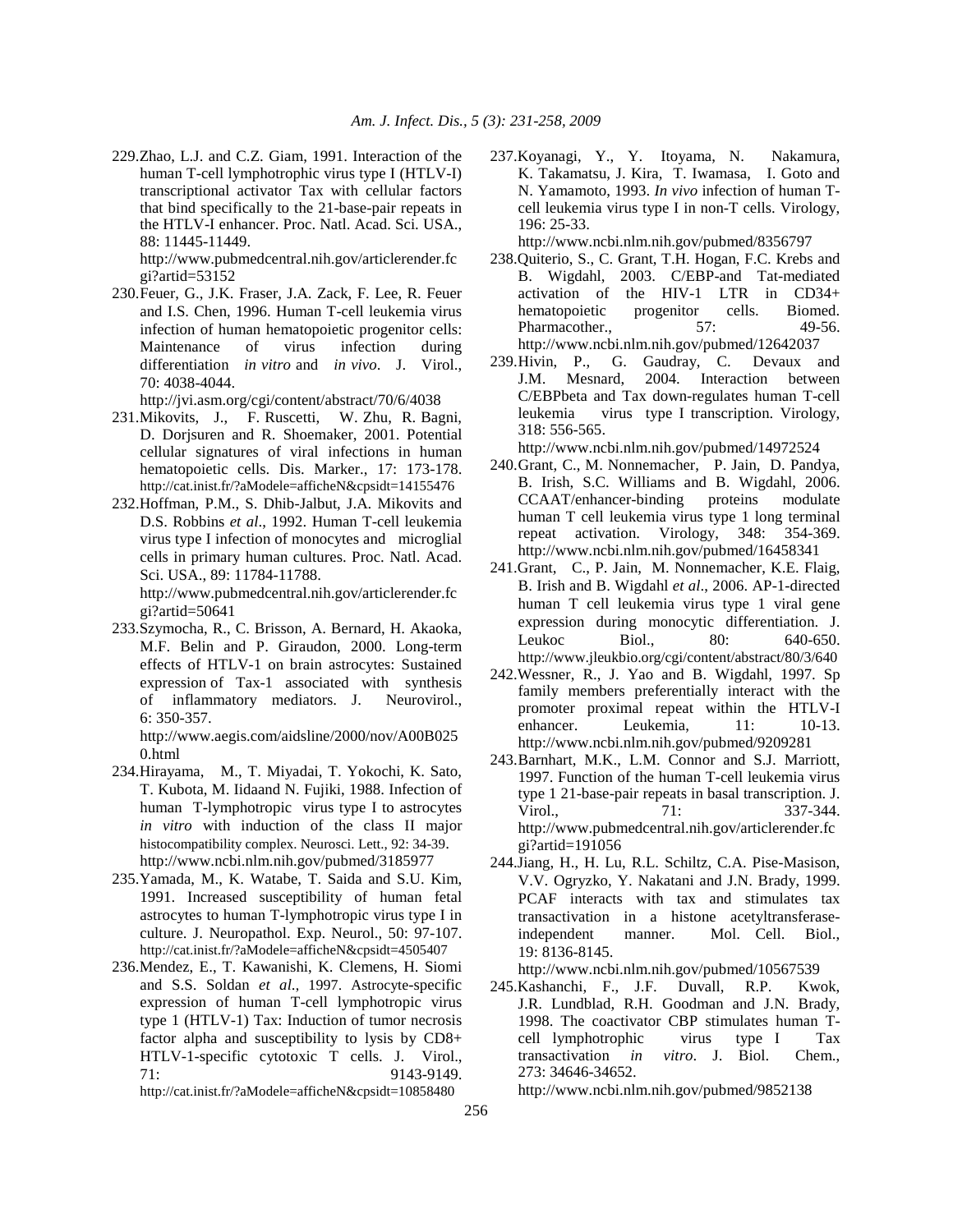- 246.Okada, M. and K.T. Jeang, 2002. Differential requirements for activation of integrated and transiently transfected human T-cell leukemia virus type 1 long terminal repeat. J. Virol., 76: 12564-12573. http://www.ncbi.nlm.nih.gov/pubmed/12438582
- 247.Alefantis, T., P. Jain, J. Ahuja, K. Mostoller and B. Wigdahl, 2005. HTLV-1 Tax nucleocytoplasmic shuttling, interaction with the secretory pathway, extracellular signaling and implications for neurologic disease. J. Biomed. Sci., 12: 961-974. http://cat.inist.fr/?aModele=afficheN&cpsidt=1776 2490
- 248. Smith, M.R. and W.C. Greene, 1992. Characterization of a novel nuclear localization signal in the HTLV-I tax transactivator protein. Virology, 187: 316-320. http://www.ncbi.nlm.nih.gov/pubmed/1736534
- 249.Gitlin, S.D., P.F. Lindholm, S.J. Marriott and J.N. Brady, 1991. Transdominant human T-cell lymphotropic virus type I TAX1 mutant that fails to localize to the nucleus. J. Virol., 65: 2612-2621. http://www.pubmedcentral.nih.gov/articlerender.fc gi?artid=240619
- 250.Cartier, L. and E. Ramirez, 2005. Presence of HTLV-I Tax protein in cerebrospinal fluid from HAM/TSP patients. Arch. Virol., 150: 743-753. DOI: 10.1007/s00705-004-0443-3
- 251.Bex, F., K. Murphy, R. Wattiez, A. Burny and R. Gaynor, 1999. Phosphorylation of the human Tcell leukemia virus type 1 transactivator tax on adjacent serine residues is critical for tax activation. J. Virol., 73: 738-745. http://jvi.asm.org/cgi/content/abstract/73/1/738
- 252.Fontes, J., J. Strawhecker, N. Bills, R. Lewis and S. Hinrichs, 1993. Phorbol esters modulate the phosphorylation of human T-cell leukemia virus type I Tax. J. Virol., 67: 4436-4441. http://www.pubmedcentral.nih.gov/articlerender.fcgi ?artid=237821
- 253.Lindholm, P.F., S.J. Marriott, S.D. Gitlin, C.A. Bohan and J.N. Brady, 1990. Induction of nuclear NF-kappa B DNA binding activity after exposure of lymphoid cells to soluble tax1 protein. New Biol., 2: 1034-1043. http://www.ncbi.nlm.nih.gov/pubmed/2101630
- 254.Alefantis, T., K. Mostoller, P. Jain, E. Harhaj, C. Grant and B. Wigdahl, 2005. Secretion of the human T cell leukemia virus type I transactivator protein tax. J. Biol. Chem., 280: 17353-17362. http://www.ncbi.nlm.nih.gov/pubmed/15659397
- 255.Lippincott-Schwartz, J., C.L. Smith, 1997. Insights into secretory and endocytic membrane traffic using green fluorescent protein chimeras. Curr. Opin. Neurobiol., 7: 631-639. http://www.ncbi.nlm.nih.gov/pubmed/9384543
- 256.Lippincott-Schwartz, J., T.H. Roberts and K. Hirschberg, 2000. Secretory protein trafficking and organelle dynamics in living cells. Ann. Rev. Cell Dev. Biol., 16: 557-589. http://www.ncbi.nlm.nih.gov/pubmed/11031247
- 257.Bannykh, S.I. and W.E. Balch, 1998. Selective transport of cargo between the endoplasmic reticulum and Golgi compartments. Histochem Cell Biol., 109: 463-475. http://www.ncbi.nlm.nih.gov/pubmed/9681628
- 258.Bannykh, S.I., N. Nishimura and W.E. Balch, 1998. Getting into the Golgi. Trend. Cell Biol., 8: 21-25. http://www.ncbi.nlm.nih.gov/pubmed/9695803
- 259.Nishimura, N., S. Bannykh, S. Slabough, J. Matteson, Y. Altschuler, K. Hahn and W.E. Balch, 1999. A diacidic (DXE) code directs concentration of cargo during export from the endoplasmic reticulum. J. Biol. Chem., 274: 15937-15946. http://www.ncbi.nlm.nih.gov/pubmed/10336500
- 260.Sevier, C.S., O.A. Weisz, M. Davis and C.E. Machamer, 2000. Efficient export of the vesicular stomatitis virus G protein from the endoplasmic reticulum requires a signal in the cytoplasmic tail that includes both tyrosine-based and di-acidic motifs. Mol. Biol. Cell, 11: 13-22. http://www.molbiolcell.org/cgi/content/abstract/11/1/13
- 261.Jain, P., K. Mostoller, K.E. Flaig, J. Ahuja, V. Lepoutre and B. Wigdahl *et al*., 2007. Identification of human T cell leukemia virus type 1 tax amino acid signals and cellular factors involved in secretion of the viral oncoprotein. J. Biol. Chem., 282: 34581-34593. http://www.jbc.org/cgi/content/abstract/282/47/34581
- 262.Alefantis, T., K.E. Flaig, B. Wigdahl and P. Jain, 2007. Interaction of HTLV-1 Tax protein with calreticulin: Implications for Tax nuclear export and secretion. Biomed. Pharmacother, 61: 194-200. http://www.pubmedcentral.nih.gov/articlerender.fc gi?artid=2043122
- 263.Cowan, E.P., R.K. Alexander, S. Daniel, F. Kashanchi and J.N. Brady, 1997. Induction of tumor necrosis factor alpha in human neuronal cells by extracellular human T-cell lymphotropic virus type 1 Tax. J. Virol., 71: 6982-6989. http://jvi.asm.org/cgi/content/abstract/71/9/6982
- 264.Brady, J.N., 1992. Extracellular Tax1 protein stimulates NF-kB and expression of NF-kBresponsive Ig kappa and TNF beta genes in lymphoid cells. AIDS Res. Hum. Retroviruses, 8: 724-727.

http://www.ncbi.nlm.nih.gov/pubmed/1515222?do pt=Abstract